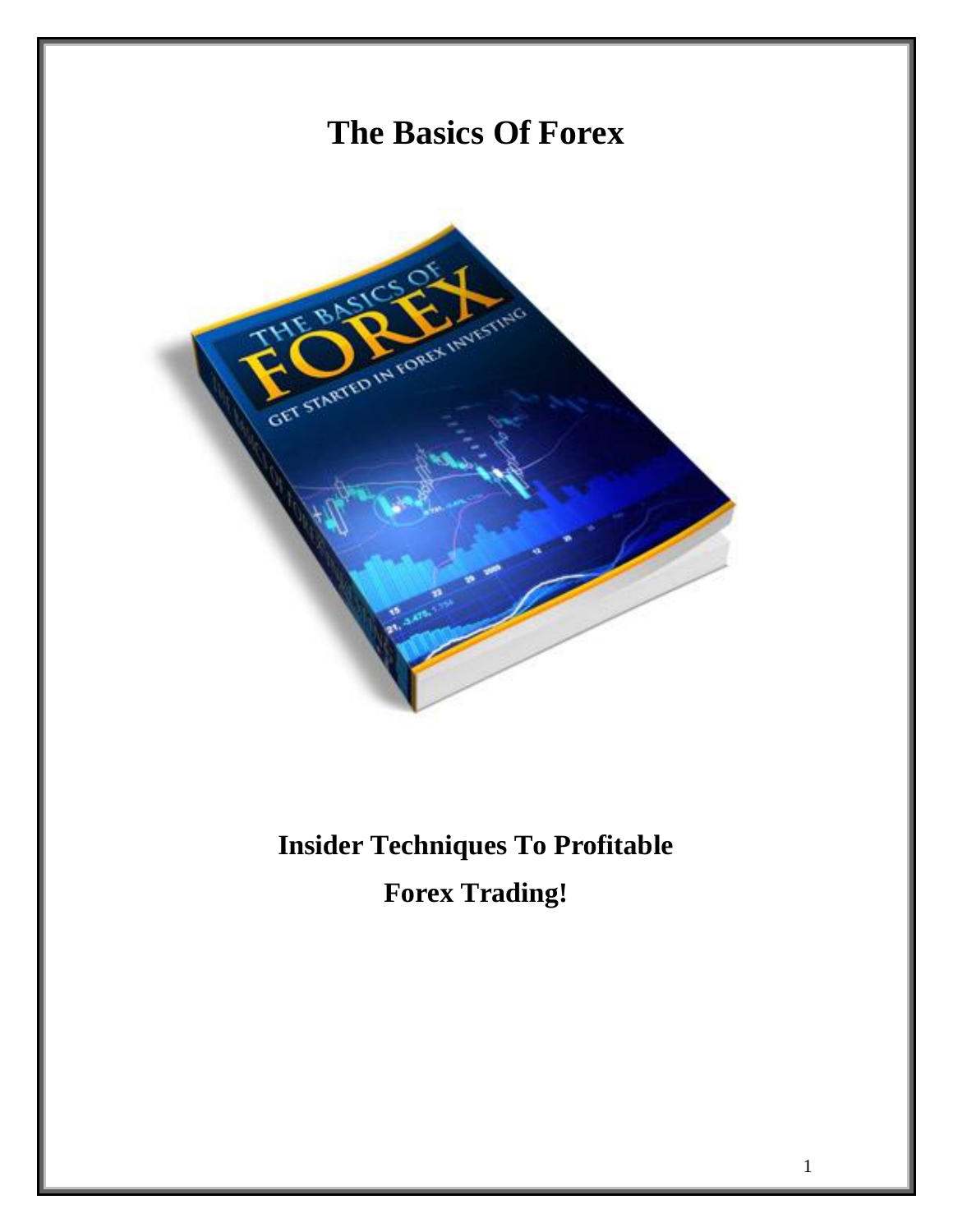# **Limits of Liability / Disclaimer of Warranty:**

The authors of this information and the accompanying materials have used their best efforts in preparing this course. The authors make no representation or warranties with respect to the accuracy, applicability, fitness, or completeness of the contents of this course. They disclaim any warranties (expressed or implied), merchantability, or fitness for any particular purpose. The authors shall in no event be held liable for any loss or other damages, including but not limited to special, incidental, consequential, or other damages.

This manual contains information protected under International Federal Copyright laws and Treaties. Any unauthorized reprint or use of this material is strictly prohibited. We actively search for copyright infringement and you will be prosecuted.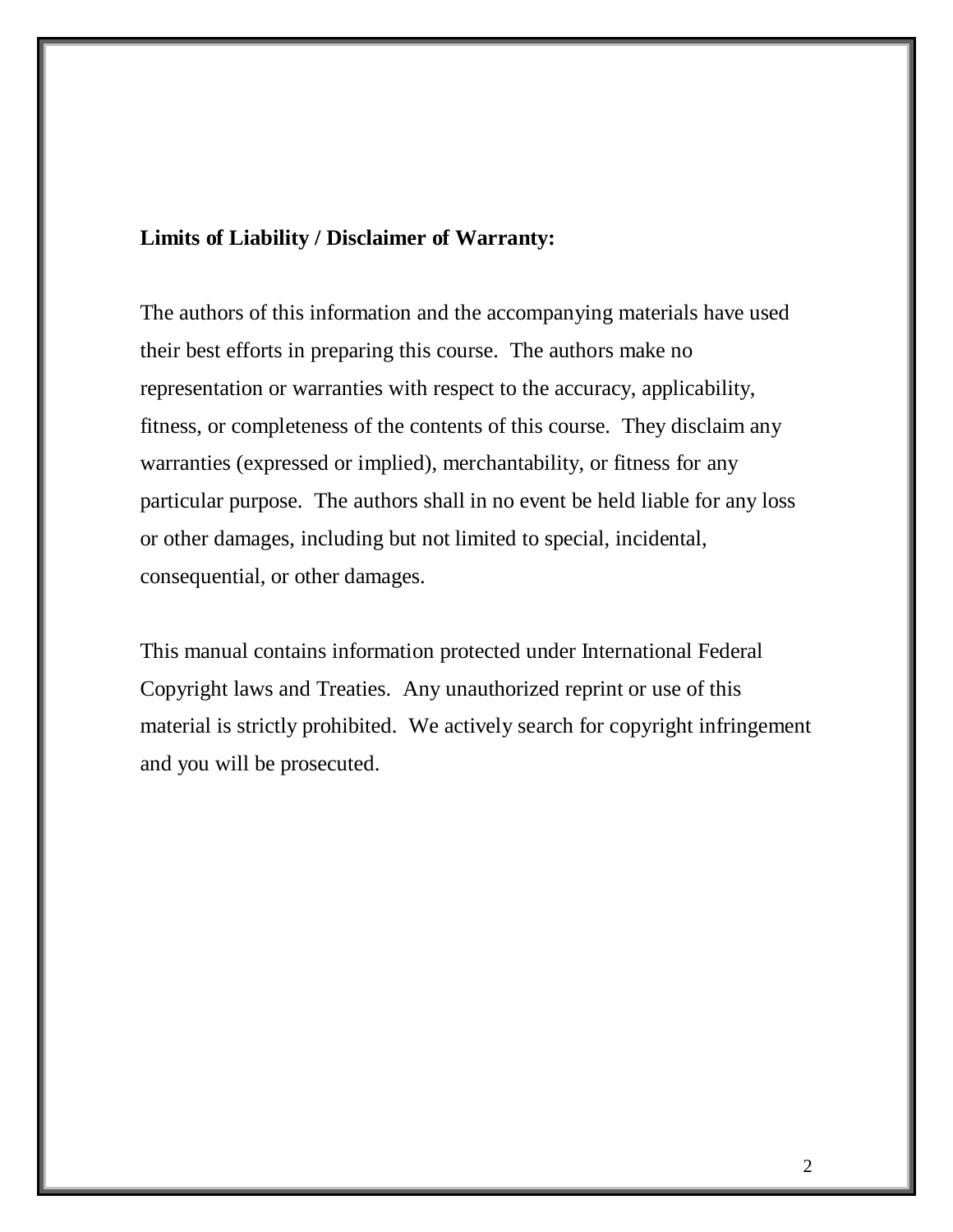# **Table of Contents**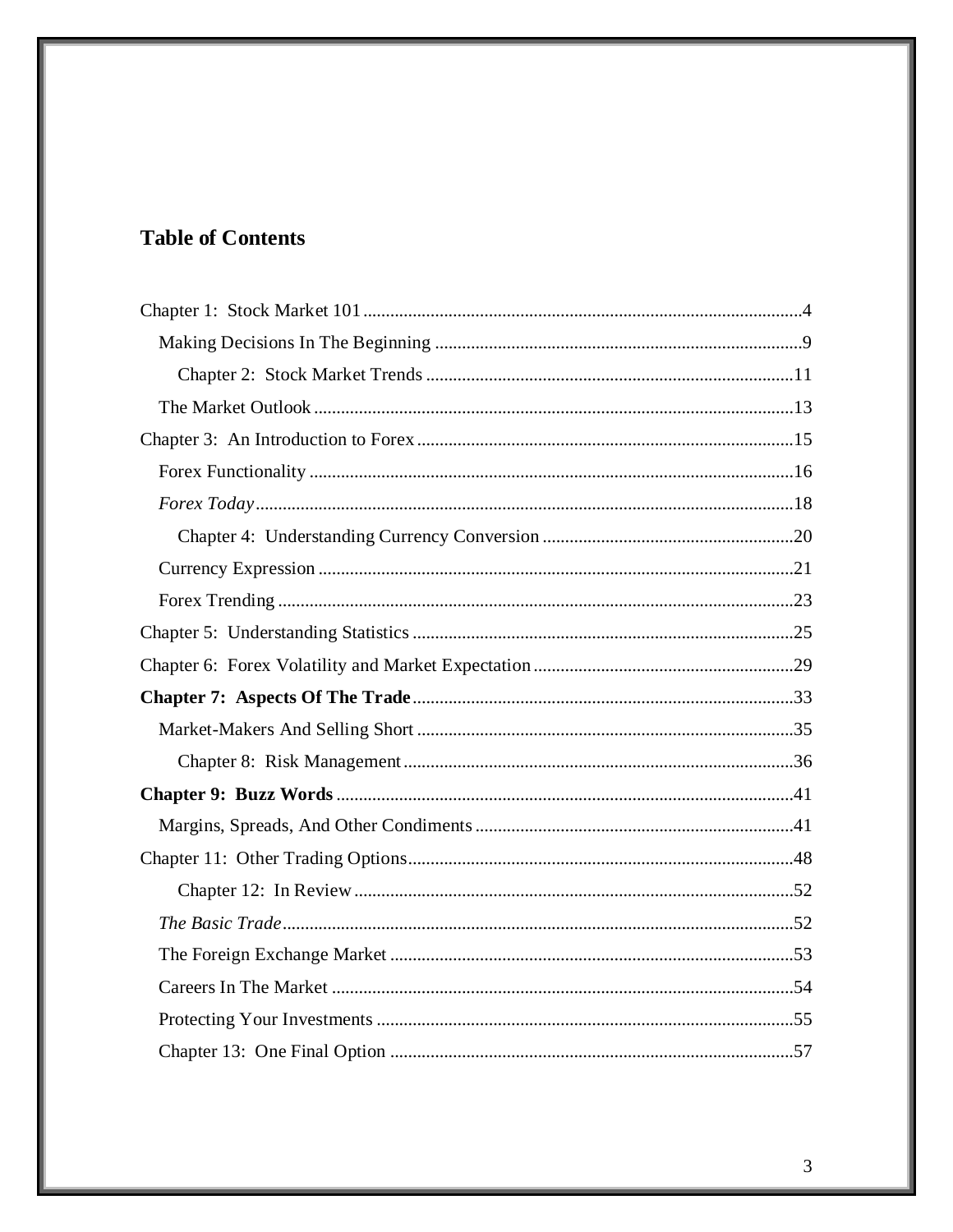# **Chapter 1: Stock Market 101**

In any business or moneymaking venture, preparation and foreknowledge are the keys to success. Without this sort of insight, the attempt to make a profitable financial decision can only end in disaster and failure, regardless of your level of motivation and determination or the amount of money you plan to invest.

In the stock market, this rule applies to the nth degree, as you are investing your own money in what could be considered a high risk wager, and you are playing with fire if you do not have at least a general background knowledge of how it functions. Since having a background in any area is helpful in guiding you down a path in that particular region, the more solid your basis of investment knowledge is, the more likely you are to profit from any attempt to trade on the open market.

In many ways, trading on the stock market can be compared to driving – you do not have to be an expert to get behind the wheel of a car, though you are expected to have some previous knowledge about basic traffic laws, including moving violations, safety regulations, and other legal vehicular infractions, which are learned through either specific study and coursework or even through some form of simple exposure (such as the years you have spent riding with your parents and others who have driven for years).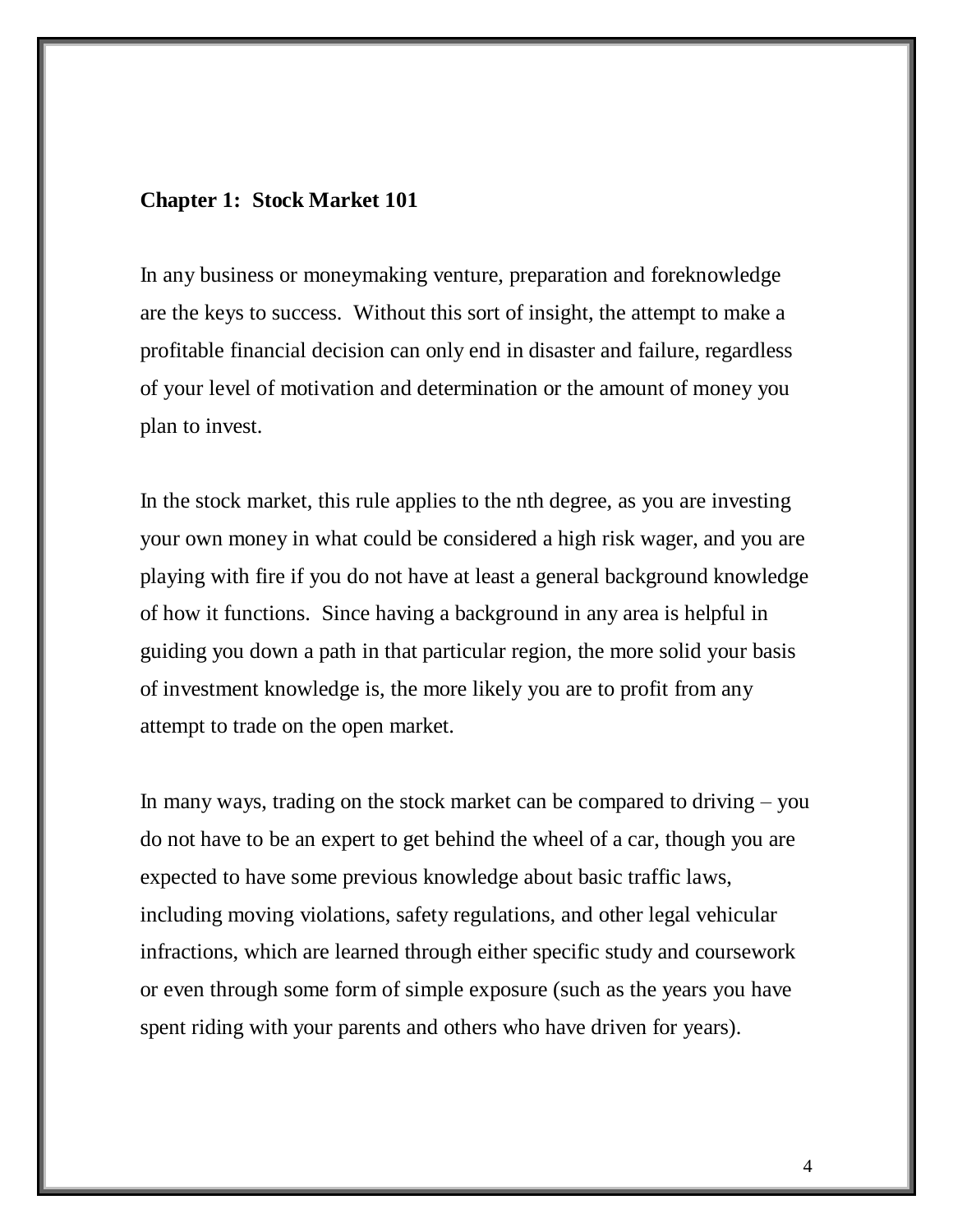You should be able to comprehend the basic tools used to navigate a car (where the break pedal is located versus the gas, and how to use the rearview mirror, for example), even if you have never touched a steering wheel.

The same is true in entering the world of the stock market. While you do not have to know all the terminology (you will not be short selling or determining your own long and short positions at first, so you do not have to understand these references completely, though you should be aware of them), you should certainly be versed in the basic functionality of trading stocks, bonds, securities, and other commodities.

And just like someone who is behind the wheel of a car and getting ready to touch the gas pedal for the first time, you should start out with caution and work your way in slowly. A first time driver will first set the mirrors to his or her own liking, then put the car in gear, look for any interfering traffic, and ease onto the gas pedal, never flooring it and testing the engine coming out of the gate on the first attempt.

Likewise, when you select your first investment, you should choose something stable with little fluctuation and not invest a large sum of money on this first venture.

When a person is learning to drive, he or she will be accompanied by another individual who is more experienced and can assist them in making better driving decisions and offering corrections that will aid in learning to handle the car more efficiently. In the stock market, there are stockbrokers and other experts who can give you input and advice to help you in building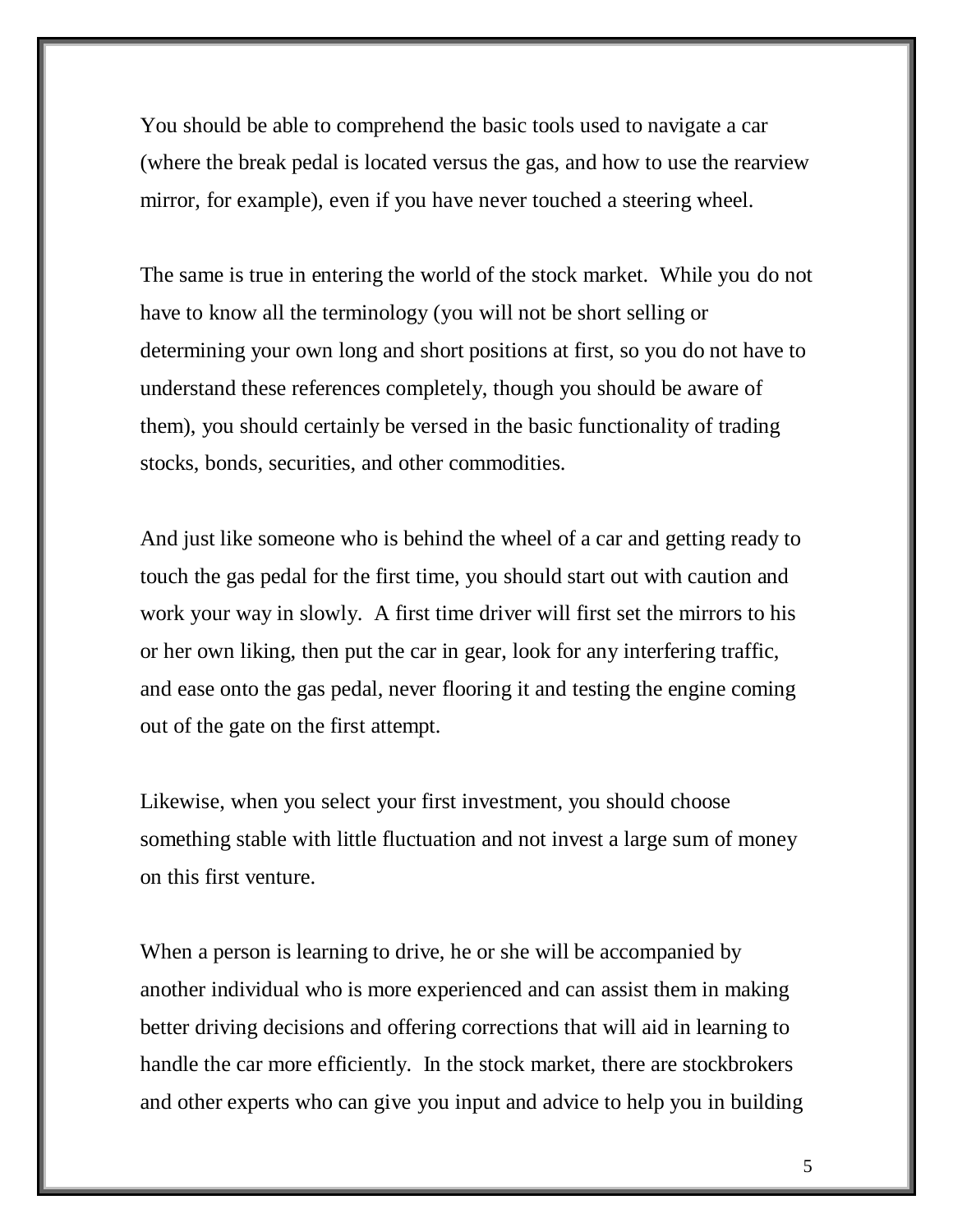your knowledge of the commodities in which you are interested, essentially "steering" you toward better stock market buying and selling decisions.

You could spend hours and hours researching the stock market and its functionality, learning how to become involved in the trade and who to contact to get in the game, especially if your interest lies in the Foreign Exchange Market, which goes far beyond the level of complication of the domestic stock market. However, in this book, you will find all the basic information you need to get started down the path to trading success.

All of the leg work and tough research has been done for you, collecting the data and knowledge into one source from which you can gain enough insight to make you a successful trader on the open market. All you have to do is read in order to gain knowledge and wisdom, step by step that will bring you to a heady level of success. In this ebook, you will find all such helpful information, all brought together in one single source for ease of reference.

# **How Investment Works**

Any time you are going to be putting your money into a fund; it is a good idea to start by understanding what you are buying into.

The stock market is a complicated entity, and doing minimal business in trading requires a fair amount of basic knowledge, as well as the understanding and acceptance of the high risk factor. The more you know in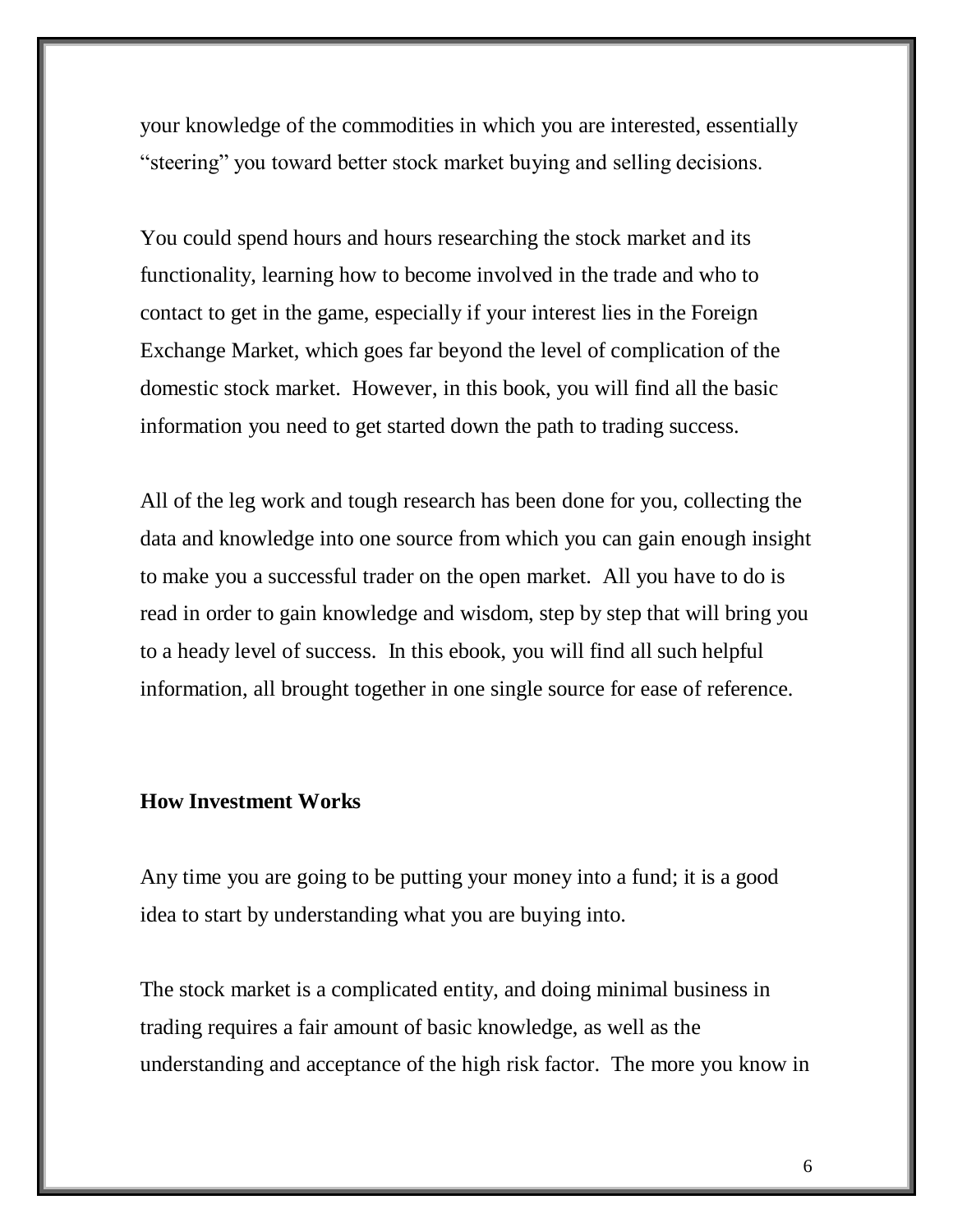advance regarding the functionality of the system, the less likely it is that you will take a heavy hit, ending in devastating loss.

First of all and probably most important in the trading business, you should understand what stocks actually are. When you buy or sell a stock on the open market, you should keep in mind that you are dealing with real objects, not pieces of paper; you are buying and selling real parts of a particular company, its product, or some other various commodity.

Owning a "share" means that you have actually bought into the company or product involved and become a partial owner of that commodity.

Of course, you could be one of millions of shareholders, as most companies and products are broken into minute pieces of the whole, but you are still considered an investor in that company or product until you sell your shares.

Think of it as paying for a tank of gas in the car that your parents bought for you to drive. You may have even bought the oil filter that has been put on the car, and you may feel that this investment makes you part owner. However, when you look at the overall cost of the car, you have really contributed very little to that amount. However, as long as you continue to invest in the gas for the car and take care of the maintenance needs, you can claim part ownership of the car.

Because the value of a company and its products or services can fluctuate continuously, the value of the stocks you hold will not be the same from day to day and can sometimes even change hourly. When the price per share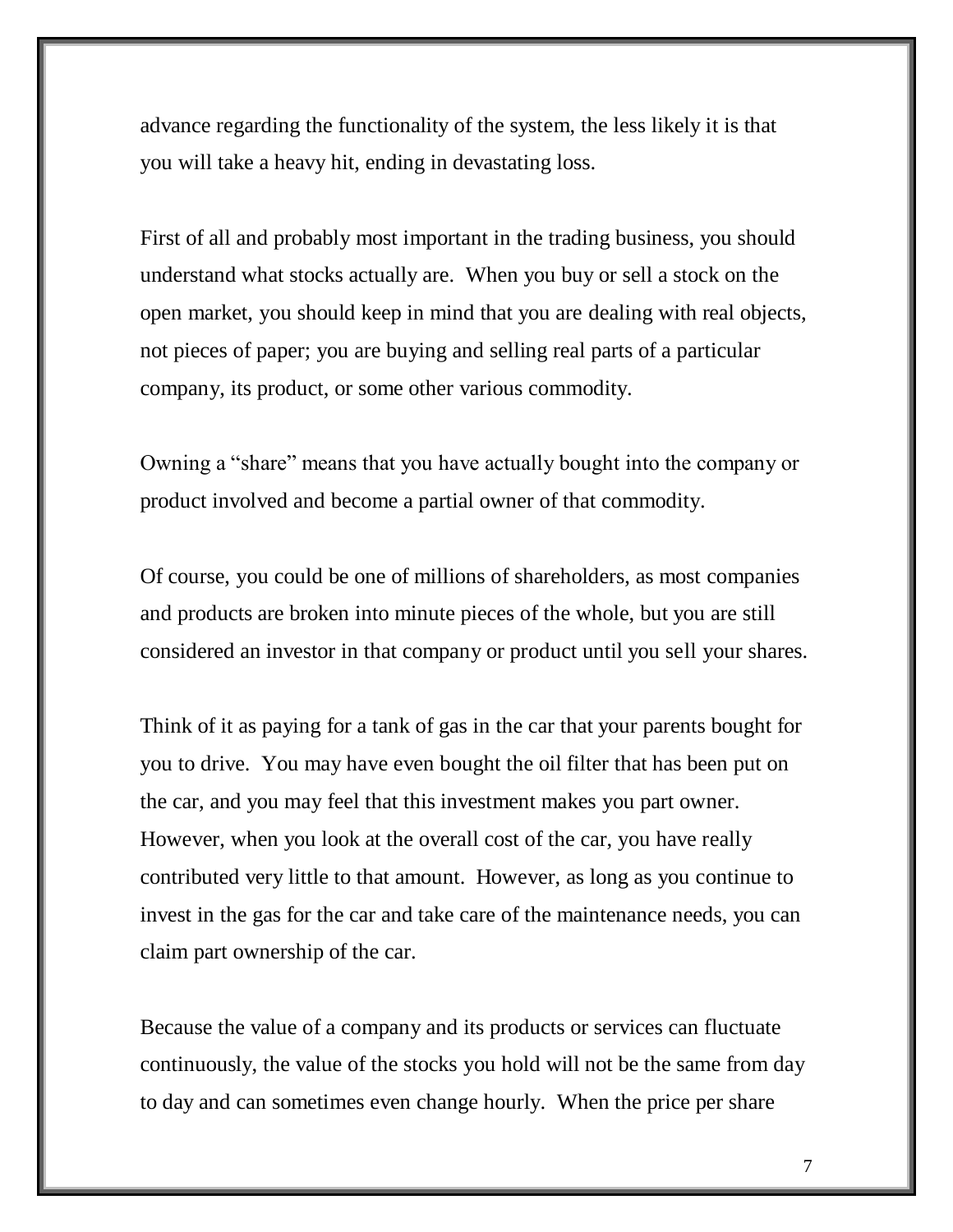drops and is considered low, it is an ideal time to purchase. This is the least expensive way to begin your trading venture, and working with a stock broker will allow you to gain more information as to what stocks are ripe for the purchase at any given time.

In doing so, you become a stockholder, and the value of your holdings will fluctuate from day to day. Your gamble (and hope!) is that the value of the company or product in which you have invested will increase or rebound from the low price at which you made your purchase. This is the goal of all traders and means that your stock will become more valuable.

As the value of your securities increases, so does your net worth. When the price of the stock in your possession reaches a high point, it is time to sell, making a profit on your original investment. Ideally, you will always sell your holdings for a reasonably higher price than the purchase amount and should never sell when the current value of the stock is below your initial purchase price.

It is important to make sure that you do not purposely take a net loss because there are plenty of occasions when you could be forced to take a loss.

For example, if you purchase shares of a company at twenty dollars each, you should never sell them for eighteen dollars apiece. If possible, you want to hold off until they are each worth perhaps forty dollars, in essence doubling your money. Of course, this is just an example, and not all stocks will ever double in value, but the illustration is meaningful.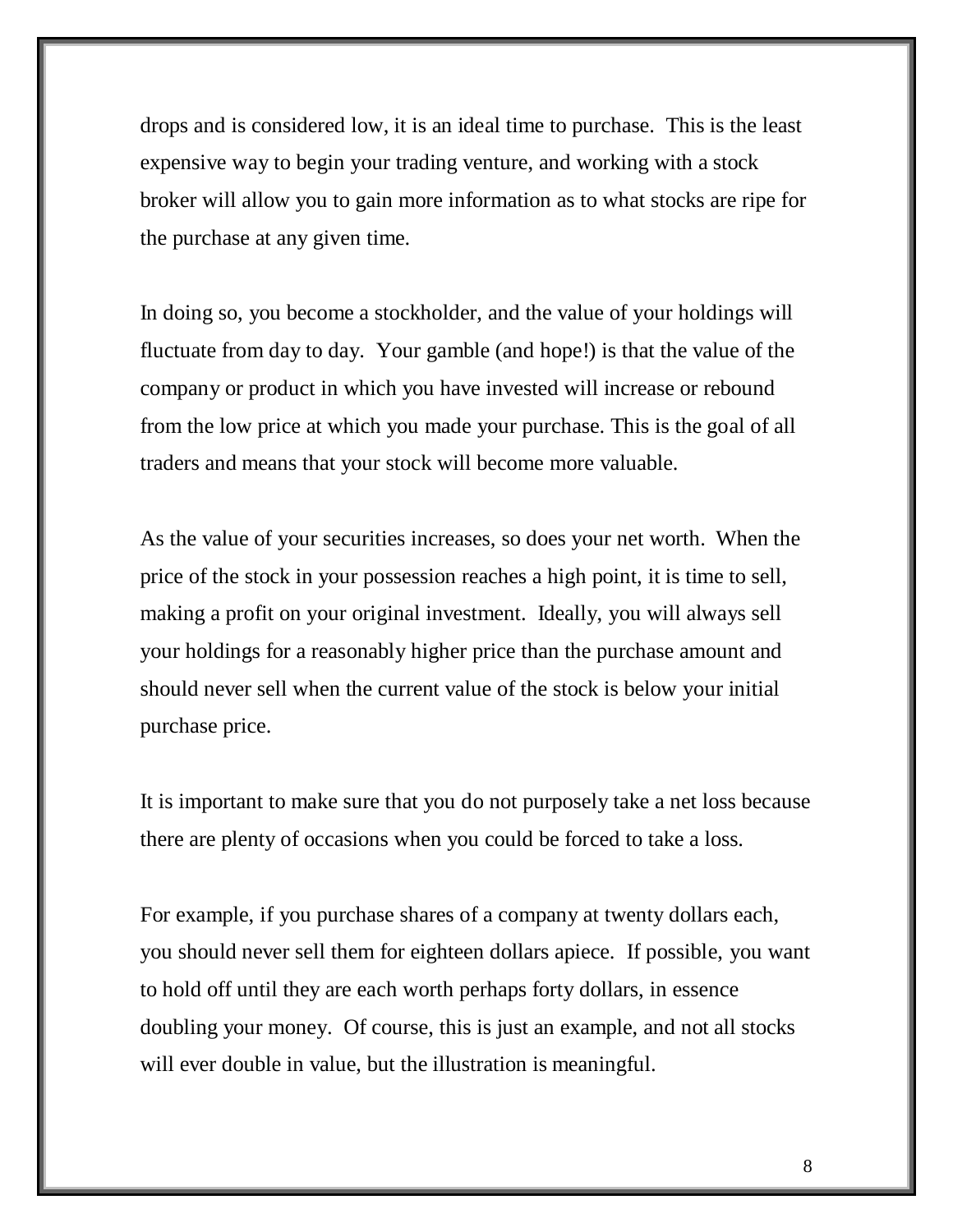There are other, more complex ways to invest in the stock market. However, much like learning to ride a bicycle, you do not want to make your first attempt without training wheels.

# **Making Decisions In The Beginning**

Let us return to driving as a reference. When you first start driving, you will not enter the highway and take the car at speeds of sixty and seventy miles per hour. Instead, you will stay in residential areas or at least on the access road, where there is less pressure to maintain such a high speed.

In the stock market, you will also want to stay away from any expensive stocks or extremely volatile investments until you have become extremely comfortable with the process of trading.

There are small investment opportunities referred to as "penny stocks", which will help you try out your sea legs and get a feel for how the stock market works prior to investing large sums of money and risking a big financial loss. These particular stocks cost literally pennies or small dollar amounts and typically only fluctuate fractions of a cent on any given day, making them extremely safe for those just starting out.

Once you get the hang of it and can better judge the market trends, you can comfortably move on to more complicated and adventurous areas of the market. It is like removing the training wheels from your bicycle or entering the freeway the first time at an hour of the day when there is no traffic to contend with.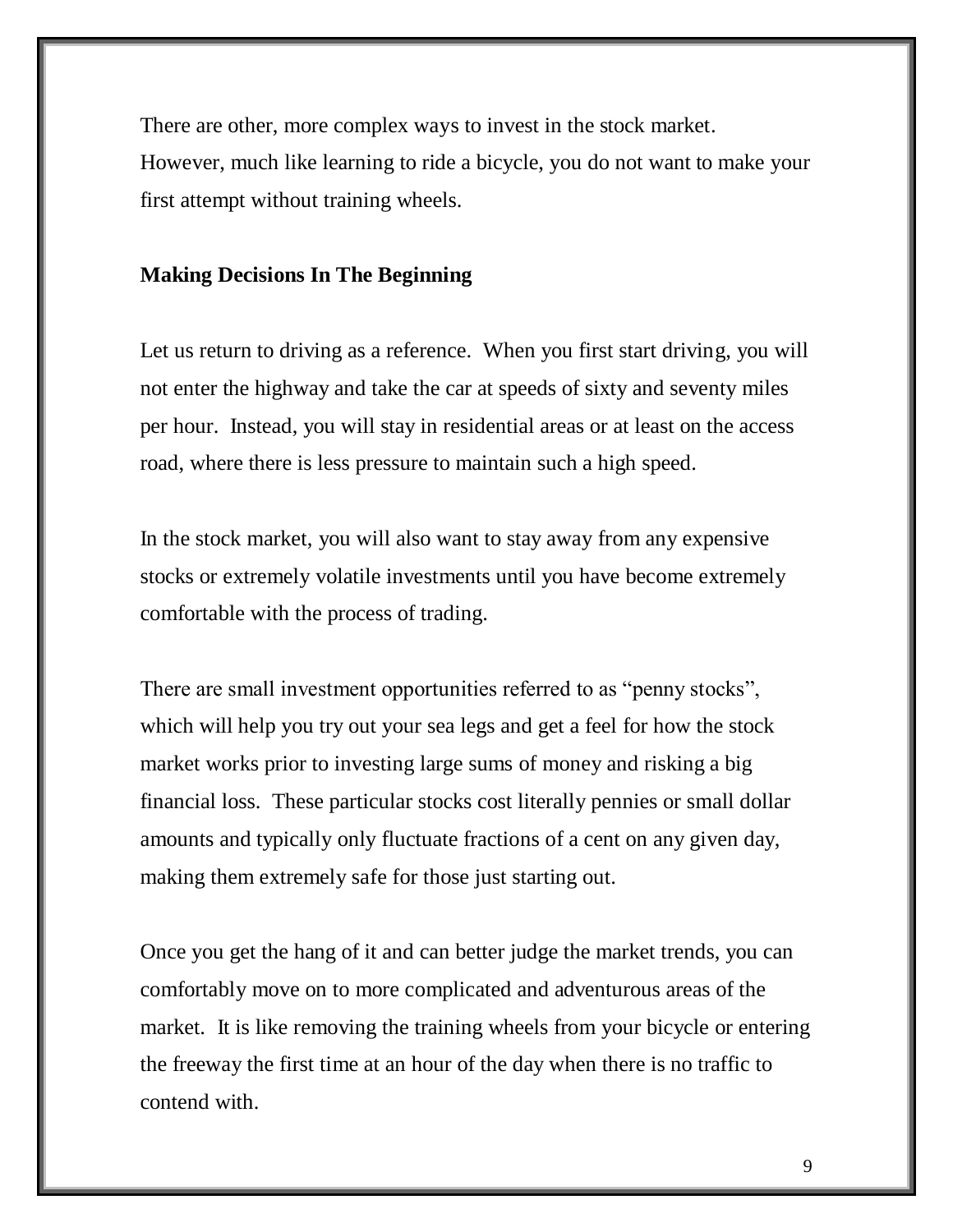Be aware that, just like you may fall off your bike once or twice and end up with some scrapes and bruises, you may lose money in an investment here and there. This is very typical, and investing in the stock market is a lot like gambling. In poker, you cannot expect to win every hand, and the same is true in the world of investments.

Learning to watch the market trends, though, is similar to watching other cars as you join traffic and determining the correct speed and proximity to other cars for optimal safety. Such diligent study can help you improve your statistics drastically in a short time.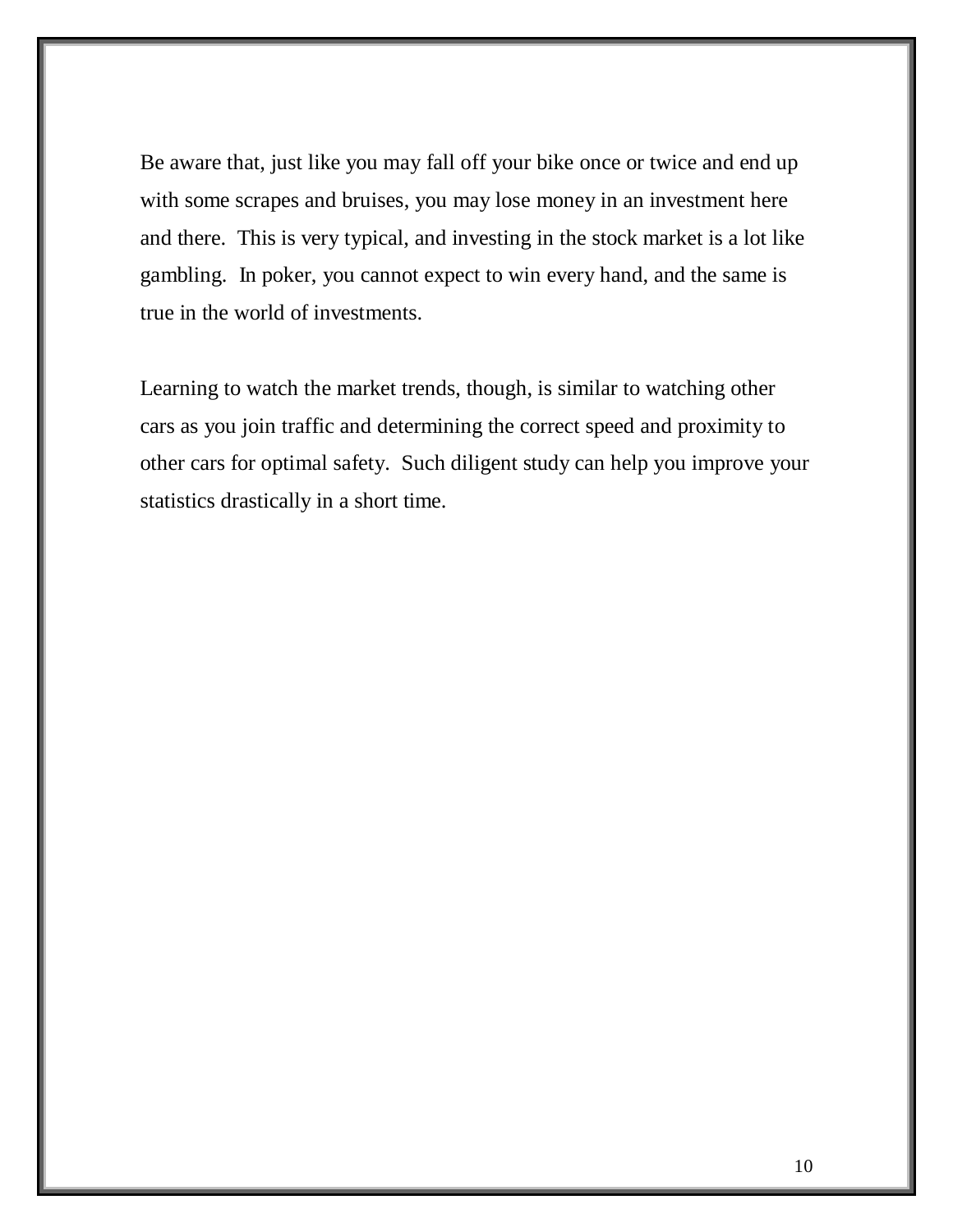## **Chapter 2: Stock Market Trends**

Understanding stock market trends can make your job of earning money in the market much simpler. In contrast, if you know little or nothing about these trends can cause serious loss.

## *Bulls And Bears*

As you dig deeper into the market and learn more about the way it functions, you will begin to hear certain terms about marketing trends that seem to be repeated over and over again. Market trends are variable and volatile, both on a daily basis and over extended periods of time.

In the past, for example, the United States has had devastating stock market crashes, but due to the freedom of a capitalist society, the American economy has always eventually rebound.

What does it mean for the market or a particular stock to rebound? Assuming that the value of a company or its stock has plummeted to a level that seem unrecoverable, leaving it practically worthless, it may feel as though that company is in danger of bankruptcy and falling off the scope of the free trade markets altogether.

All of a sudden, however, the founder of that company may introduce a new product over which consumers go wild. Everyone wants one, and this product may be in short supply upon its introduction, causing a race to the department store shelves.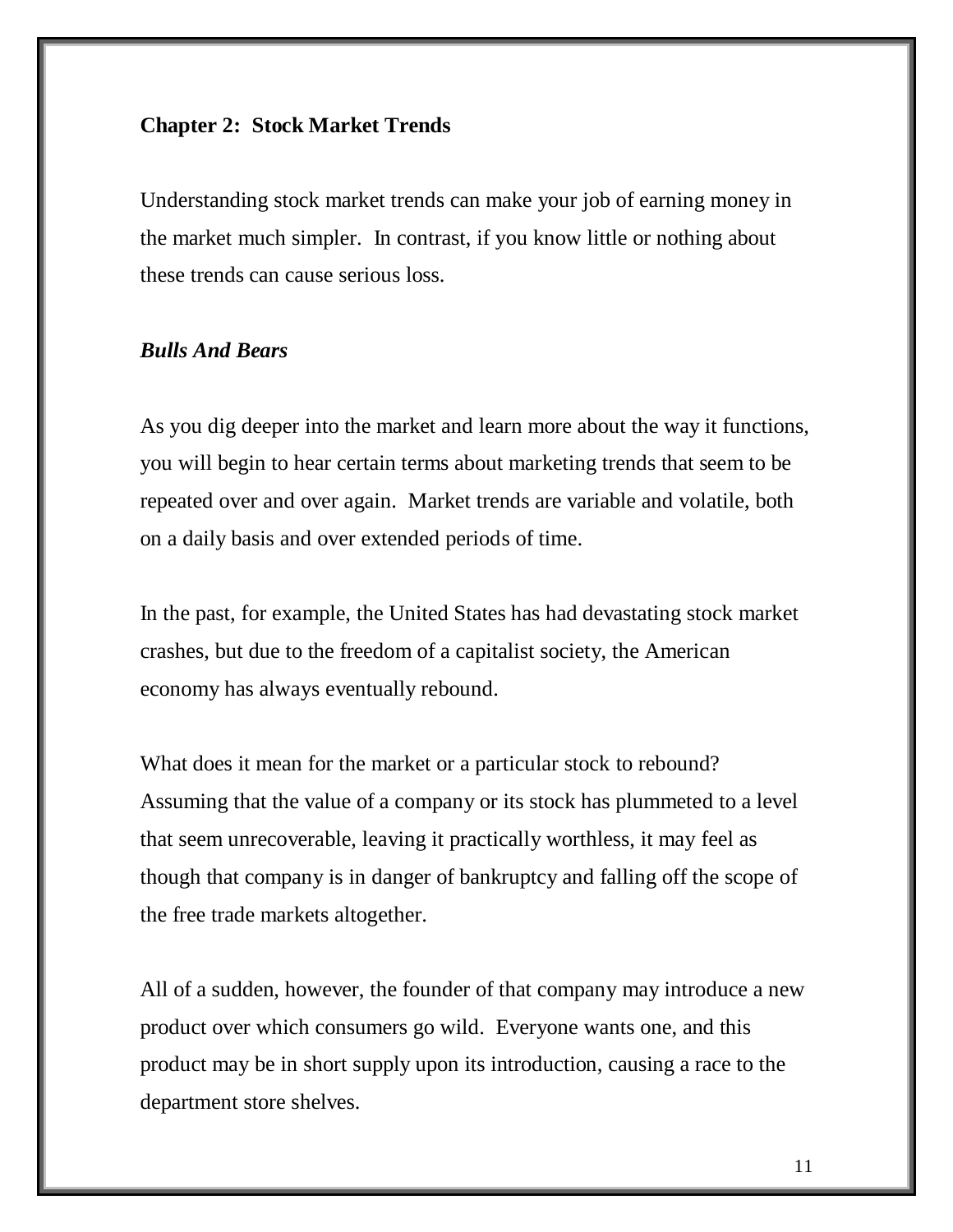When such a move occurs, the law of supply and demand will take over, making the company valuable once again. The stock price for that company's shares will recover, and the resulting gain in value would be considered a rebound – a return to the original status (or better) prior to the devastating loss.

The market trends either up or down, and there are specific references to strong changes in the market values that you may frequently hear. If several different areas of the market are in a steep downward slide, with values dropping rapidly (perhaps even ten or twenty percent in a few days), it is referred to as a bear market.

You can remember this reference as though you are in the extremely dangerous position of being chased by a bear – if you are in possession of several stocks or other commodities worth a goodly sum, you have a serious chance of losing a great deal of value that could translate to a loss of net worth should you choose to sell, and it can be a similar, very dangerous situation.

Your best bet in these cases is to either sell before prices drop below your original purchase price or to hold onto the shares until the market rebounds. However, when the bear market reaches a low point, it can be an ideal time to get into the game, as it is rare for prices to drop below this point. Then, if you patiently await the recovery or rebound of the market, you can make a great deal of money from a bear market.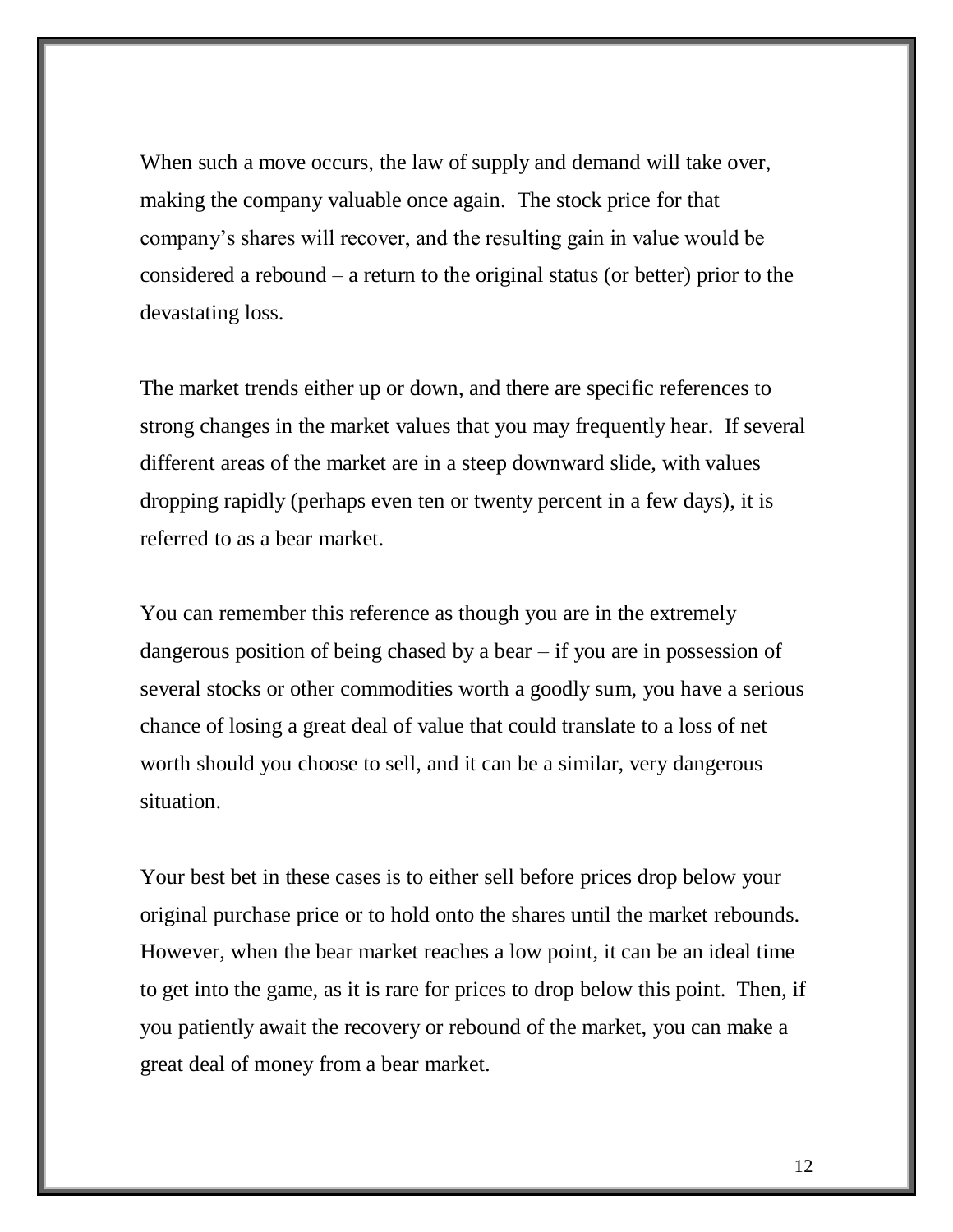These options will be discussed in more depth in later chapters.

At the same time, a bull market is a strong general upward trend for many stocks. You might compare this to the running of the bulls in Pamplona, Spain, every year. You are safer if you are indoors when the running occurs, and by the same token, if you own stock during a bull market, you are in a prime position to increase your net worth and sell your shares, making a great deal of money. This is another idea will be further explored in greater detail further on in this ebook.

# **The Market Outlook**

By taking note of various changes in the status of different available stock options, you will learn how to spot early market trends, giving you a clue to the future of a particular commodity, and this can only add to your chances for profitability.

Prediction is a big part of the game when working in the stock market, since you can never be completely certain in what direction the market will swing at any given time.

However, you can make an educated guess, much the same way a meteorologist forecasts the weather. While he or she is not right 100% of the time, the forecast is usually quite close to the actual outcome of the weather because the meteorologist is a scientist who has studied weather trends and can pick out details that assist in making that educated guess.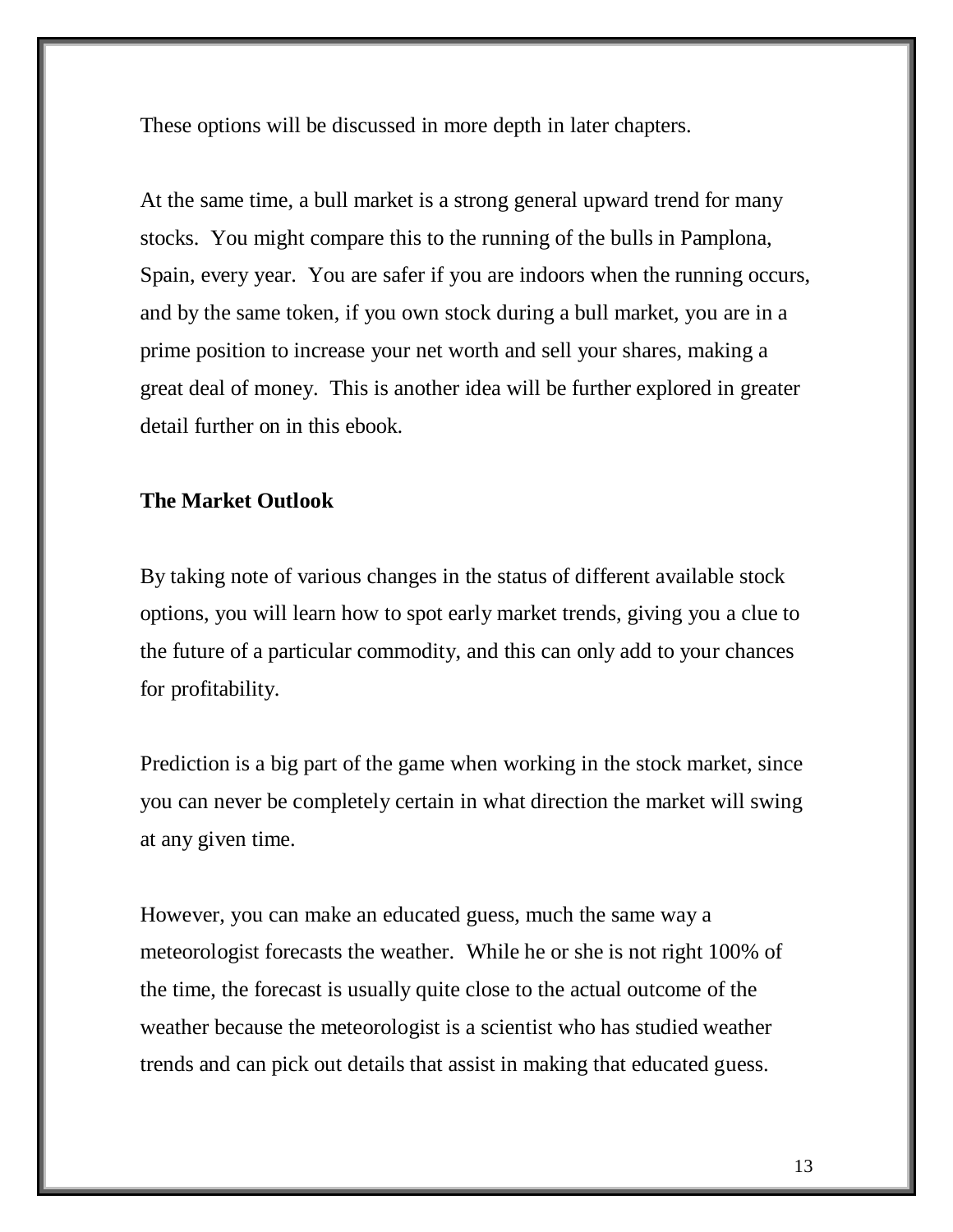With a little time and seasoning, you can attain the same level of experience and intuition within the stock market.

Once you have become more comfortable functioning in the same world as the stockbrokers and day traders, and you feel confident (or at least less nervous or awkward) making such important financial decisions, you may decide to make your move toward the Foreign Exchange Market (more commonly known as Forex), and the goal of this book is to prepare you to operate within the boundaries of this more complex entity.

Next, we will discuss some of the properties of Forex [trading](http://www.stocksbiz.com/) and how much more complex this stock market entity can be than a standard domestic market.

The Foreign Exchange Market is incredibly volatile, and there are a lot more factors to consider when placing an order on this market than on a domestic market. The following chapter is an introduction to the exciting and somewhat scary world of the Foreign Exchange Market, or Forex.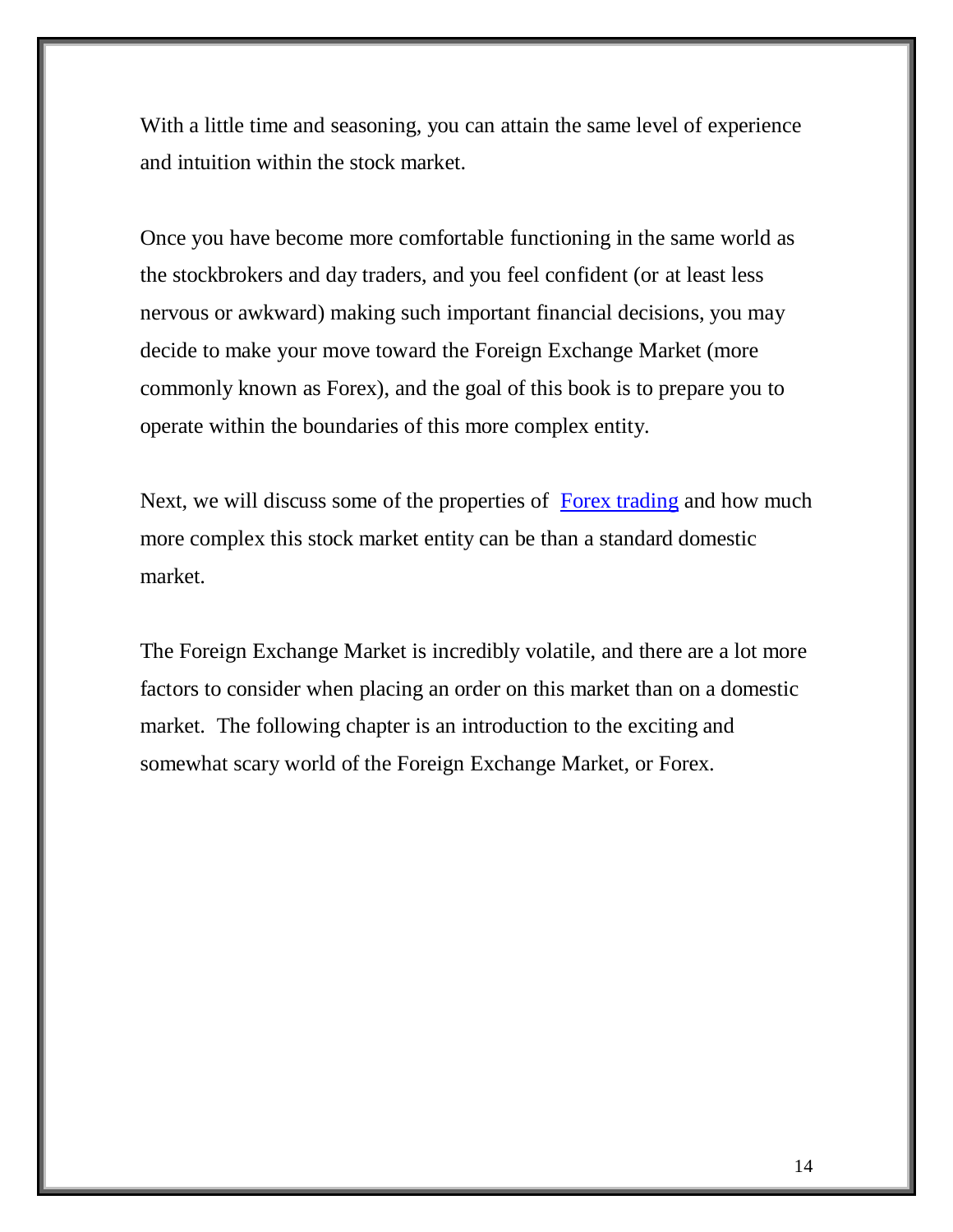# **Chapter 3: An Introduction to Forex**

Forex is the nickname for the Foreign Exchange Market. In the United States, there are several branches of the stock market, each with their own name. For instance, some stocks trade on the Dow Jones, others on Nasdaq. Of course, all stock market transactions in the United States take place on the New York Stock Exchange (NYSE). In other countries the same is true. There may be one or more distinct markets.

However, international trade takes place on the market termed the Foreign Exchange Market, or Forex. Several countries across the world in almost every time zone participate in trade on Forex, with multiple currencies being utilized and stocks and commodities from all participating countries being offered for trade.

Because there are so many nations and time zones involved, Forex does not function as a "business day" entity like most domestic stock markets. It remains open for trade 24 hours a day, 5 days a week.

Of course, these additional hours increase the risk factor intensely for those of us who are human and obviously cannot monitor our investments 24 hours a day. This means that the value of your holdings could potentially plummet overnight, while you sleep, because other countries are still trading while you are in a dream world.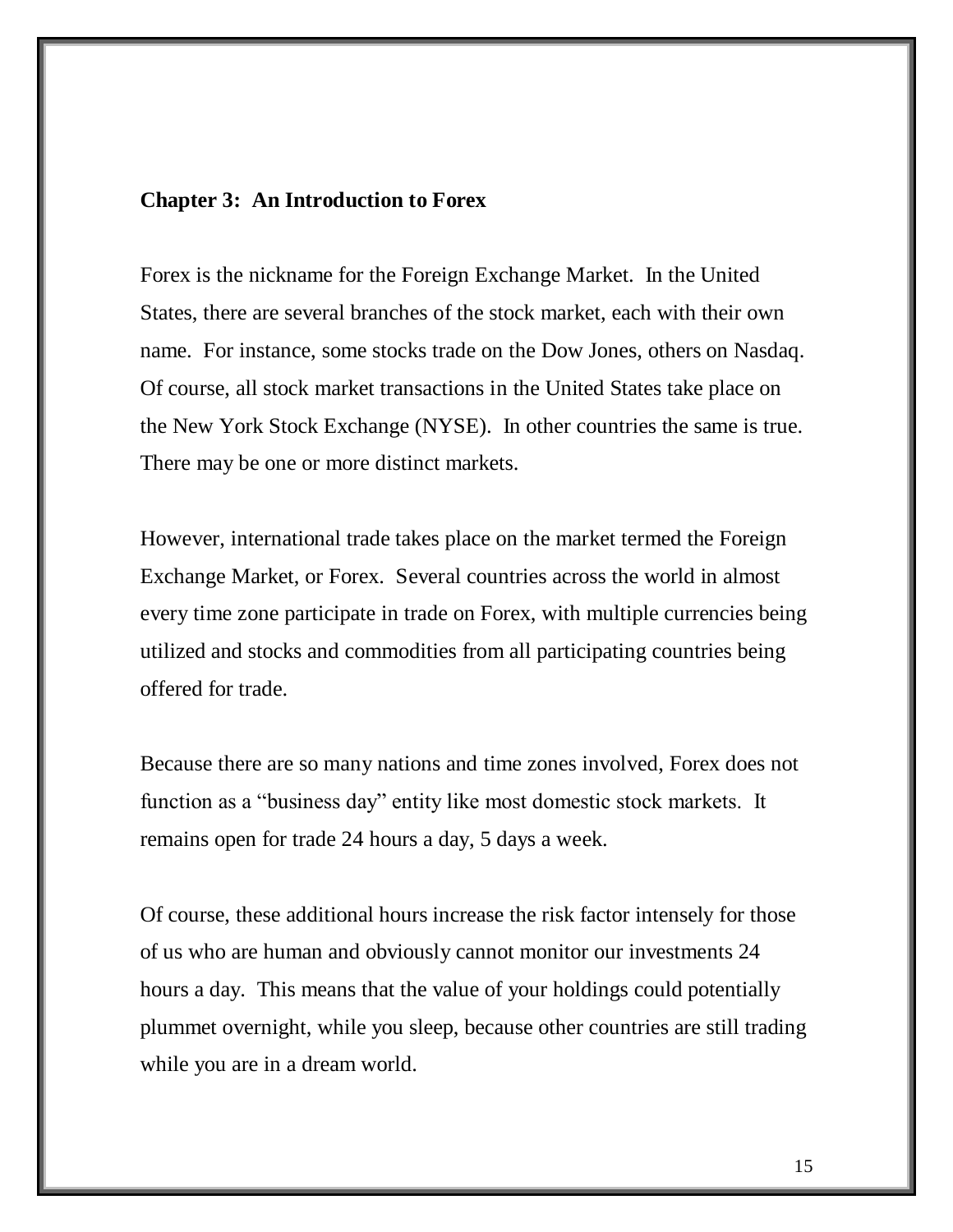Again, it is like a car – there are many moving pieces under the hood, and just because you cannot see them does not mean they are not functioning.

This is one reason for several safety options, like limit orders, which we will discuss later. This is also why it is strongly recommended that your first attempts to make money on the stock market are not transactions that take place within the Foreign Exchange Market but on a standard nine-to-five domestic trading market.

In our car analogy, this would be comparable to having asked someone who has never driven or even changed the oil in a car to rebuild the engine.

# **Forex Functionality**

While the functionality of Forex is the same as a domestic stock exchange, the commodities and prices are more volatile, and there are additional factors to take into considerations besides the typical risks associated with a domestic market.

You will have to contend with not only the value of your stocks and your currency, but also the foreign currencies involved in any trades or exchanges on Forex, as well as the inconsistencies of values of particular goods and services across international borders. It is like driving a car with a standard transmission as opposed to an automatic.

On the domestic front, the work is mostly done for you, and all you have to do is navigate, much like an automatic transmission. However, shifting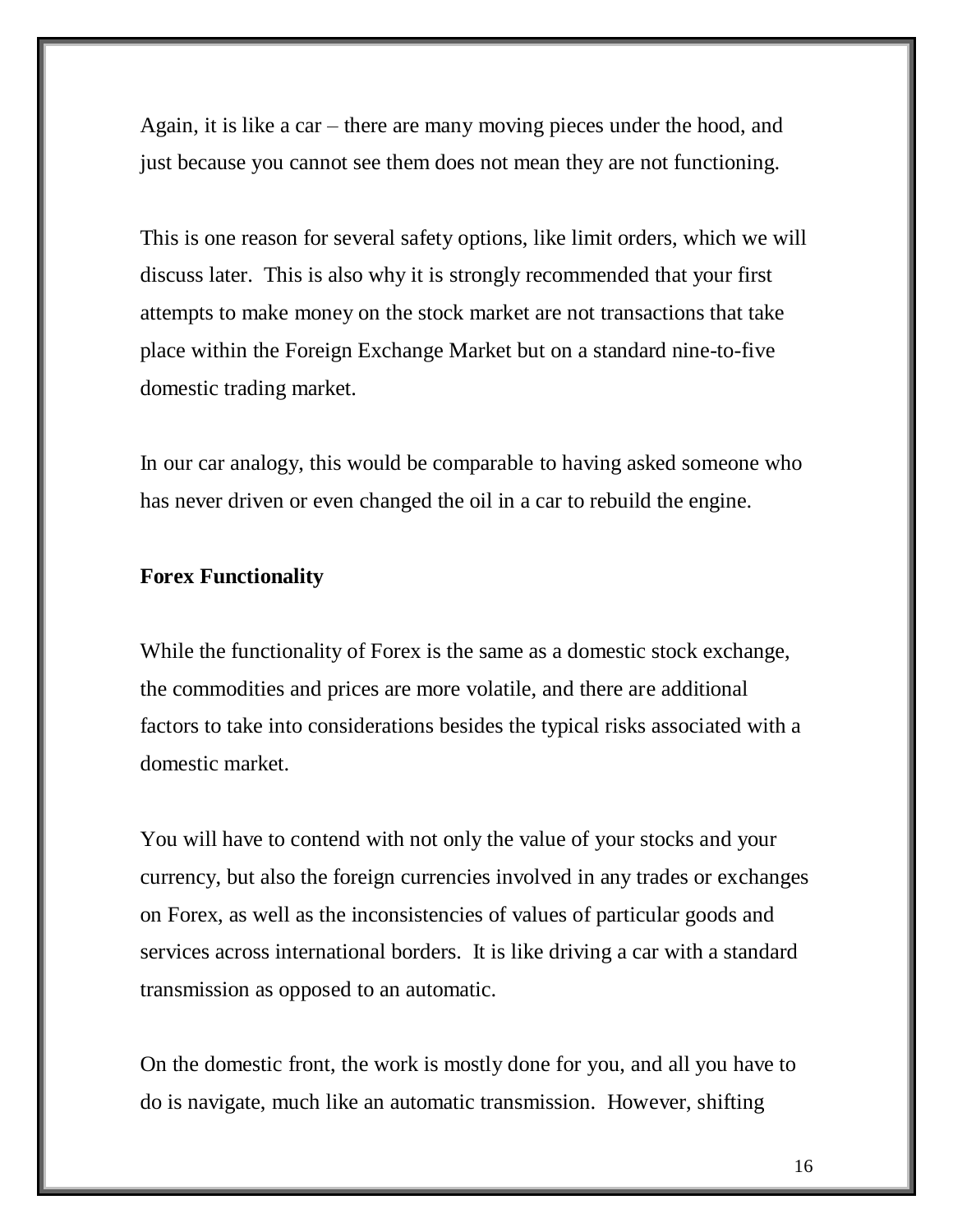gears is quite similar to having to constantly take part in the currency conversion. It can be distracting, and it certainly complicates the act of driving.

Because the financial situation of many countries is not as secure as that of the United States, this can pose a formidable problem in determining where to invest your money and what to expect next in the international market. Knowing what countries and currencies are involved in Forex can assist you by allowing you to more closely monitor the financial situation in the nations with which you will be interacting.

## **The History Of Forex**

When foreign trade began, it was not an international trade market. It was borne out of the Bretton Woods agreement in 1944, which set forth that foreign currencies would be fixed against the dollar, which was valued at \$35 per ounce of gold.

This precedent was first put into practice in 1967, when a bank in Chicago refused to fund a loan to a professor in sterling pound. Of course, his intention was to sell the currency, which he felt was priced too high against the dollar, then buy it back later when the value had declined, turning a quick profit.

After 1971, when the dollar was no longer convertible to gold and the domestic market was stronger, the Bretton Woods agreement was abandoned, and the currency conversion process became more variable.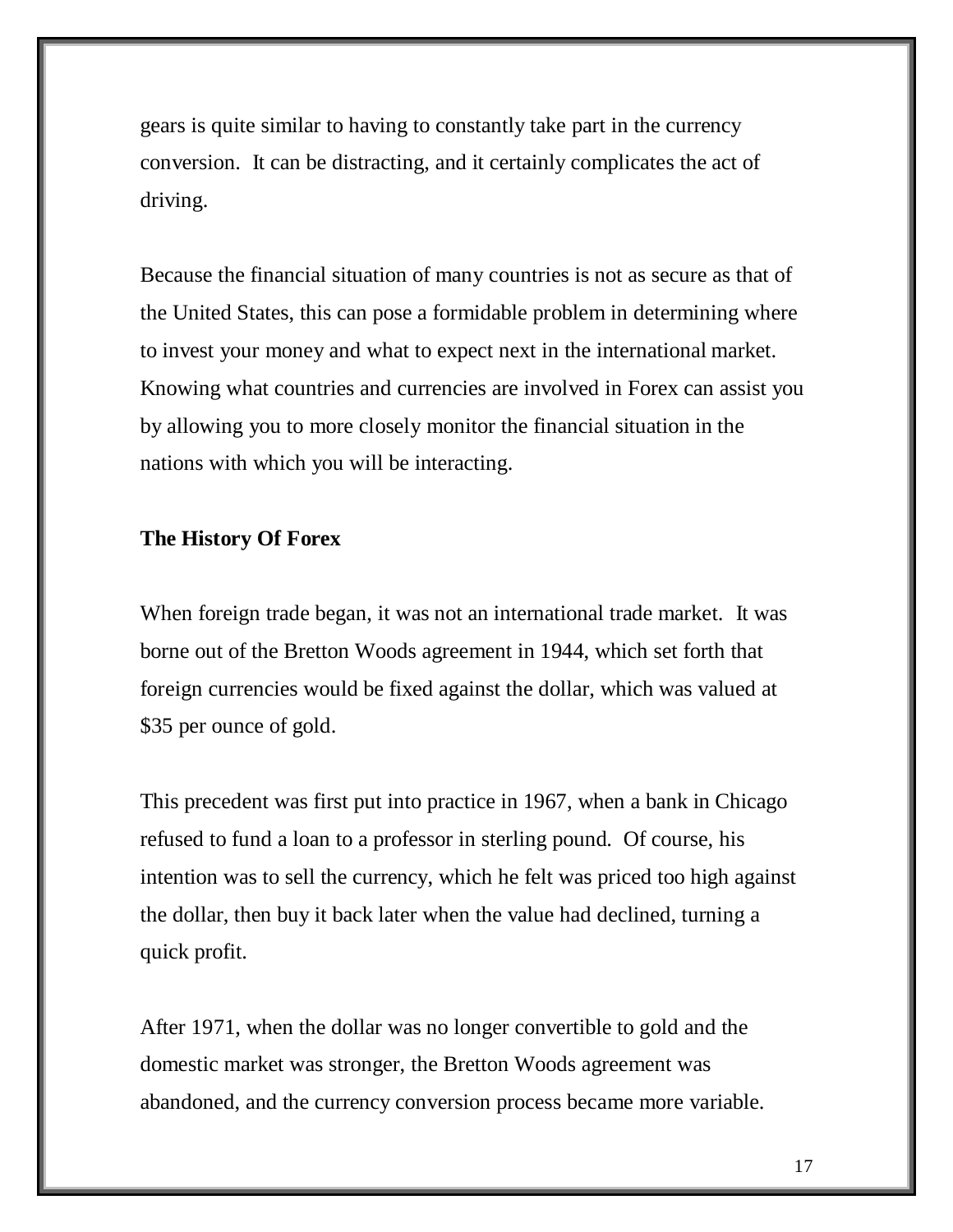This allowed for a stronger backing in the foreign markets, and the United States and Europe began a strong trade relationship. In the 1980s, the market hours and usage was extended through the use of computers and technology to include the Asian time zones as well.

At this time, foreign exchange equaled about \$70 billion a day. Today, about twenty years later, the trade level has skyrocketed, with trade equaling close to \$1.5 trillion daily.

Originally, trading across international lines was more difficult, with several different currencies involved across Europe. Though the major players in the European market were deeply involved in and veterans of international trade by the time other markets joined in, there were more currencies to keep track of – the franc, the pound, the lira, and many more – than was reasonable.

With the birth of the European Union in 1992, the wheels were set in motion to create a single currency that would be used across most of Europe, and the Euro was finally established and put into circulation in 1999.

## *Forex Today*

While some countries have still not accepted the currency as their own (such as Britain, who still uses the sterling pound), the process of currency conversion has been simplified without the large number of various currencies that were previously dealt with. Instead of dozens of currencies,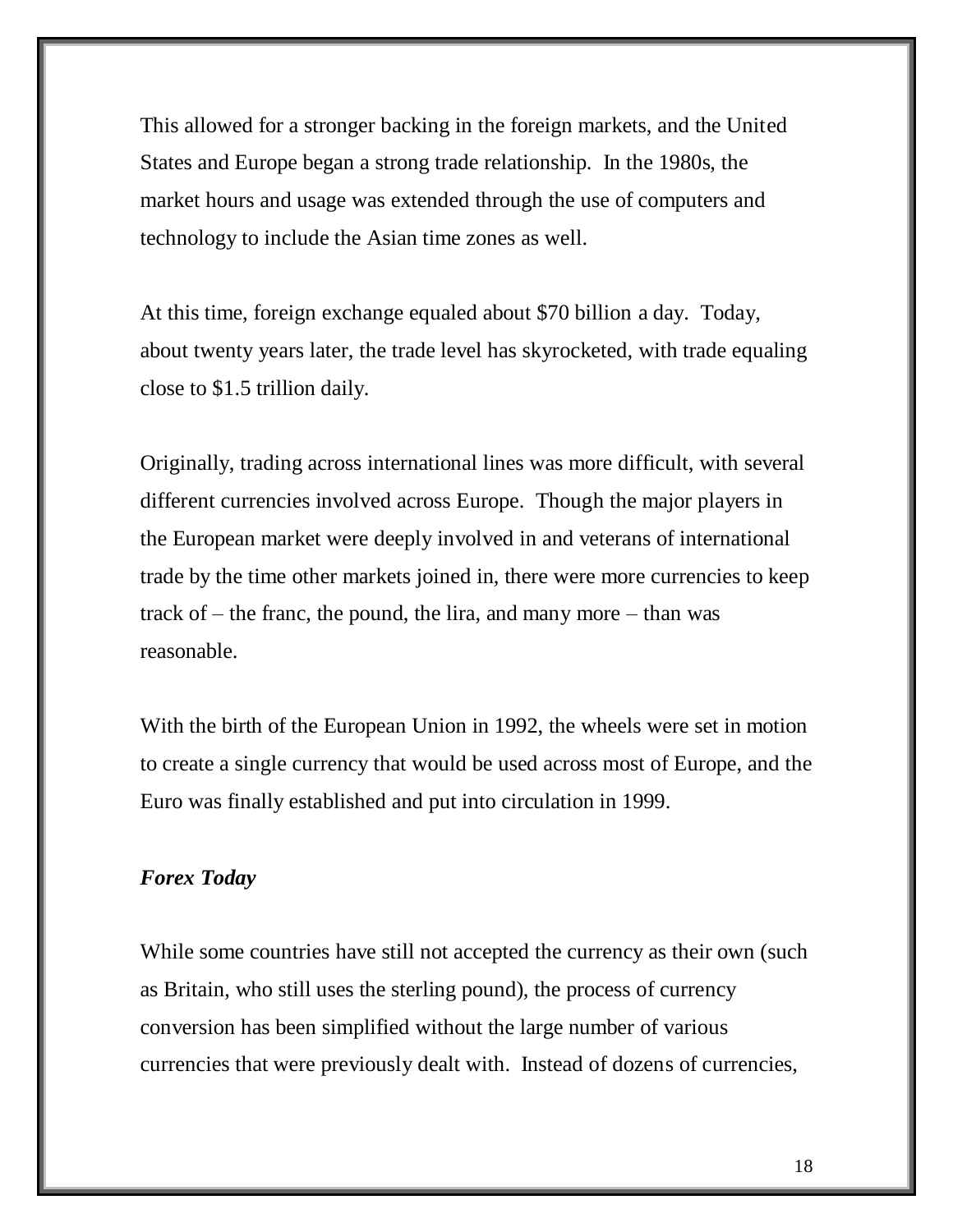the main countries trade in five – U.S. dollars, Australian dollars, British pounds sterling, the Euro, and the Japanese Yen.

Today, the Foreign Exchange Market is international and worldwide. The market is open 24 hours a day, 5 days a week, to accommodate all of the time zones for all of the major players. These now include most of Europe, the United States, and Asian markets, especially Japan.

Even Australia has joined the international trading markets, and since such nations are halfway around the world from some of the other top players, time zones obviously must be taken into consideration.

Another completely separate but perhaps more important concern with trading in Forex is understanding how trade works in multiple currencies. How can you compare the value of a stock across international lines if the values are expressed in two separate, non-equivalent currencies? And how do you measure gains and losses when conversion rate is constantly changing?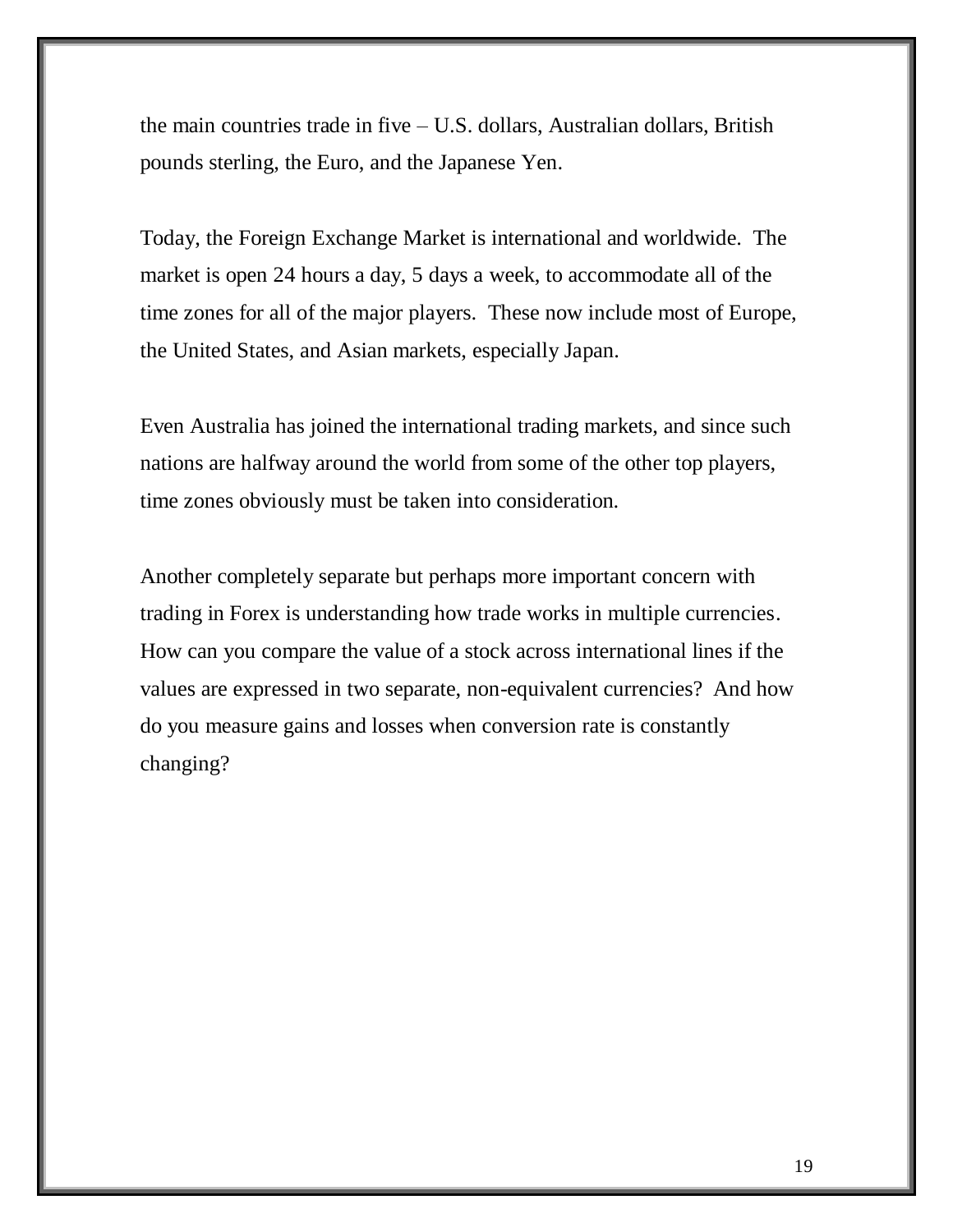# **Chapter 4: Understanding Currency Conversion**

When you begin trading on Forex, you have to learn how to convert currencies and note the difference in values, as well as how currencies are exchanged between international lines. This means studying not only domestic market trends and currency values, but also those of foreign markets.

## Working With Multiple Currencies

Since Forex is the Foreign Exchange Market, you obviously cannot expect everyone within the market to trade in U.S. dollars (and why not, you might ask? – but remember that not everyone covets the U.S. dollar). With so many variables and volatile currencies being exchanged, how can you know a good buy or sell when you see one without complete awareness of the value of foreign currency?

The first step is to find a source that will give you a basic idea of the current exchange rate between your domestic currency and the foreign currency in question. You should do this as a base listing for any currency that with which you might become involved.

Of course, this will not be consistent down to the cent or fraction of a particular currency throughout an entire business day, but at least you will have your starting point from which to begin, almost like North on a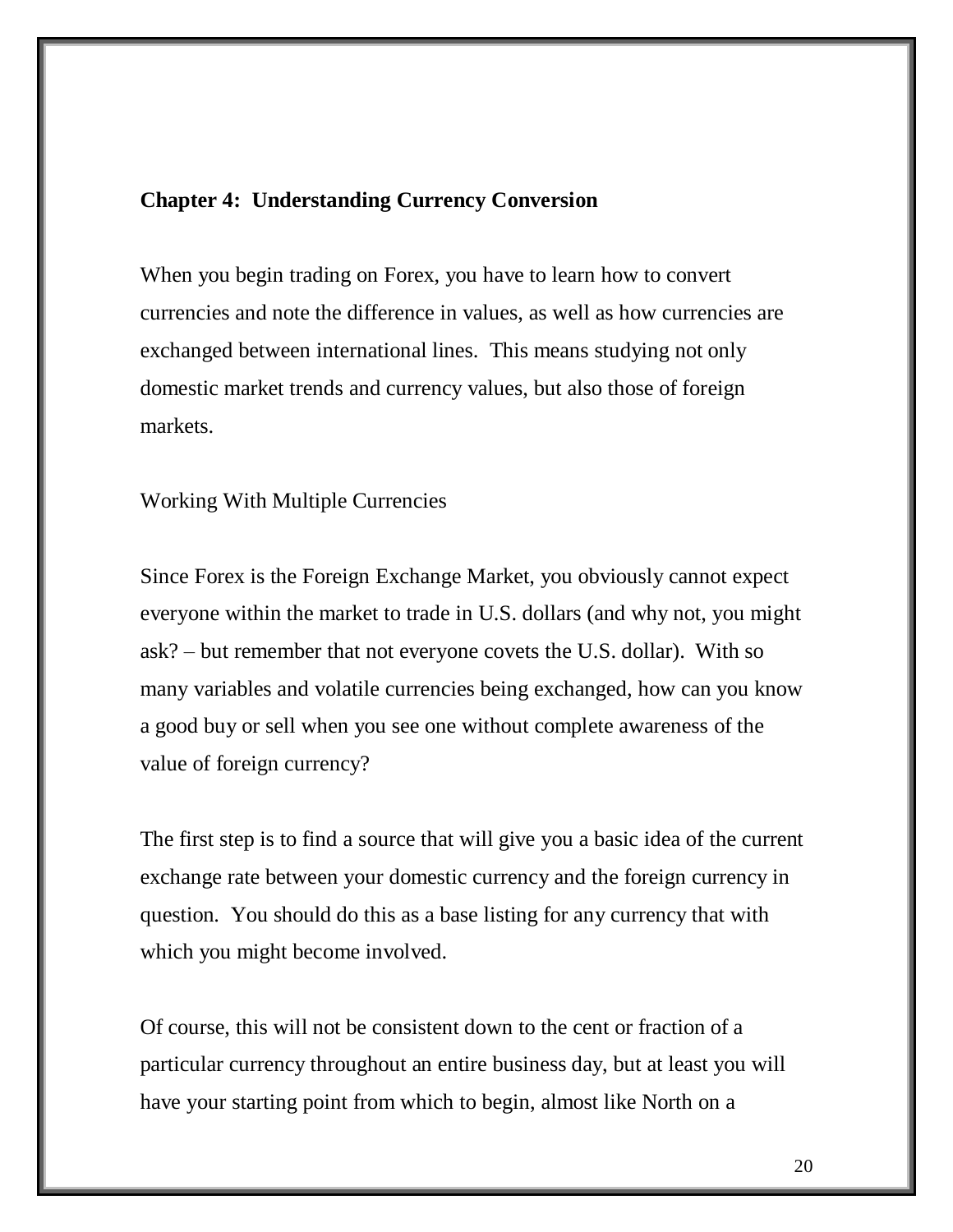compass. Such sources can be found all over the Internet, as well as through many brokers, both on line and in person.

## **Currency Expression**

It is also good to understand the means be which the currency conversion is expressed. The comparison is usually made in a ratio known as the crossrate. In this configuration, the two currencies are listed in an XXX/YYY ratio, with the XXX position referred to as the base currency.

The base currency is usually expressed as a whole number, while the YYY position is expressed as the decimal that most closely matches the based currency rate. It is sort of like making reference to miles per gallon or rotations per minute on a car – a direct comparison of one to the other in the form of a ratio.

The smallest fraction, or decimal, in which a currency can be traded, is called a pip and this is usually the degree to which a cross-rate is expressed. For example, if the British pound sterling can be traded in thousandths, the currency will be expressed to the third decimal place. The U.S. dollar is often expressed to the hundredth of a cent (the fourth decimal place).

In one cross-rate expression example, one U.S. dollar may be equivalent to 117.456 Japanese yen. This ratio would be expressed as 1.000/117.456. The base currency is almost always expressed as a single unit (as in one dollar as opposed to ten dollars), and frequently that unit of measurement is the U.S. dollar. Since the whole number value (or big figure, as it is referred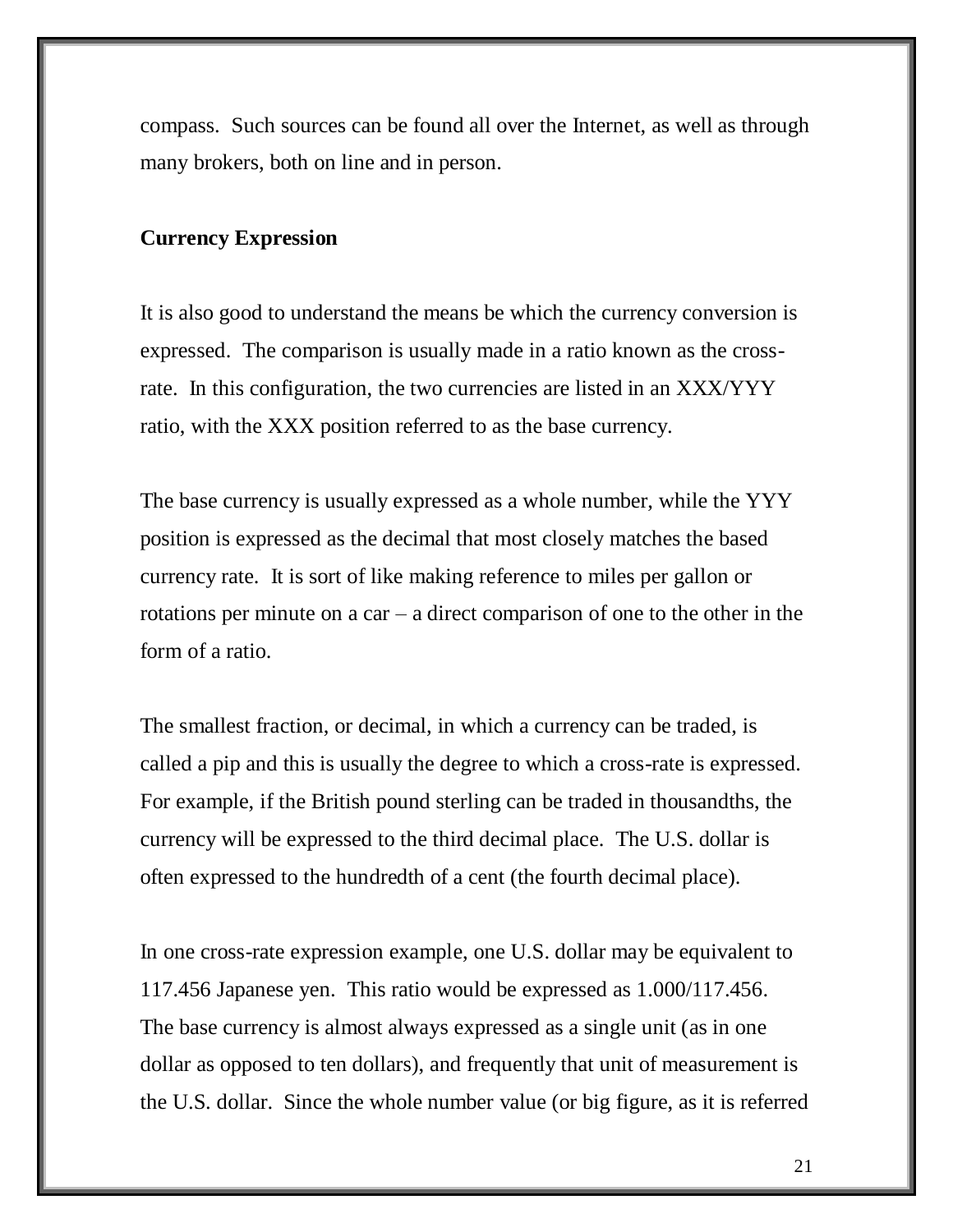to) of the secondary currency, or the currency in the YYY position in terms of conversion changes so infrequently, often only the decimal portion of the number is mentioned in the Foreign Exchange Market.

Therefore, in the ratio above, you may hear that the yen is trading at .456, with no mention at all of the 117 whole yen that is shown in the ratio. This is because the exchange rate may vary from 117.456 to 117.423, but not to 119.024.

Experiencing a change in the big figure – the whole number ahead of the decimal – unless it was only because the number was already within a few thousandths, would represent much too large a shift in value for a single trading period and would be a rare occurrence that could cause the entire market to make a drastic swing in one direction or the other.

The most common currencies found in Forex are the U.S. dollar, the British pound sterling, the Euro, the Japanese yen, and the Australian dollar. In the past, there would have been many more currencies to keep track of (such as the franc, the lira, or the Deutschmark). However, with the consolidation of most of the European market trading on Forex to the Euro, many currencies have been eliminated, making trade on Forex for other lands less complicated.

If you purchase a commodity in a particular currency, and that currency's value falls against the U.S. dollar, you can actually make money by selling that same commodity in dollars. The same is true in reverse should the value of a foreign currency increase against a U.S. dollar. Of course, you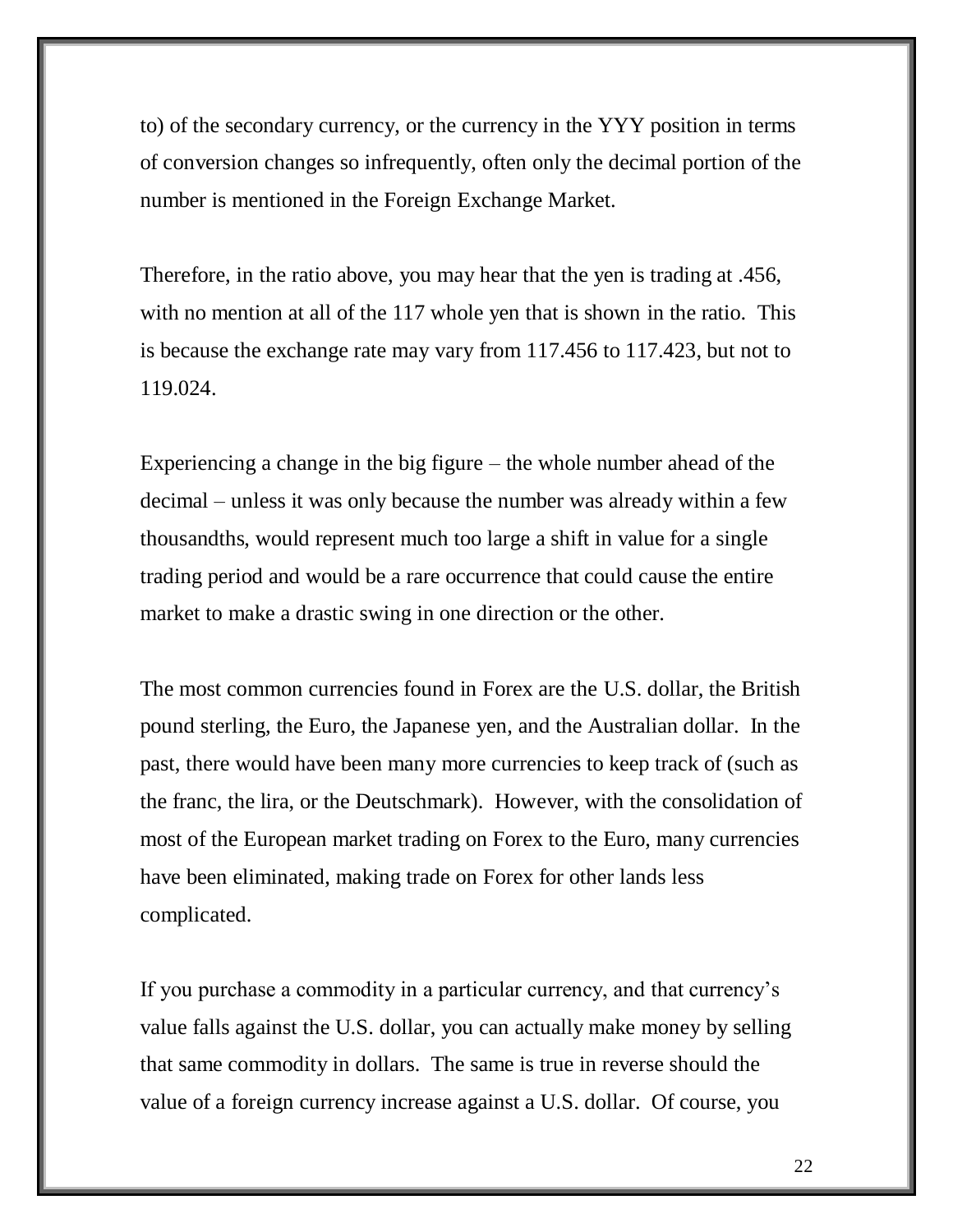can only take advantage of such a situation should the commodity be traded in both currencies and both markets in question. We will discuss this process, as well as other ways to take advantage of the Foreign Exchange Market (like arbitrage) in more depth in future chapters.

Once you are able to discern a base value of each particular currency and its conversion rate against others traded on Forex, you will be able to more closely monitor the change in currency conversion, including its inconsistency and volatility.

Such ideas will not seem so "foreign", and you will be caught up and knowledgeable right along with the pros. Then, you will need to learn how to read, understand, and ultimately interpret additional market trends.

# **Forex Trending**

Following charts, listening to the advice of market analysts and chartists, and learning to make educated predictions yourself will help you keep track of various marketing trends. The next chapter will explain more about using the statistics that are published to forecast the next move on the stock market.

Will it be a clear, calm day with little activity, or is there a storm brewing with winds of change and uncertainty? How can you tell what will happen with your holdings the following day or even further into the future?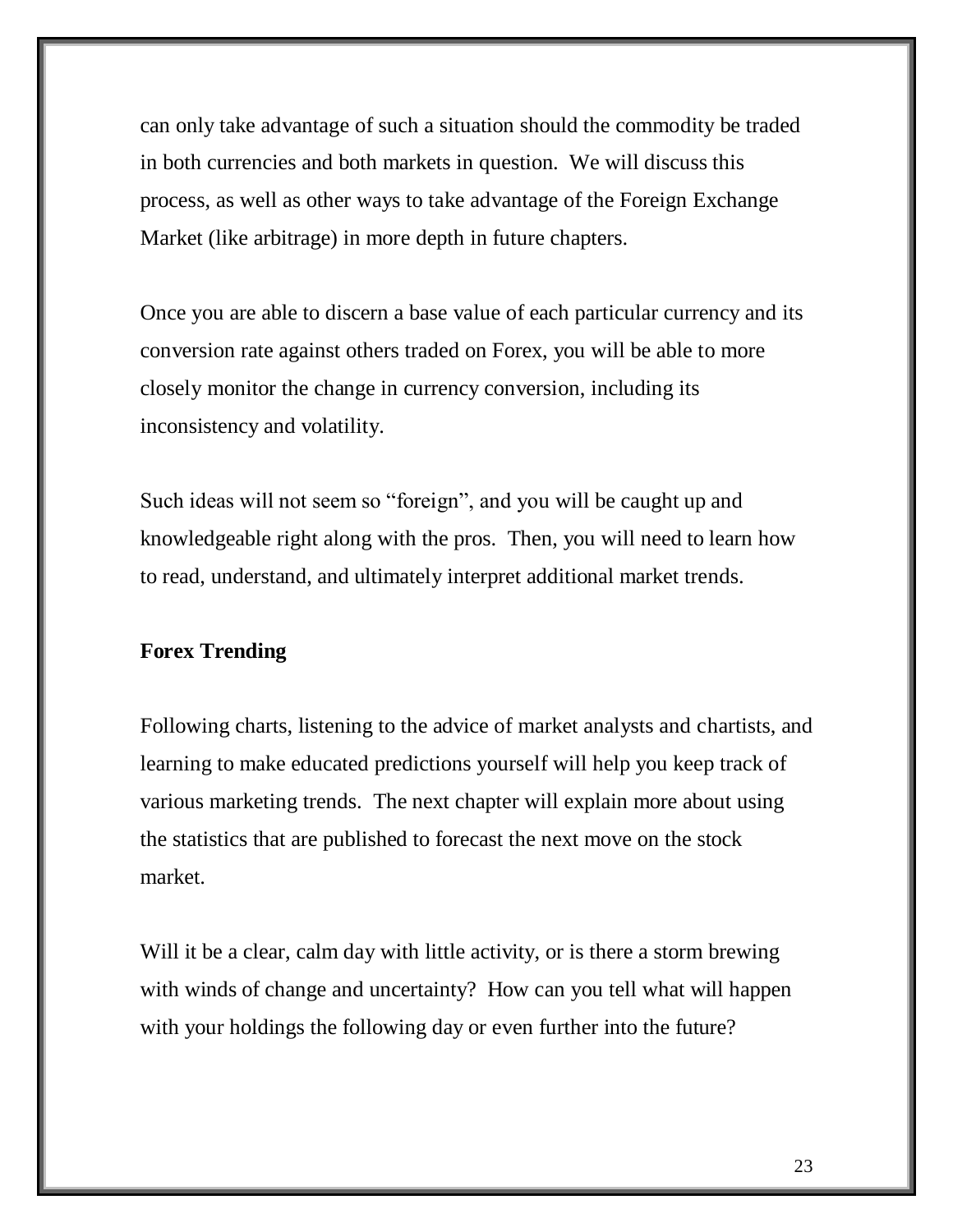Simply learning to read market trends can remove a lot of natural apprehension and uncertainty for beginning traders. In fact, sometimes the best first step to entering the market is to watch shows about it or read the financial sections of the newspaper that detail the trends and expected outcomes.

The following chapter will explain more about how to interpret the statistics and basic trends.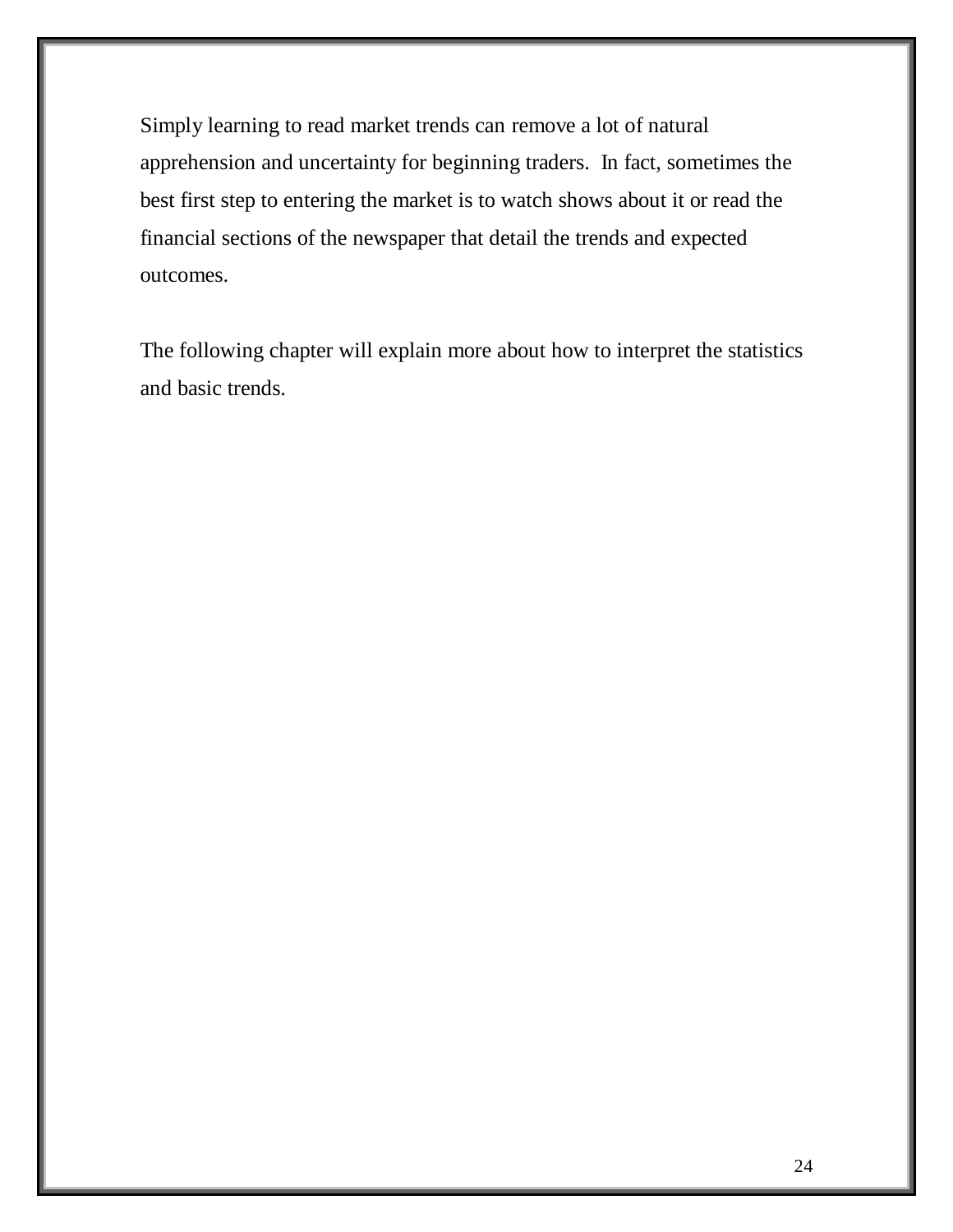## **Chapter 5: Understanding Statistics**

You have now become somewhat familiar with how the stock market works, and you understand to a point what is involved in trading on the Foreign Exchange Market. Now, you would like to know how to gauge market trends in order to profit from your business ventures on the open market. We are no longer discussing penny stocks and playground games. You want the real goods.

The name of the game is statistics, and the first rule is that you must be aware there is no such thing as a sure thing on the stock market. While you can never be 100% sure at any given time of the next move that will be made on the market as a whole, being able to read statistics and interpret them will place you ahead of the pack in regards to "guessing" what will happen next.

Investing is a lot like gambling. If you can keep track of the cards that have already been played, you are more informed, statistically, regarding what is likely to be dealt next, meaning you can place abet with greater insight than someone who has no clue what has already been played.

With the open market, if you have information as to what has already occurred over the past few days, months, or even years, you are again placed in a better position to more logically conclude what will happen next. You simply learn the pattern and follow it to the end, reaping the financial rewards.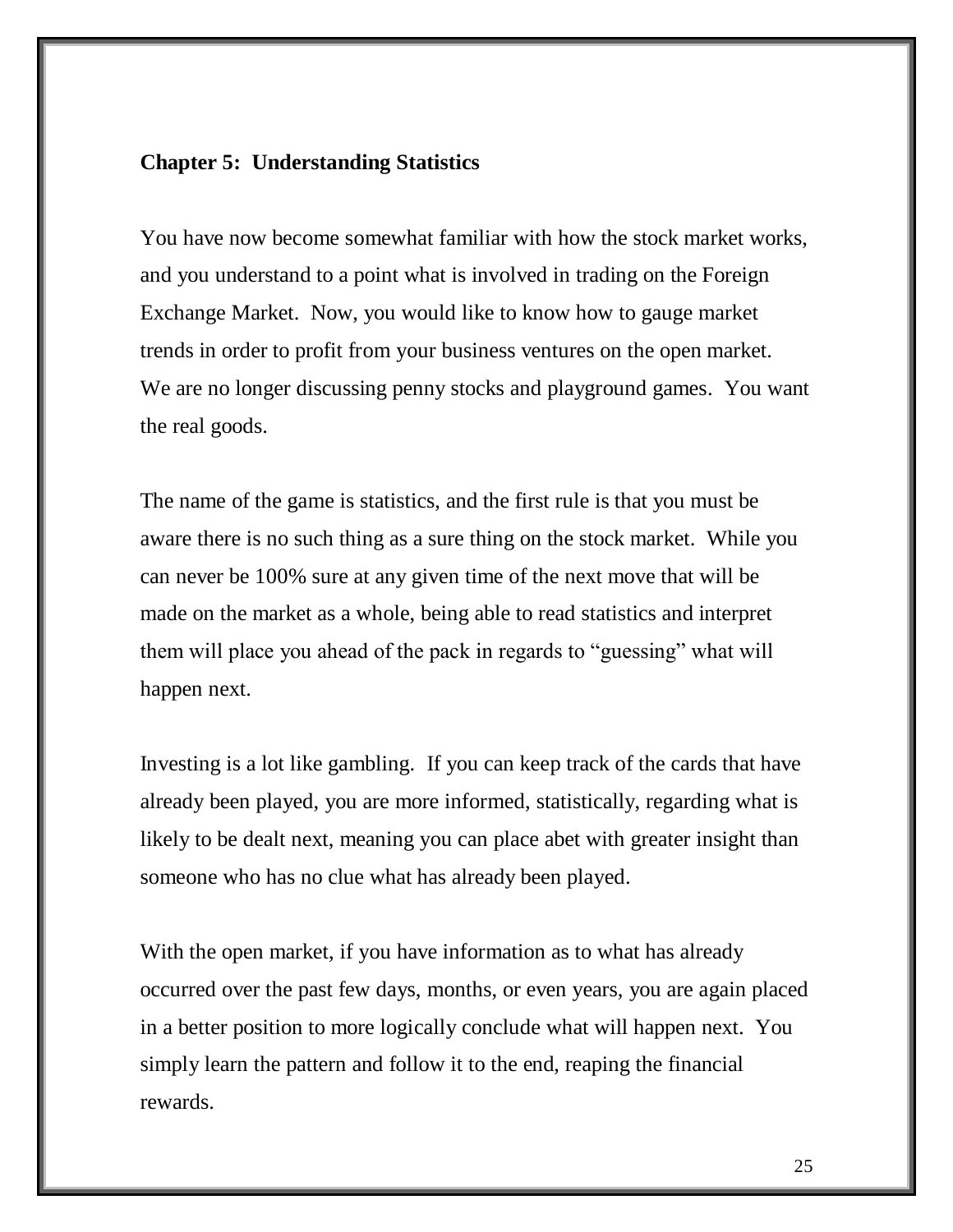## Charts And Chartists

Wait, did you think you were going to have to research and map out the market's past all by yourself? Of course not! There are people who get paid to do that sort of work. They monitor the market hourly, daily, weekly, monthly, and yearly so that they can provide big-time traders with the same knowledge mentioned before.

The more an investment company knows about the market, the more money they can make. The same is true for stockbrokers. They make money when you make money, and they want to do the best they can to make sure that you make intelligent decisions.

The best part of this is that you have access to the same information as these VIP clients. Chartists, who are essentially market analysts that publish their findings in easy to read charts, produce what is referred to as a candlestick chart. These charts are basically a combination of a line graph and a bar graph that show the trend of various stocks, indexes, or other interests over a specified period of time.

Therefore, you can easily determine if the commodity is on an uptrend or if it is taking a downturn, when the last major change occurred, and how long it is predicted that the stock or bond will continue on the current path.

You can actually find information on most commodities and their market trends for years in the past, and some even all the way back to their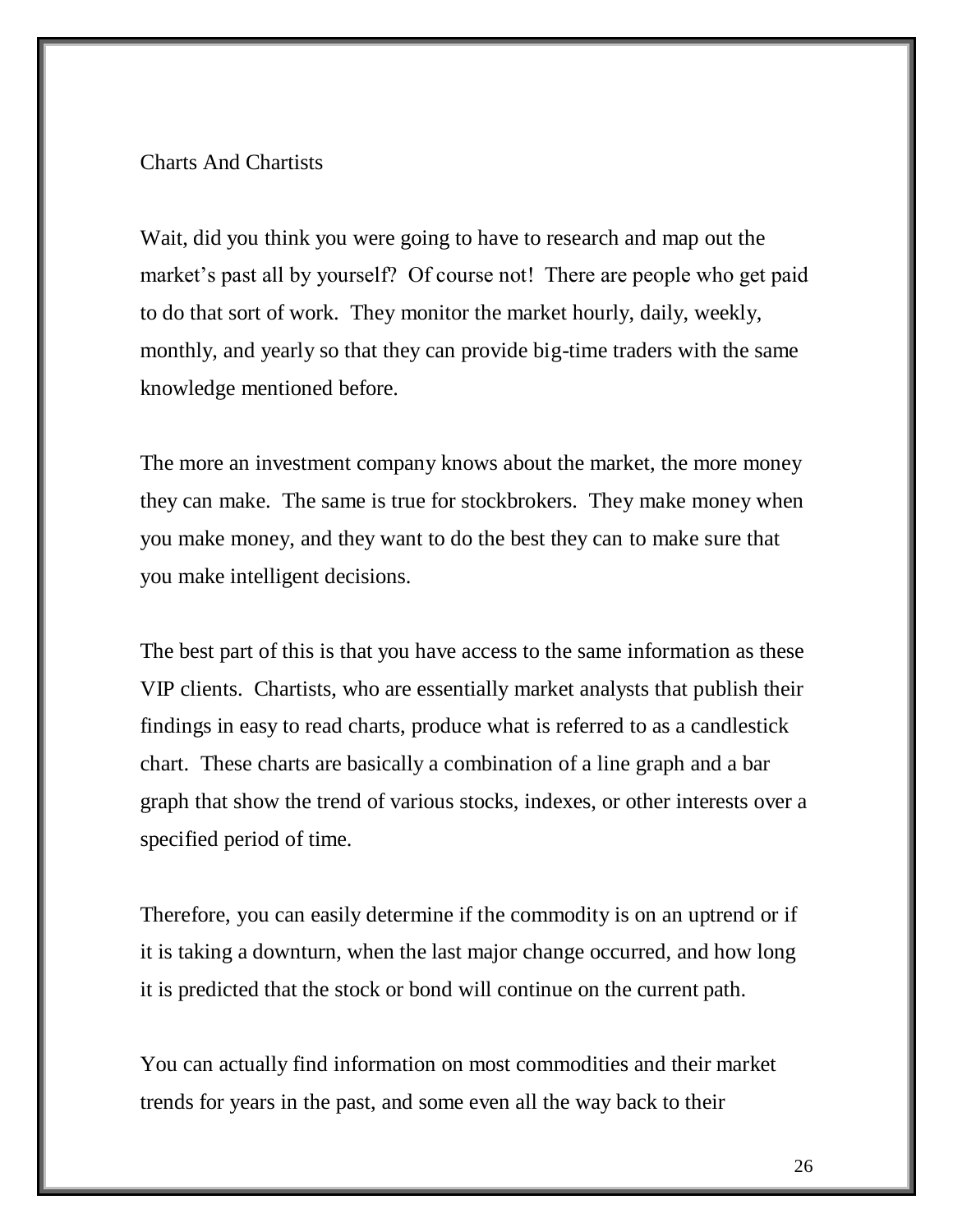introduction to the open market. Using this information can help you decide whether it is a good idea to buy or sell the stocks or securities in which you have interest, or if it is better to hold off for a peak in the market trend.

# **Understanding Market Trends**

Understandably, as economies vary, the value of various commodities can change. This is because, when an economy is strong and flourishing, a nation is wealthier and has more purchasing power. Along with that power comes a higher value for the items purchased.

In other words, if people have more money to spend and are spending a greater amount of that money at Walmart stores, the value of stock at Walmart is going to multiply at a considerable rate. Therefore, stockholders become wealthier in terms of assets, simply because the shoppers are driving the market with their purchasing power.

When stockholders are wealthy, and the value of their holdings is on the rise, they continue to purchase stock, which again, pumps the economy. A strong upward trend in the stock market is an excellent sign for any economy.

However, there are also things that affect the market in a negative fashion, causing stock values to plummet. For example, warfare rarely has a positive effect on the stock market. On September 11, 2001, when terrorists attacked the World Trade Center in New York City, the economy of the United States took a huge dive, and the nation was threatened with a depression. Some analysts were sure that it would never properly recover. The same thing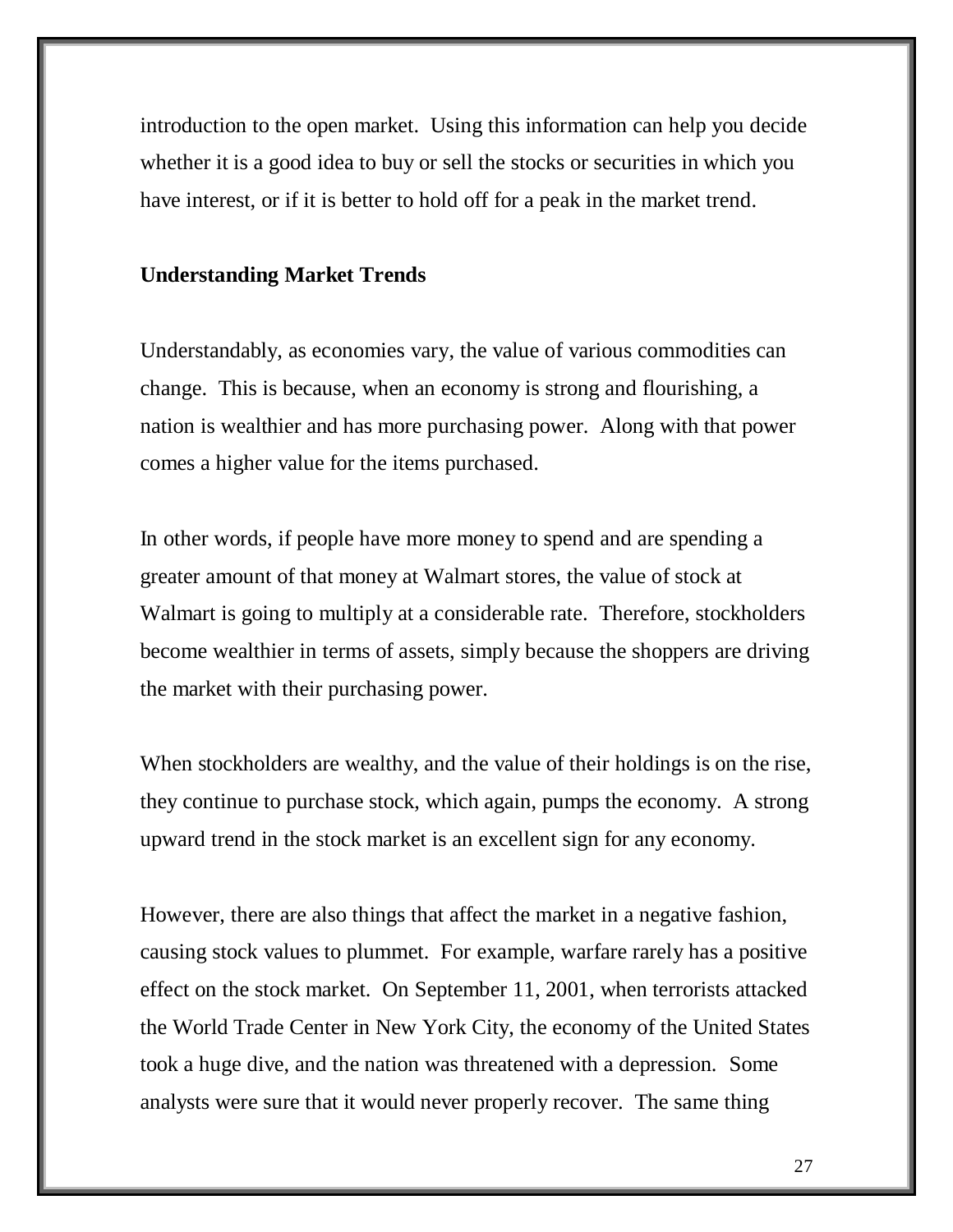typically happens any time there is an attack or act of war within a nation. However, the critics proved to be wrong, and the United States proceeded to rebound, or recover from a bad downtrend, in a strong manner.

This quick recovery occurred mostly because the people of the United States continued to push and spend, forcing money and wealth back into the economy. In watching the reaction of the stock market, you can learn to read trends based on world events.

Oil prices commonly affect the stock market, as well. Especially on the Foreign Exchange Market, you will find trends vary depending on many current events. You will also note that, over time, the principle value (or face value) of a currency may purposely be revised by a nation in terms of currency conversion.

This is referred to as devaluation, which will be discussed in greater detail in the following chapter.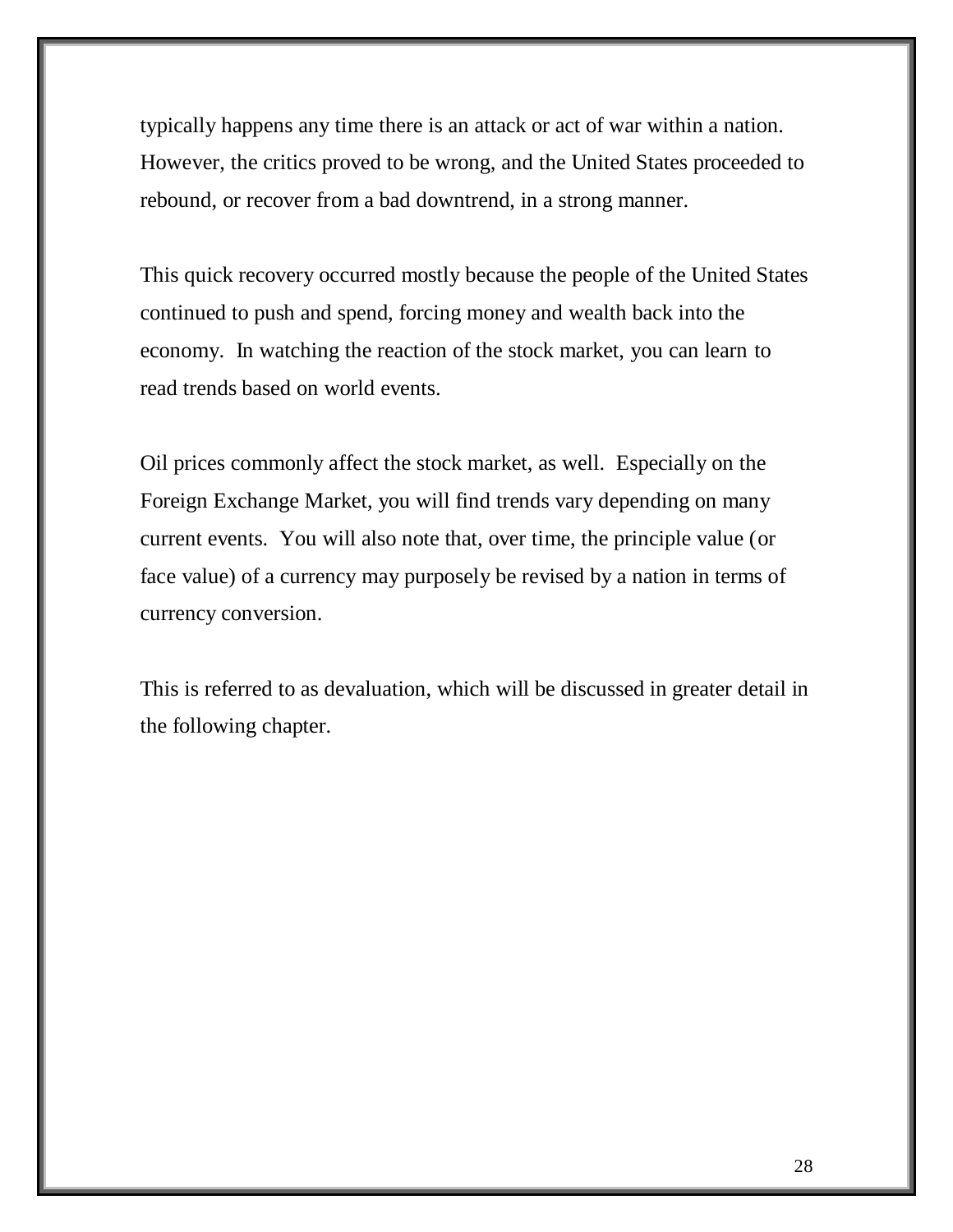# **Chapter 6: Forex Volatility and Market Expectation**

Volatility, or the tendency for fluctuation that can affect your earnings within the stock market, is typical within a domestic market but even more evident and much stronger on the Foreign Exchange Market. What factors affect the value of currency on Forex, and is there any way to control this?

# *Devaluation And Revaluation*

As mentioned in the previous chapter, devaluation refers to the purposeful decline in value of a currency in relation to other currencies as charged by a government entity.

For example, if the U. S. dollar is worth ten units of a foreign currency that is then devalued by ten percent, the U. S. dollar is now equivalent to only nine units of the foreign currency. This makes any items purchased in the foreign currency more expensive for those trading in U. S. dollars, as the exchange rate is lowered. It also makes items in the foreign country less expensive to trade in U. S. dollars.

An opposite change in value can also occur, raising the value of the foreign currency. This is referred to as revaluation. While it may seem that purposely adjusting the value of a nation's currency is "cheating", or taking an unfair advantage by making foreign products cheaper to purchase and increasing the value of exports, there are regulations in place to prevent the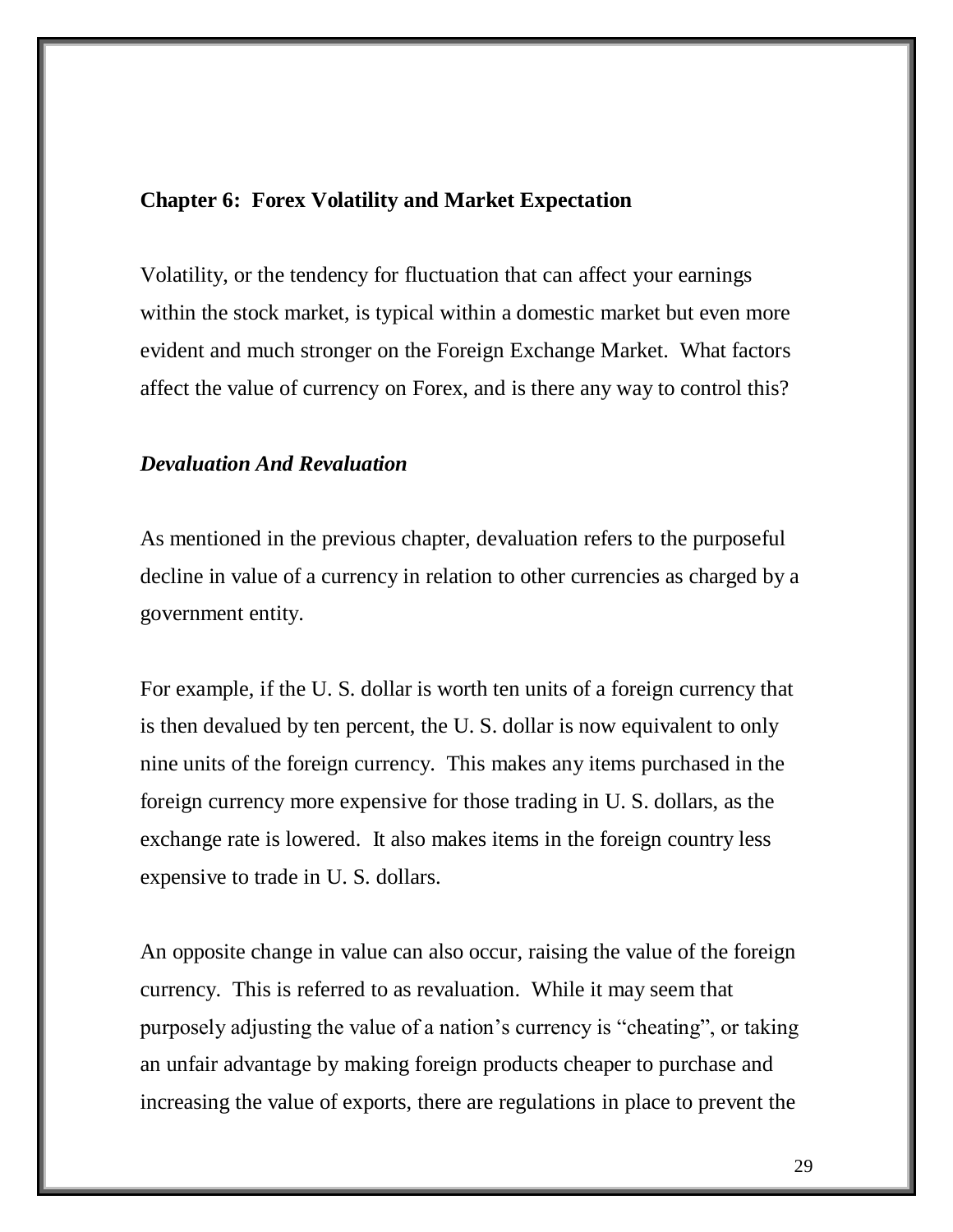manipulation of exchange rates for such purposes. The charter of the IMF (International Monetary Fund) assists in prohibiting such occurrences and enforcing the policy.

There are ways in which you can take advantage of devaluation and revaluation, which will be discussed later on. However, what happens when the value of a foreign currency changes due to market fluctuation rather than purposeful reductions or increases by a federal government or federal bank? What effect do appreciation and depreciation have on the stock market?

## **Appreciation And Depreciation**

Depreciation can be easily related to the life of a car. As soon as you drive a new car off the lot, the value is almost cut in half. This is extreme depreciation. However, over the next few years, the car continues to lose value at a more gradual pace. This is considered to be depreciation as well.

Currency appreciation and depreciation are changes in the value of the currency that are driven by market forces rather than by government mandate.

For example, in an attempt to repay certain loans, in 1998 the Central Bank of Russia announced the coming devaluation of the ruble. The exchange rate, which was currently six rubles per U.S. dollar, would over a period of time change to 9.5 rubles per dollar, effectively a depreciation of 34%.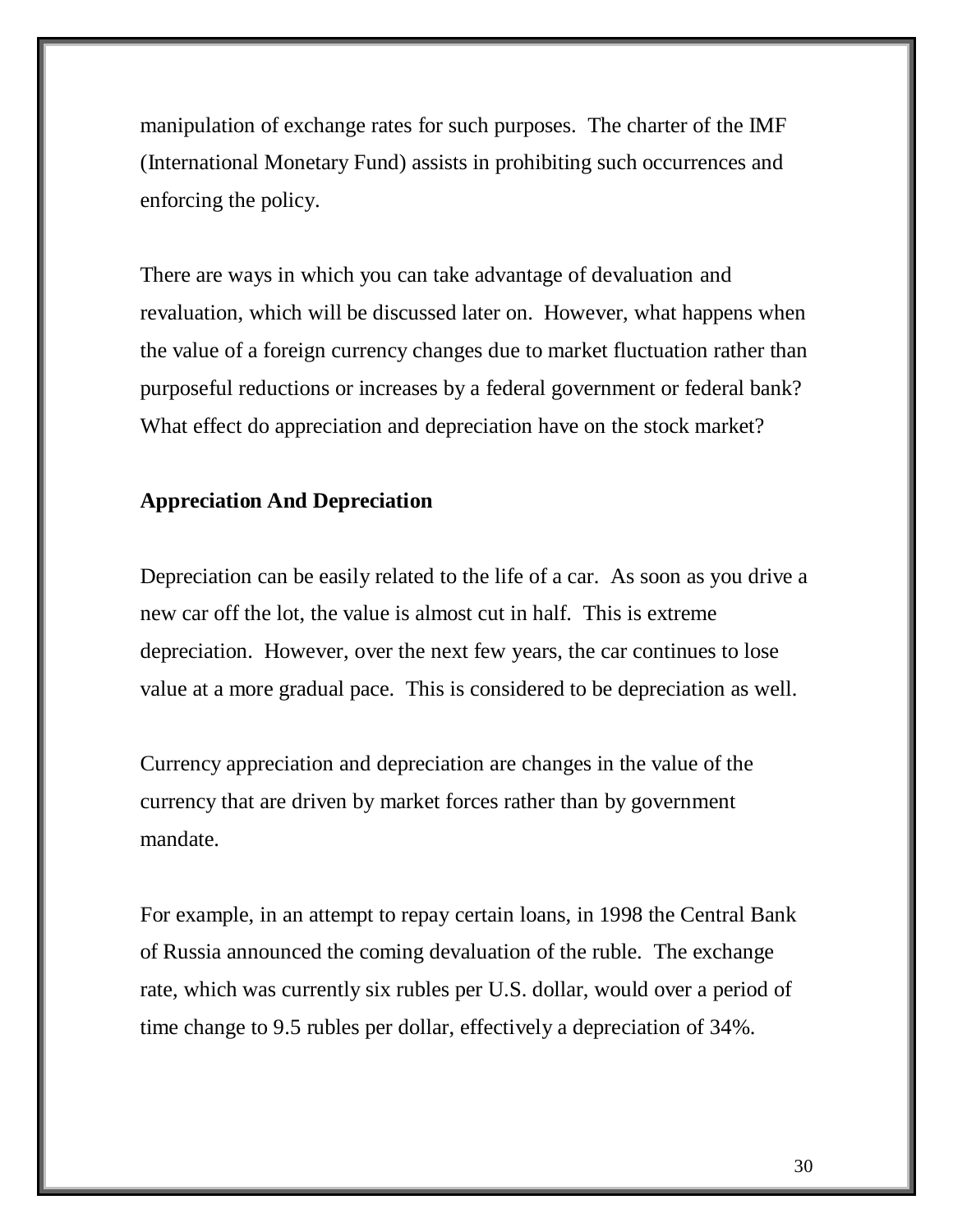However, prior to the change, there was a widespread panic within the former Communist nation, and the value of the ruble dropped due to many people in Russia opting to trade in their securities prior to maturity. In a single day, following the announcement, the Russian ruble was depreciated by an amazing 25%.

The same sort of crisis occurred in the 1920's with the crash of the U.S. stock market. In that time, a nationwide panic set in, and people rushed to the banks to withdraw cash that was not available or to trade in securities and stock options that were not matured. In running to the bank, people actually caused the crash rather than escaped it.

On the flip side of the coin, too fast of an appreciation sets up a country for inflation, or an increase in the retail value of products sold to the public based on currency valuation. While inflation is bound to occur, it can be minimally tempered through the use of the currency valuation.

Appreciation can be related to a vehicle as well. Often, men enjoy taking old cars and restoring them to their original beauty. In doing so; they drastically increase the value of the vehicle or appreciate it.

The ever changing rates of currency conversion and volatility of the market create an inherent market risk, or a day to day potential to experience loss due to fluctuation in securities prices. There is no way to diversify this type of risk, as it is always going to affect investment to a certain degree.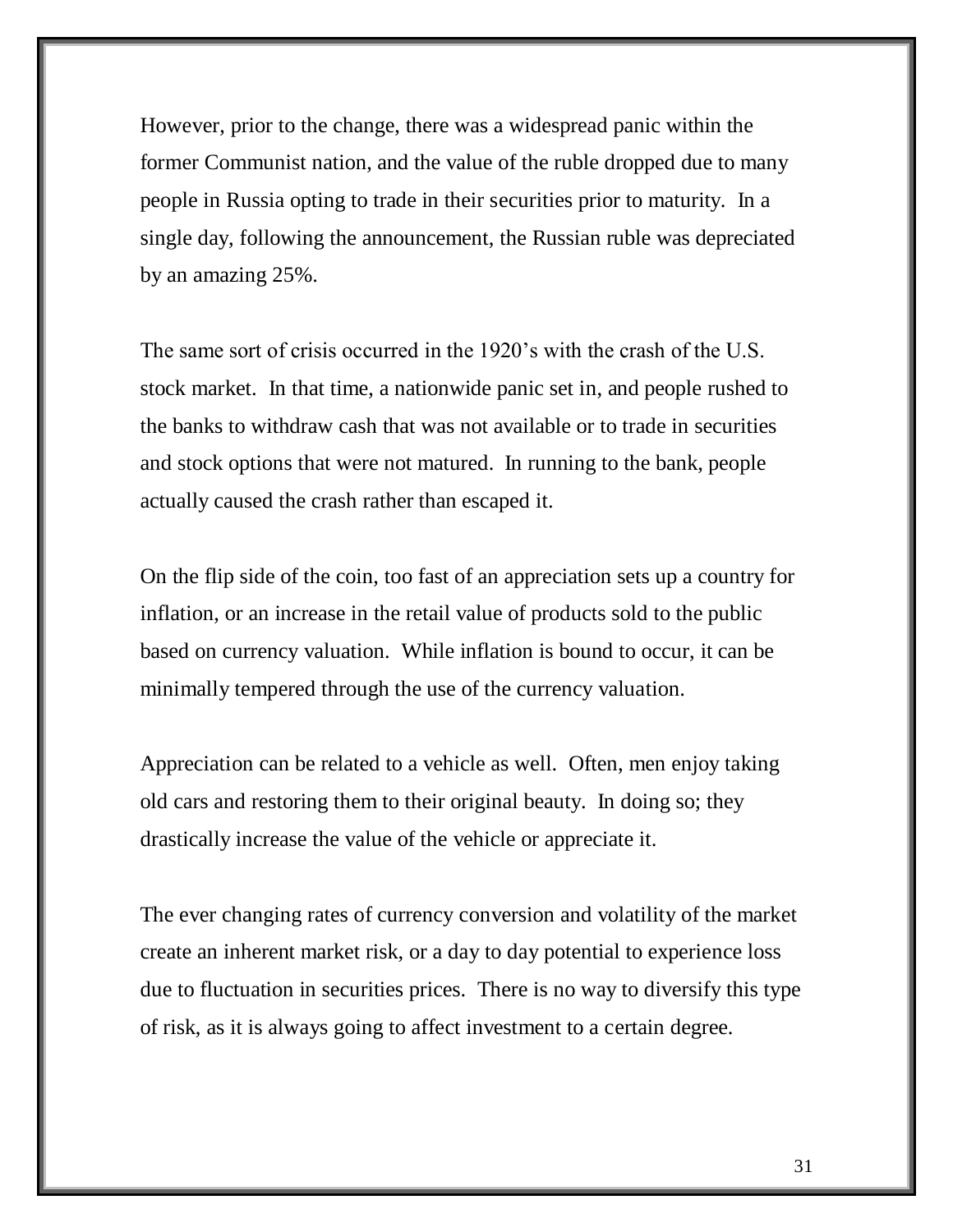However, some risk can be offset by particular types of investments or ways of investing that are more secure or protected.

We will take a look at long and short positions, short selling, stop orders, and other ways to protect your investments from drastic loss in additional chapters. These options include the ability to preset your purchase or sell price for a specific commodity, as well as using various predetermine order levels to place orders and complete transactions.

Of course, do not delude yourself into thinking that you can rid yourself of all possible risk factors on the market. There is always a cloud hanging over your head waiting to burst, and all it takes is one little pinprick. You must always exercise caution, though the idea of playing the stock market entails danger and excitement inherently.

The next chapter will help you get a grasp on reality and what is involved in balancing your risk factor with a grounding in reality; your ego with your id.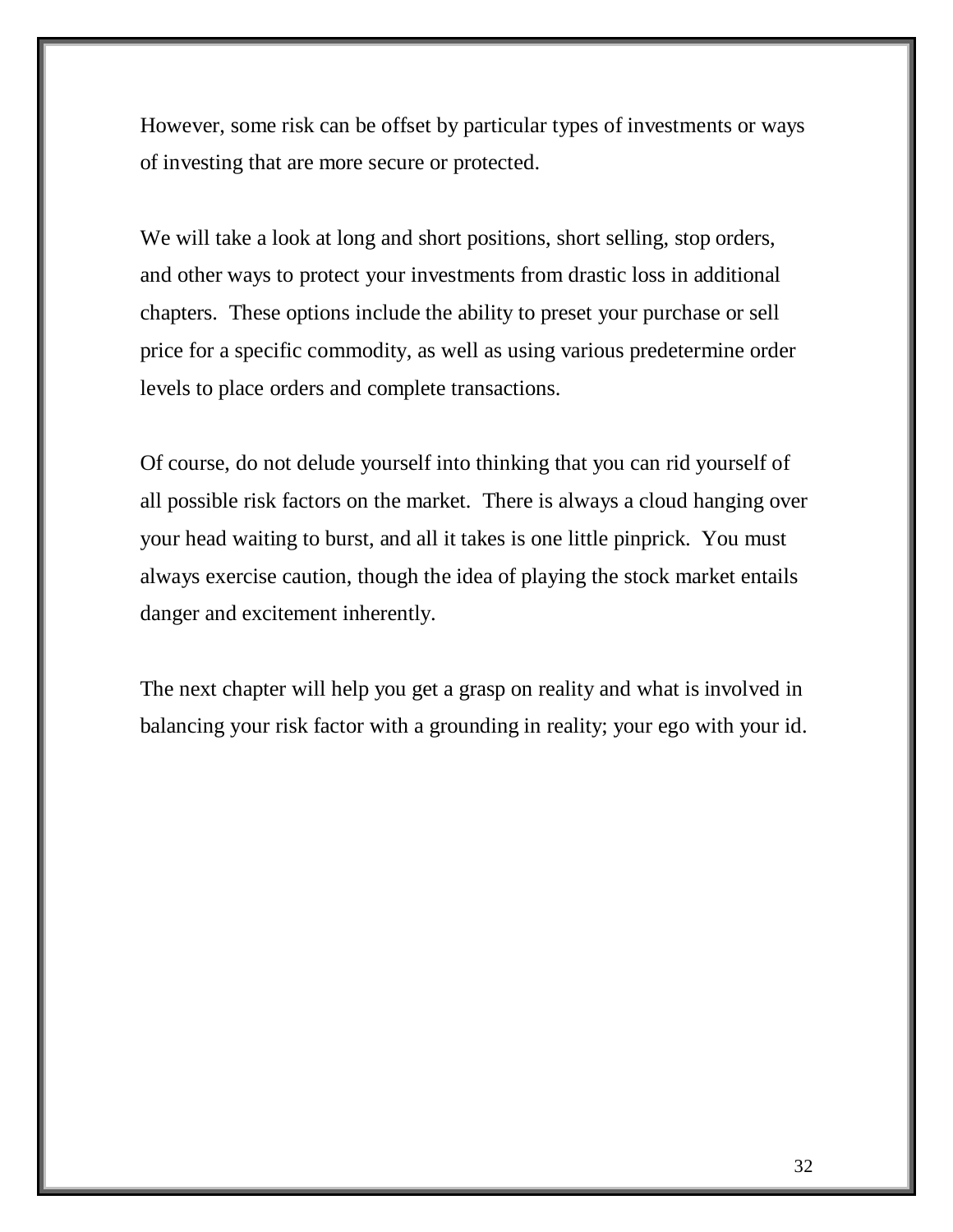# **Chapter 7: Aspects Of The Trade**

You are now versed in the functionality of the stock market and have decided that you are willing to accept the risk factors involved. However, you want to know everything you can about balancing that risk with intelligent investment options. How can you be sure that the risks you take are more likely to be rewarding in the long run than destructive?

#### Long and Short

One of the most important parts of making money on the stock market is to determine your position. The long position is basically the purchasing position – you are about to take on a long-term commitment for ownership of some stock, security, or other traded commodity. The short position, by contrast, is the selling position – you are shortly going to dispose of the same sort of ownership and any responsibility toward it.

The best time to take up the long position is when stock prices are low. This will get you into the market at a reasonable price and increase your chances for profitability as new offerings go up in price and older investment options recover or rebound.

In fact, as others take the long position and purchase at the same time you do, this will actually drive the value of securities up through the standard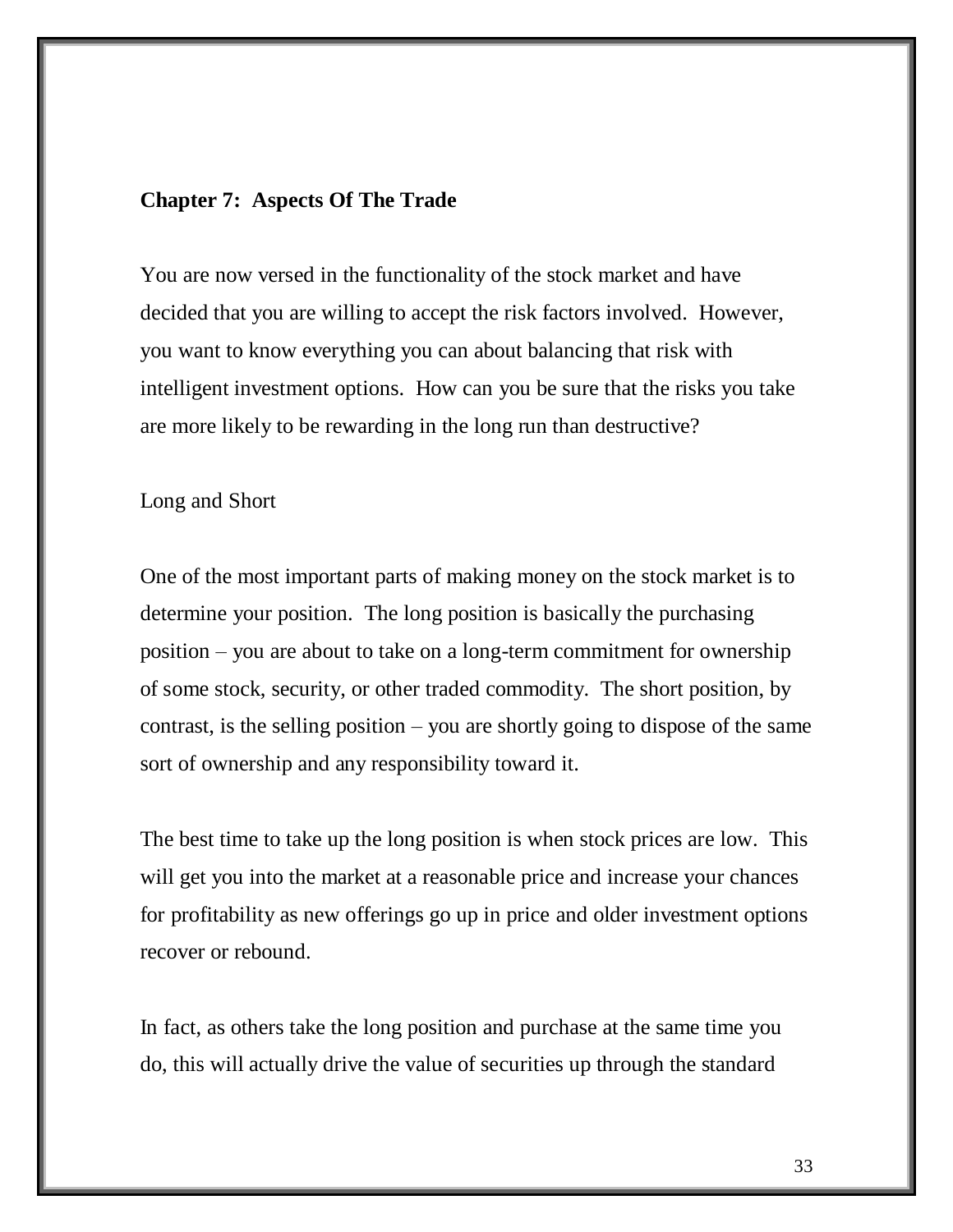rule of supply and demand, causing the beginning of what could be a bull market.

You may equate this with the end of the month at a car dealership. The prices tend to drop on any cars left on the lot for sale, and the dealer is more often willing to bargain because he or she wants less inventory on the lot.

Likewise, when stock prices are low, some will panic and dump all of their holdings at these low prices, thinking that their shares will never recover the value. This can only be of assistance to you.

When prices are high, it is likely time to turn around and sell your shares to bring in a profit, not losing anything on unrealized gain (profit that cannot be counted in liquid assets or cash because it is still invested in a volatile stock option).

You should never sell for a price that is below your cost, as this brings negative equity and loss of funds. You should always sell for the greatest amount of profit that you feel is safe.

In other words, if you buy a security at fifteen dollars per share, and it quickly rises to twenty-five dollars per share, you may very well feel that it could hit thirty dollars per share within a week.

However, you must determine if you are willing to risk losing your already secured earnings of ten dollars per share to wait that long, should the price actually fall, so you may decide to sell at the current high price.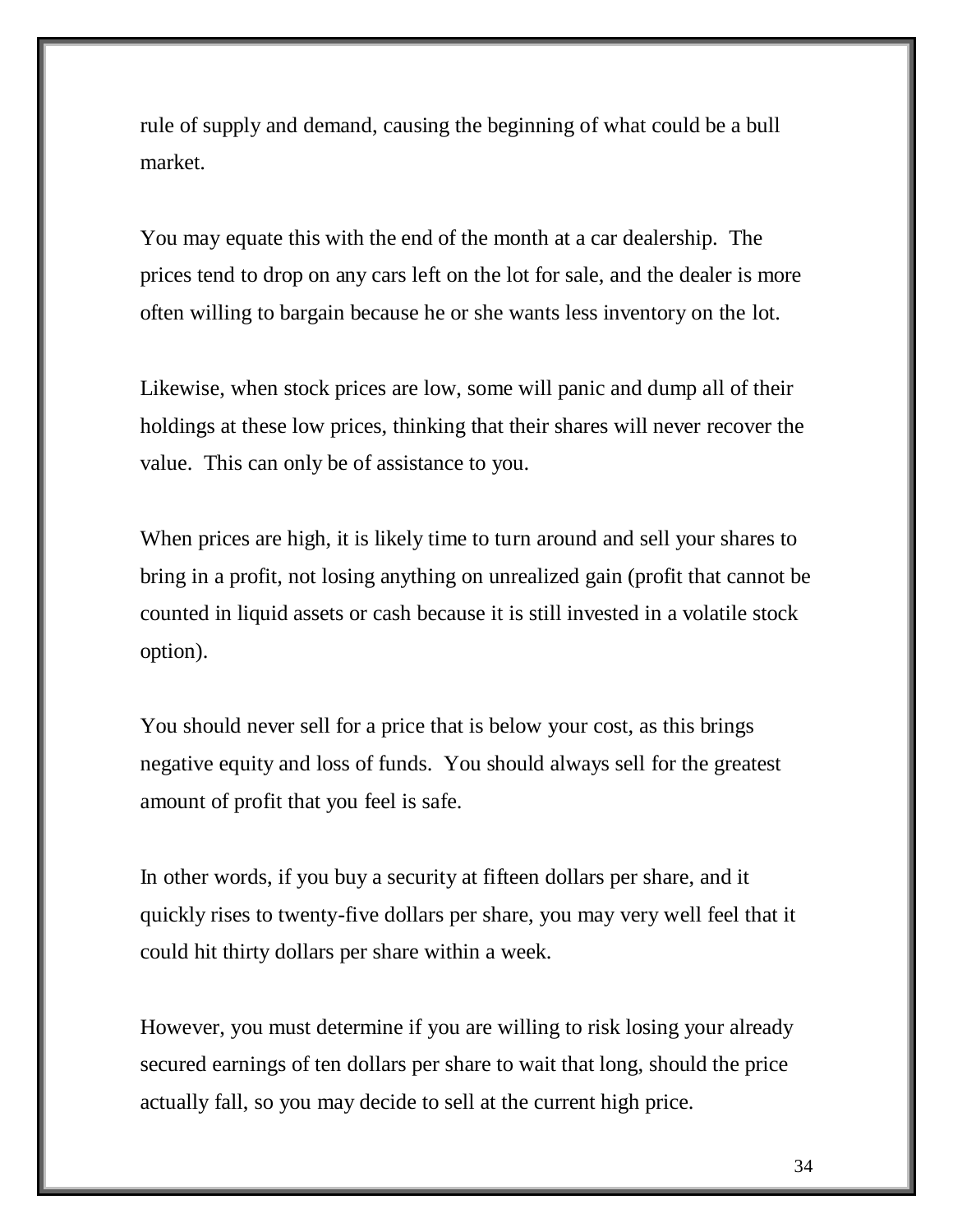## **Market-Makers And Selling Short**

What if the stock values are up incredibly high, but you did not get in on that particular commodity and own no shares? Your first step should be to visit a market-maker or to make a deal with a broker for a short sell.

A market-maker is literally a stockbroker who purchases keeps a certain amount of shares of several securities or stocks on hand, which are purchased during a time when the market rates are low.

The firm will then turn around and sell those shares to an individual at that low price, regardless of the market rate, in effect making its own market (thus the name). The individual who purchases from the firm can immediately sell the commodities on the open market at market rate (which is higher), making an incredible amount of profit in a short period of time.

A short sell is another option for a quick profit. In this scenario, you will borrow a particular number of shares from a stockbroker to sell when the market value is high. Your job is to then wait for the stock price to go down, purchase the same quantity of stock, and return the holdings to the broker, keeping the profit from the sale, minus the broker fees.

The way that a car dealer works with trade-ins is very similar. They will purchase the car from you at a very low price, then turn around and sell it on the lot for a high profit margin.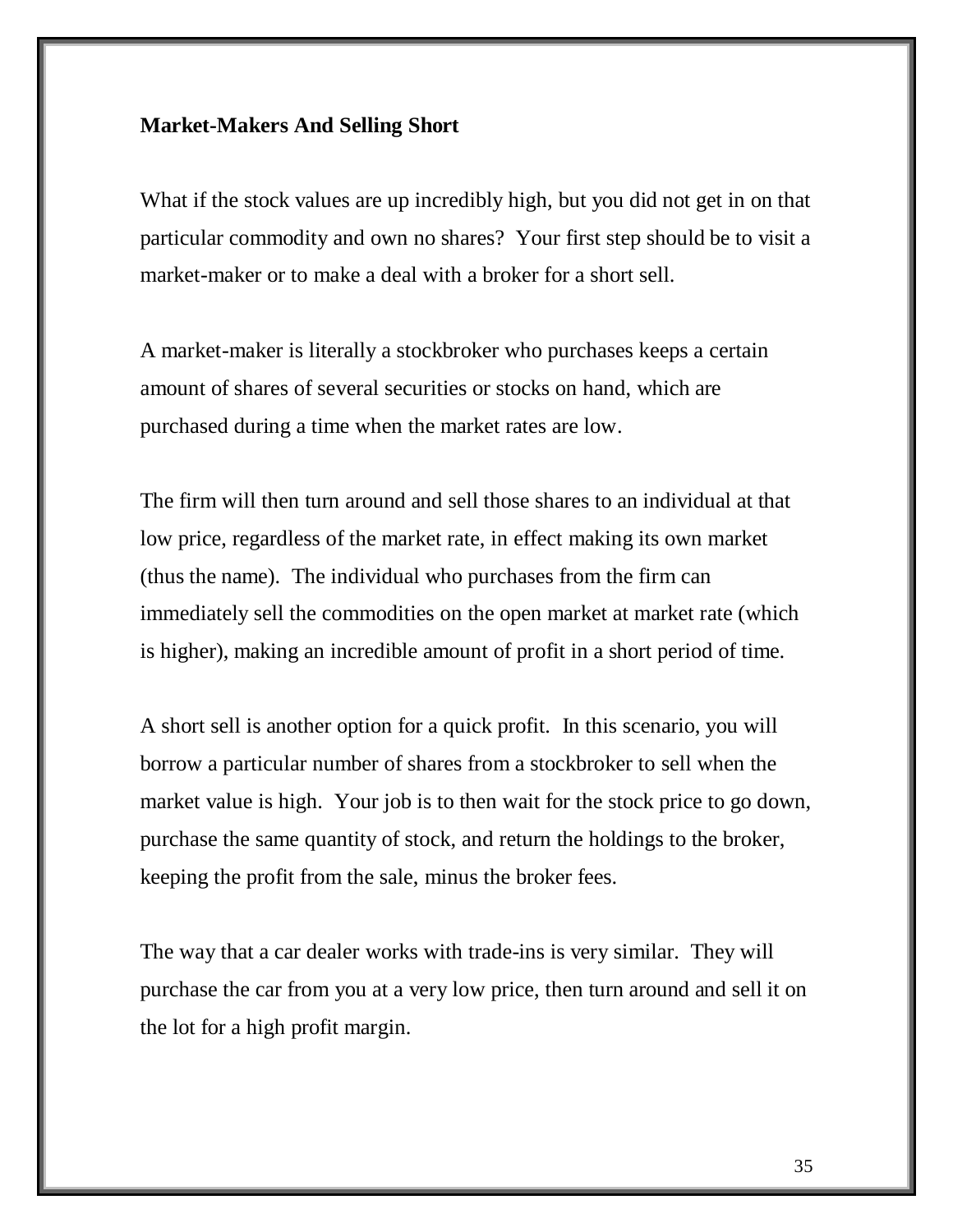One of the most positive aspects of a short sell is that you never actually take possession of the stock, meaning that you are never in a position to lose money. Because you have sold shares for a high price, you have already profited, and in the worst-case scenario, the particular stocks will not drop in price.

Rather than return the stocks to the broker from whom they were borrowed, you can simply pay back the amount for which they were originally purchased, along with the premium.

How can you be sure that you will not overshoot the best price options or miss a good rate because you are unavailable to place a buy order or sell order with your broker? Is there a way to set limits on your trades? Next, we will discuss ways to protect your investments and limit your risk factors.

#### **Chapter 8: Risk Management**

One of the most important aspects of protecting your investments is balancing your risks with reassurances. There are several ways to do this, and we will discuss those in this chapter.

#### Limit Orders And Balancing Risks

A limit order is a standing amount at which you have agreed to buy or sell a particular security or other commodity. For instance, you have designated to your stockbroker that you will not sell X Security until its value reaches a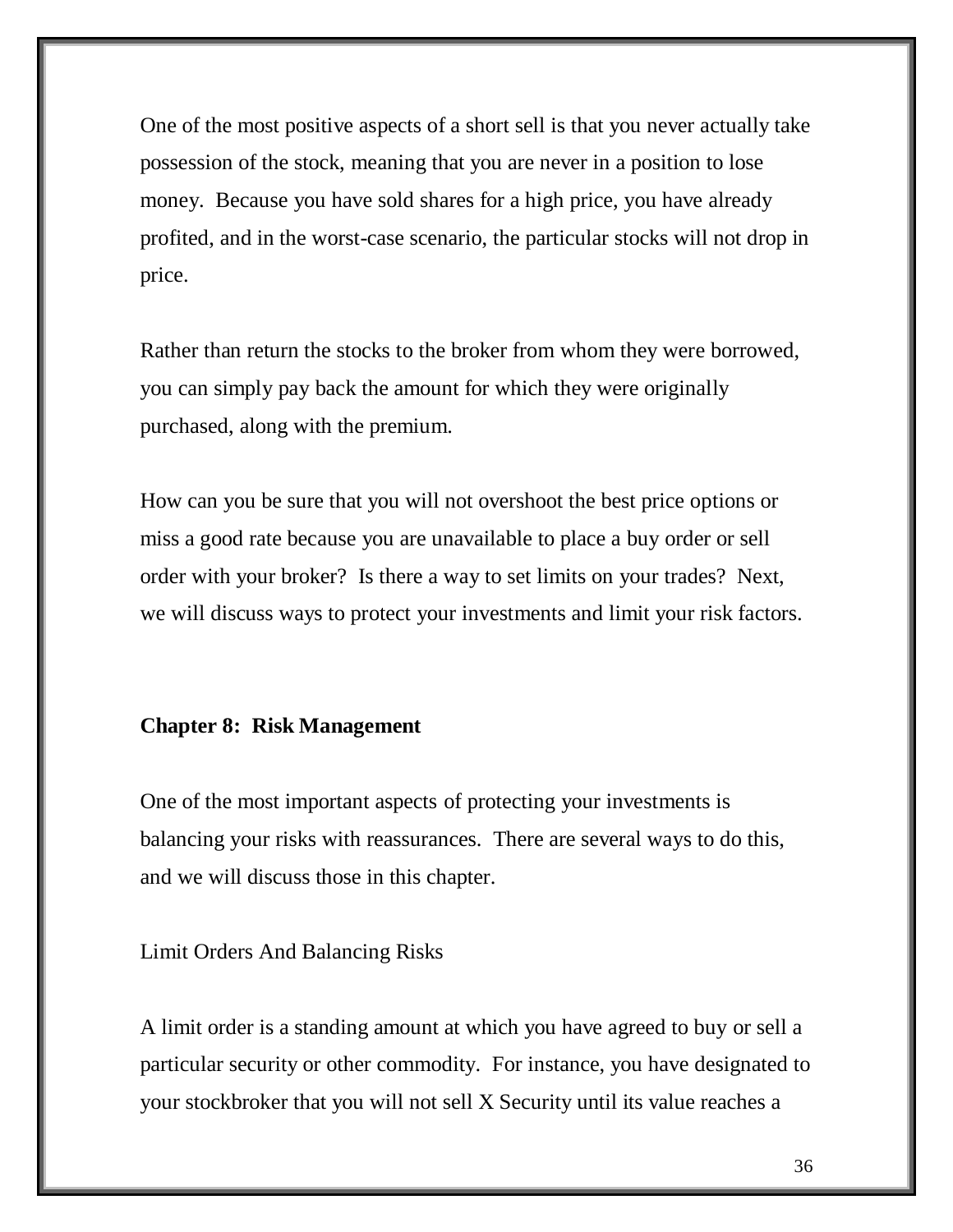minimum value of Y dollars. At the same time, you will not purchase the same X Security if it exceeds a value of Z. Setting limits for the price you pay for a particular security, as well as the price you will accept to sell it, protects you and your investment in several ways.

First of all, you are maximizing your gains, but mostly, you are avoiding loss. Any loss that occurs with limit orders will always be unrealized loss, or a loss that is not measurable in liquid assets or cash.

In other words, until you sell the stock and reap the net loss, it will not affect your net worth. Since you have set a limit that does not allow your commodities to be sold for less than the original cost, you cannot possibly have a loss in your net worth.

At the same time, you are also assuring at least a certain amount of profit by setting your sell point high enough to reap that particular profit.

Another way to protect your assets is to hedge. This means that you create and sell a futures contract stating that, when your shares reach a certain value in the future, you will sell your holdings at this predetermined price.

When that price is reached, the order will be processed and the transaction completed. Of course, if you ever change your mind about a limit that you have set, you can place a stop order with your broker, which designates that you no longer wish to trade at the specified dollar amount.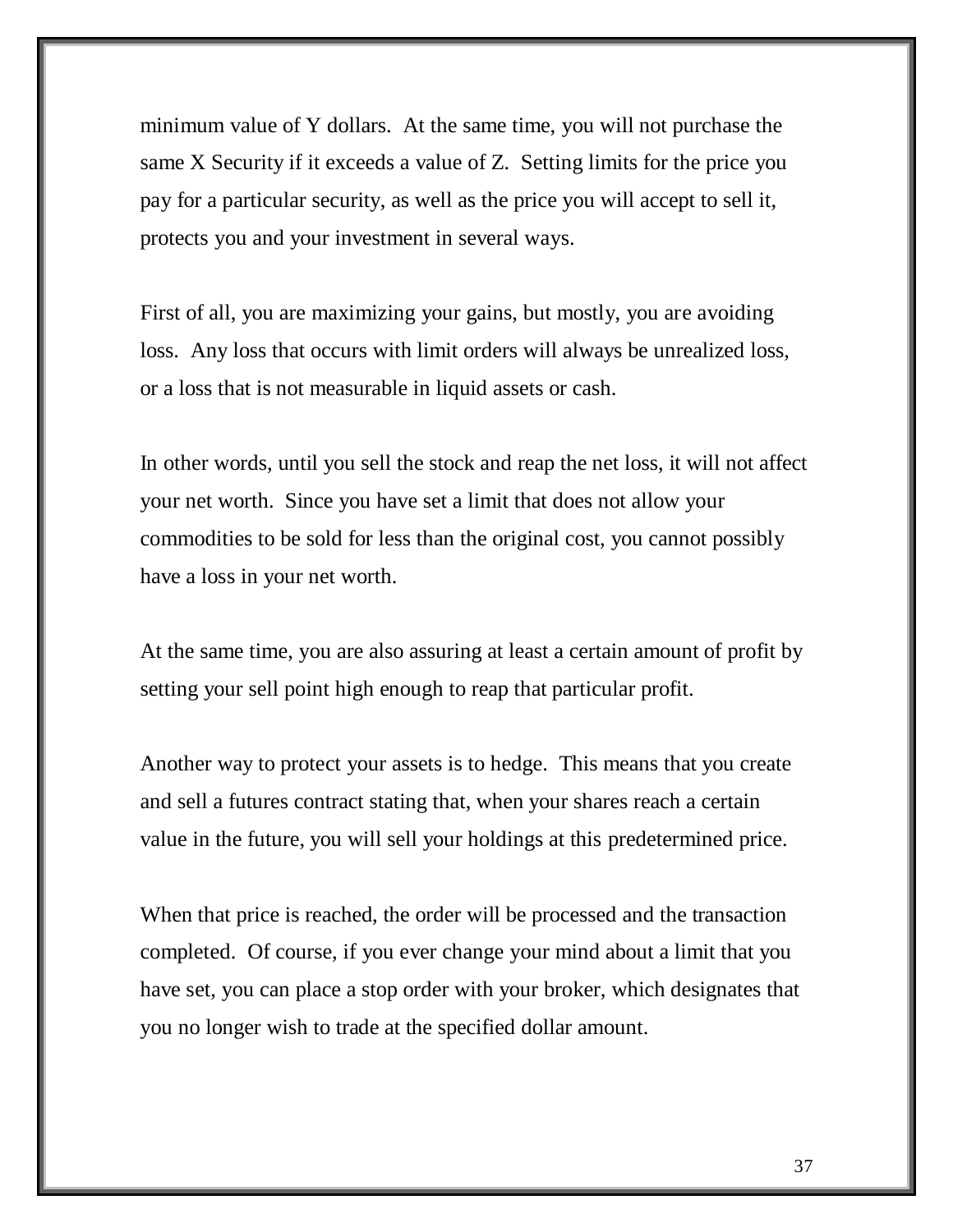You can also buy on margin. This is very similar to short selling, but instead of borrowing stocks to sell, you are essentially borrowing money to purchase stocks on your own when the market value is down.

Then, when the value of the securities you have purchased rises and you are able to sell for a profit, you repay the loan and keep the excess from the sell, minus the broker fees.

Of course, all dealings with a stockbroker incur a premium, or fee for services rendered, and it is nearly impossible to trade without a broker or broker service. However, online services are often less expensive than live agents, but you can research to determine what your best option is.

How Do I Handle a Whipsaw?

No, we are not referring to anything in the garage, the bedroom, or a country band. A whipsaw is market trend that defies the odds. It can be thought of as the "fender bender".

Despite how careful you are as you learn to drive a car and become coordinated, sometimes you cannot do anything to avoid being rear-ended.

Whipsaw is a term for what happens when everything points toward a specific direction in market trend, causing you to buy (if it looks as though prices are going to rise) or sell (if it seems they are about to fall), then the opposite effect occurs.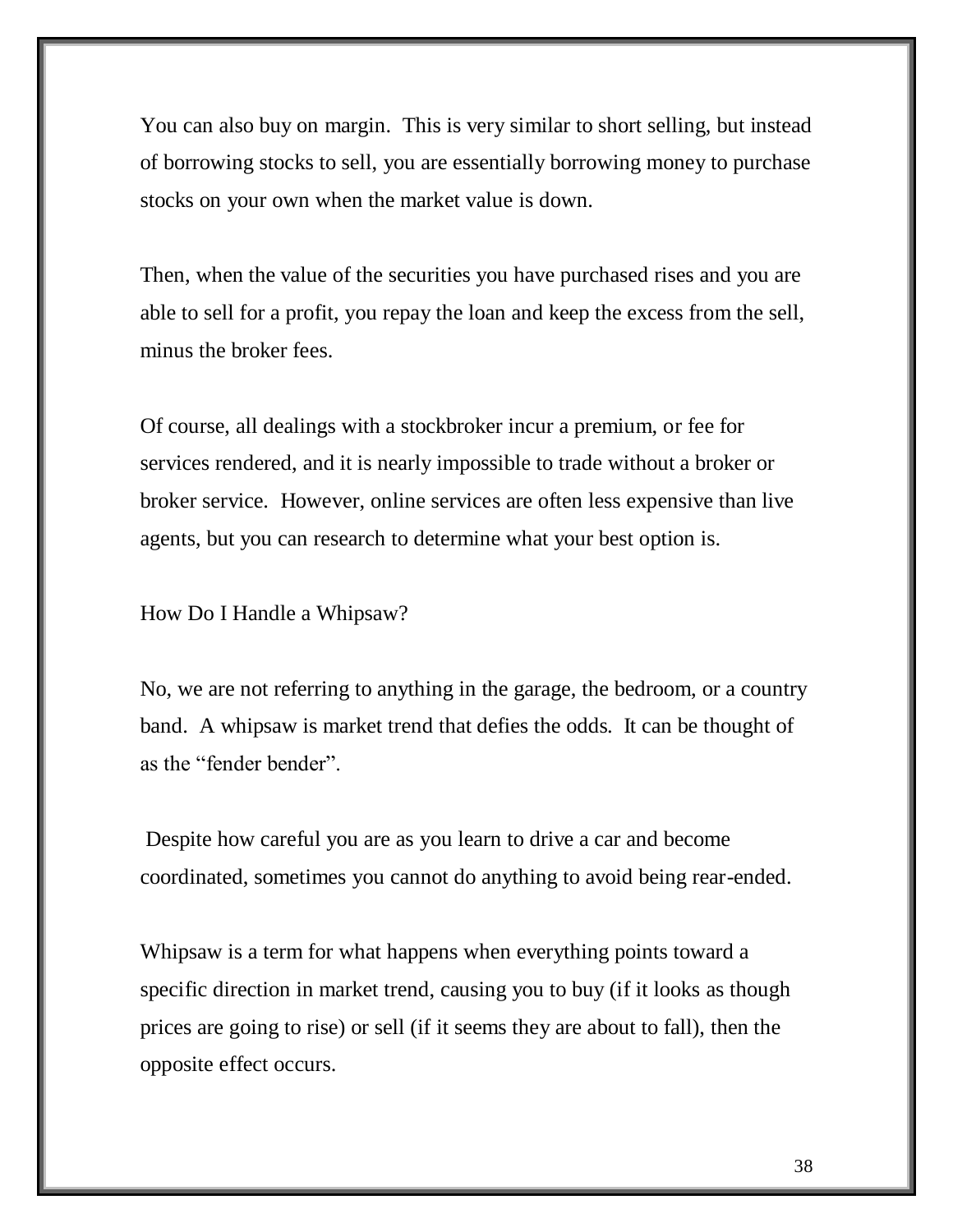For example, if you purchase a security at five dollars per share because the stock seems to have fallen as far as it can go and appears to be starting an upward trend, then unexpectedly, the stock plummets to one dollar per share, this is considered a whipsaw effect. If this happens to you, as it surely will if you play the market long enough, the best thing to do is wait it out.

The stock will do one of two things – it will either dissolve entirely, and the company will go bankrupt (this is what you do not want to happen), or it will rebound, and you can opt to wait for a chance to turn a profit or you can get out as soon as the purchase rate is reached.

Whipsaws are not the end of the world, and no one can expect to gain with every stock market purchase. However, if you find that you are involved in several of these instances, you should seriously reconsider your investment options.

You may be reading the signs incorrectly, or you could be picking bad stocks. You should seek advice for any future investments you expect to make prior to purchasing any further stocks or securities.

Another way to overturn a bad investment like this is to proceed with an offset transaction – a purchase or sell that offsets the loss of a previous transaction.

You could either purchase additional stock in the same company at the lower price if you expect it to recover, or you can opt for another hot commodity that is about to explode in price, either of which will help you offset your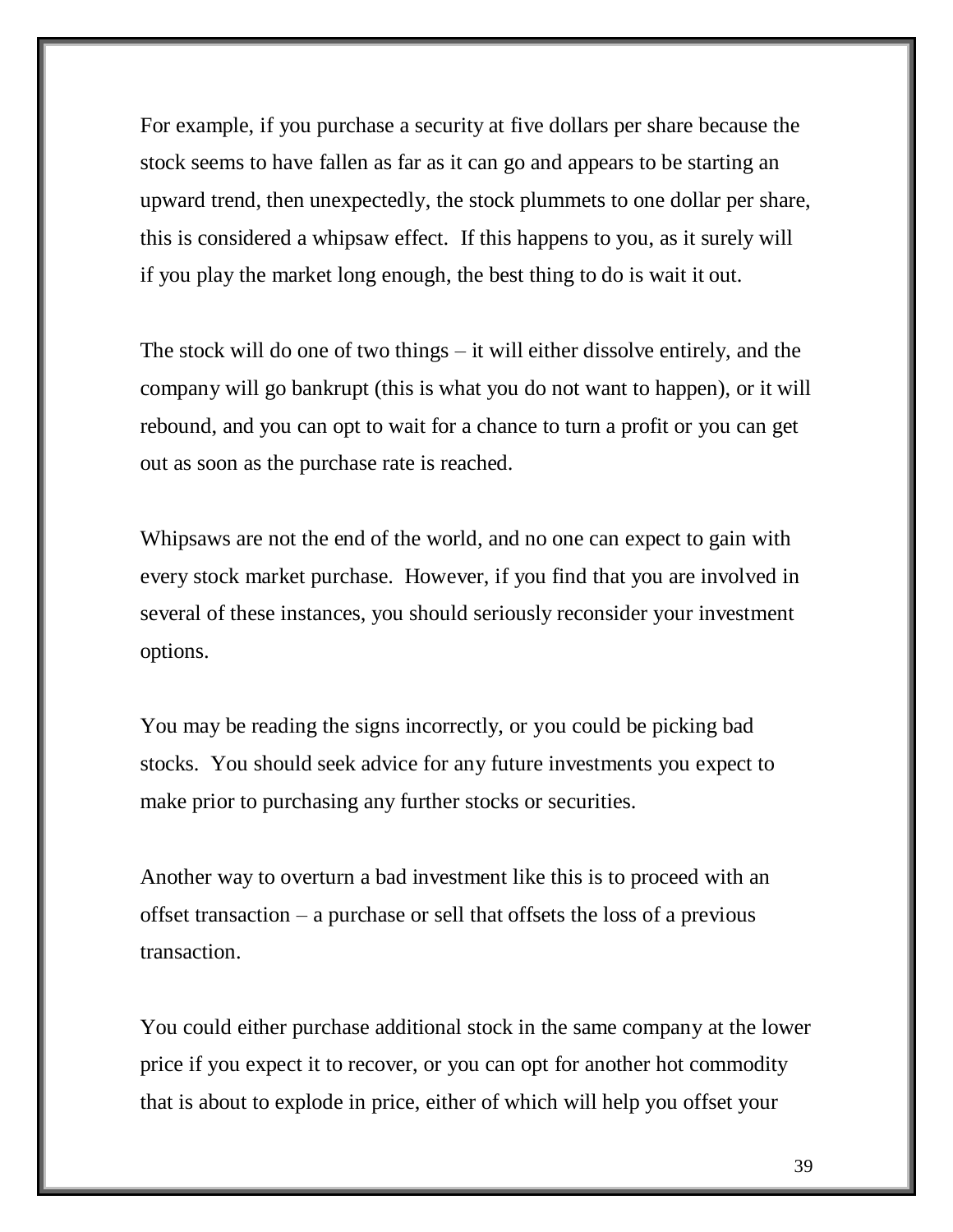loss. You could also sell shares of a security in which you have a large amount of unrealized gain – gain that cannot be measured in liquid assets or cash due to increase in value of stock and security holdings – in order to replace the lost cash value.

All of these are viable options to recover a loss, but waiting for the share value to rebound is always the first choice. It avoids the loss of funds already invested, retains the option to pursue profit, and reduces the risk of further investment into the market.

As you grow and learn about these various options, you will need to feel more comfortable when surrounded by financial gurus and geeks who speak what sounds like gibberish, muttering words you have never heard left and right.

The following chapter will take you through some of the meanings of the major "buzz" words used in the stock market and the international financial district.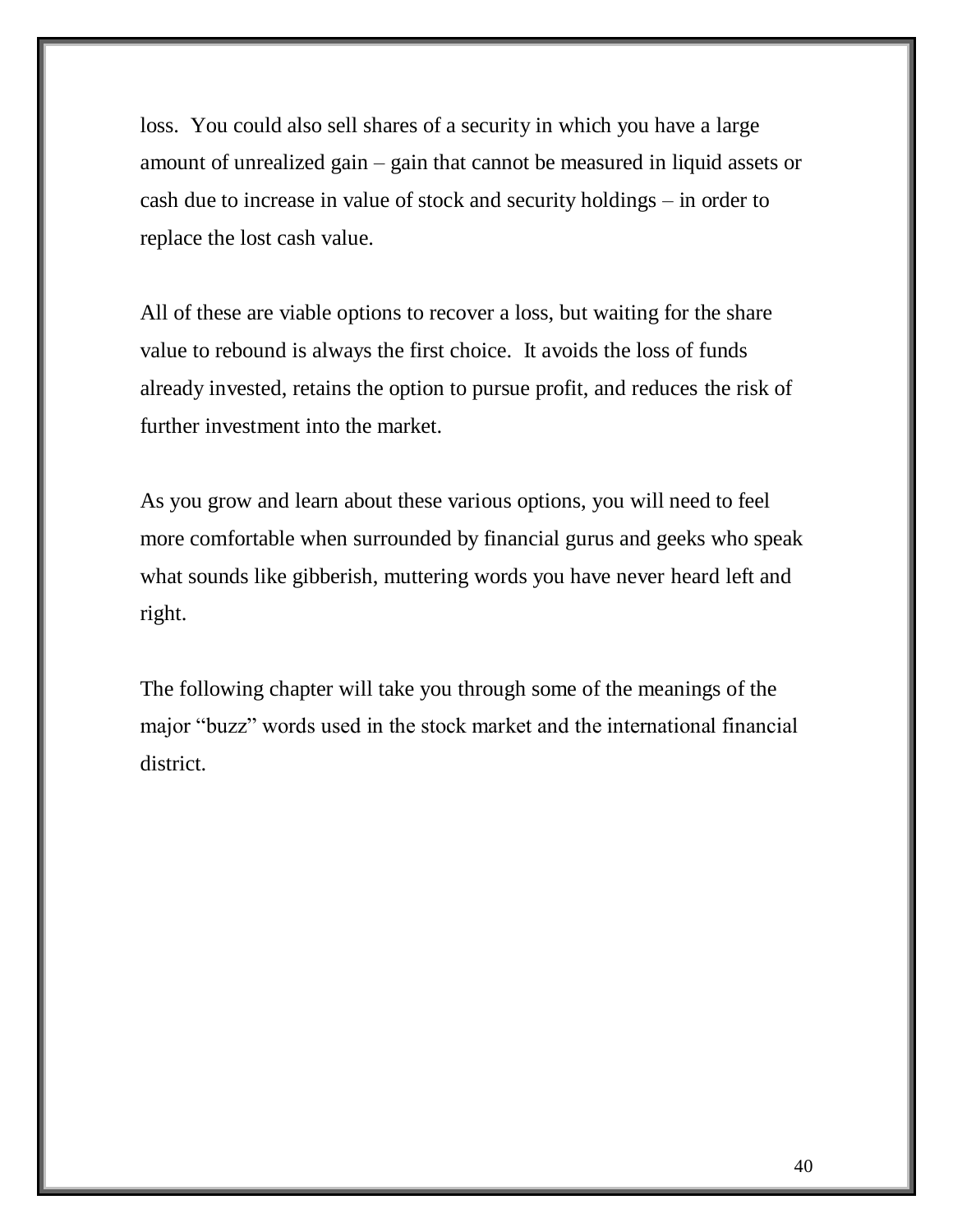#### **Chapter 9: Buzz Words**

Now that you know a little more about the stock market, and you have decided to try your hand at investment, you should be more concerned with understanding the jargon you will hear on the trading room floor.

Although you probably will not find yourself amid a group of screaming stockbrokers on Wall Street (and these days, most of the trading is done by computer anyway), knowing that learning to talk the talk is part of walking the walk.

Margins, Spreads, And Other Condiments

Okay, so it is margins, not margarines, but it sounds very similar. In order to understand the stock market, especially on Forex, you need to speak not a language meant for common communication, but the language of trade. For instance, when you think of a margin, for many this means a variable – like the "margin of error" in a statistic.

However, in trade, it refers to the sum of money borrowed from a broker in order to purchase stocks when the market is on a downtrend. Then, when the value begins its next upswing, you sell the stock at the higher price, pay back the margin (along with the premium accrued), and retain the profit.

When you buy on margin, the money lent by the stockbroker is referred to as a margin account. The margin account is provisional based on the value of the stock. Occasionally, if the value of the stocks purchased should drop too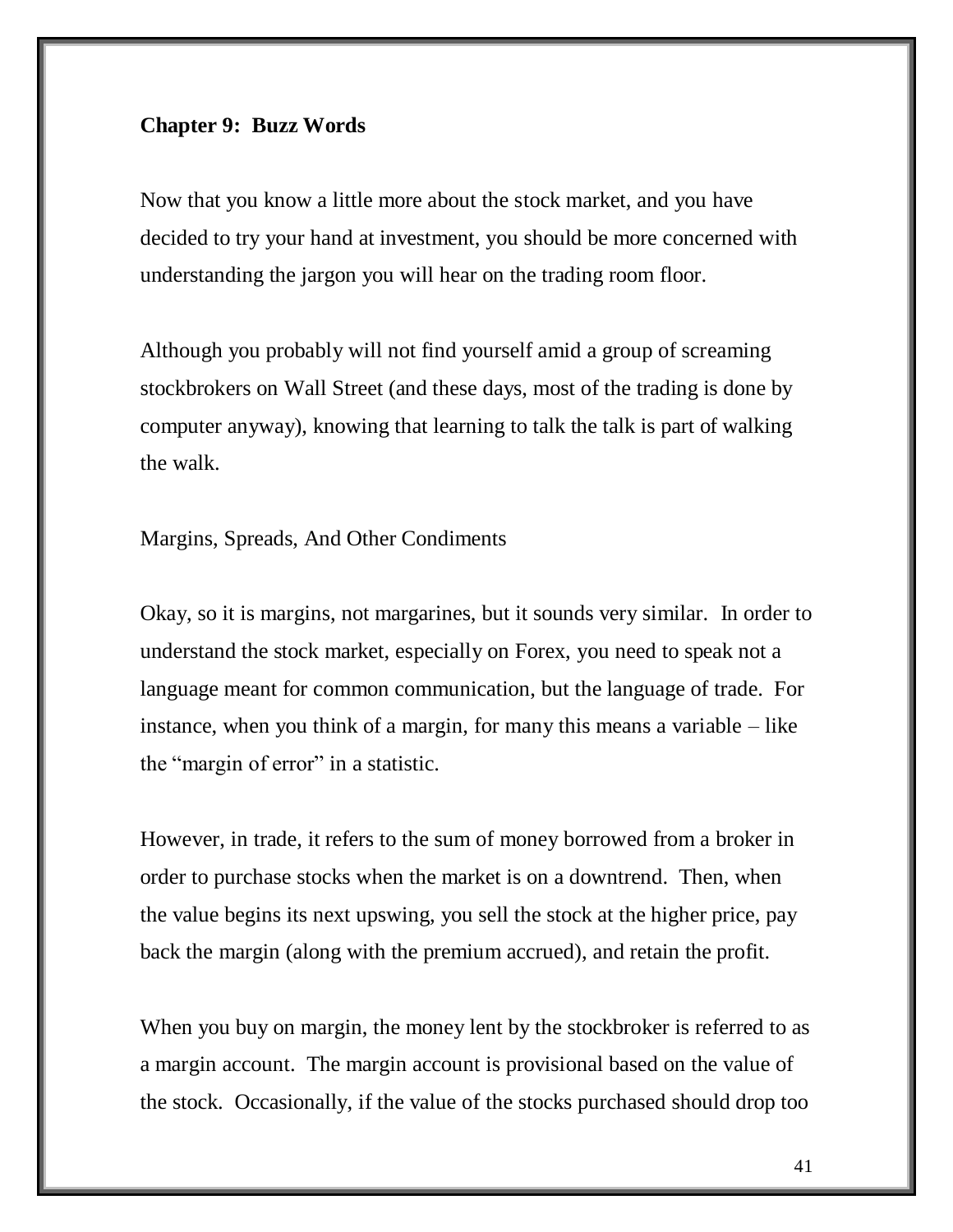low for the safety margin set forth by the broker, the agent will request that more money be deposited into the margin account to make up for loss. This is referred to as a margin call.

In some trades, the market value does not come into play. For instance, a forward trade is set up between two individuals or two companies outside the open market. It involves a process of negotiation and an eventual compromise in price.

There is usually a bid made – the offer to buy a commodity at a certain price – and an asking price or offer – the price for which the other business entity is willing to sell the securities or other holdings. The difference between these two purchase numbers is referred to as the spread.

If the spread cannot be narrowed and eventually closed, no deal can be made. This agreed-upon price is called the forward price, and all details involved in the trade process when this type of transaction takes place are detailed in a contract and referred to as forward points.

Usually, the forward price is outlined as available for a particular date, and should the transaction not be completed on this date (referred to as the transaction date), then the trade must be renegotiated.

Jobbers, Yards, And Other "Brit" Terms

One of the major foreign markets that Americans trading on Forex will encounter is that of the British. While several other terms relating to the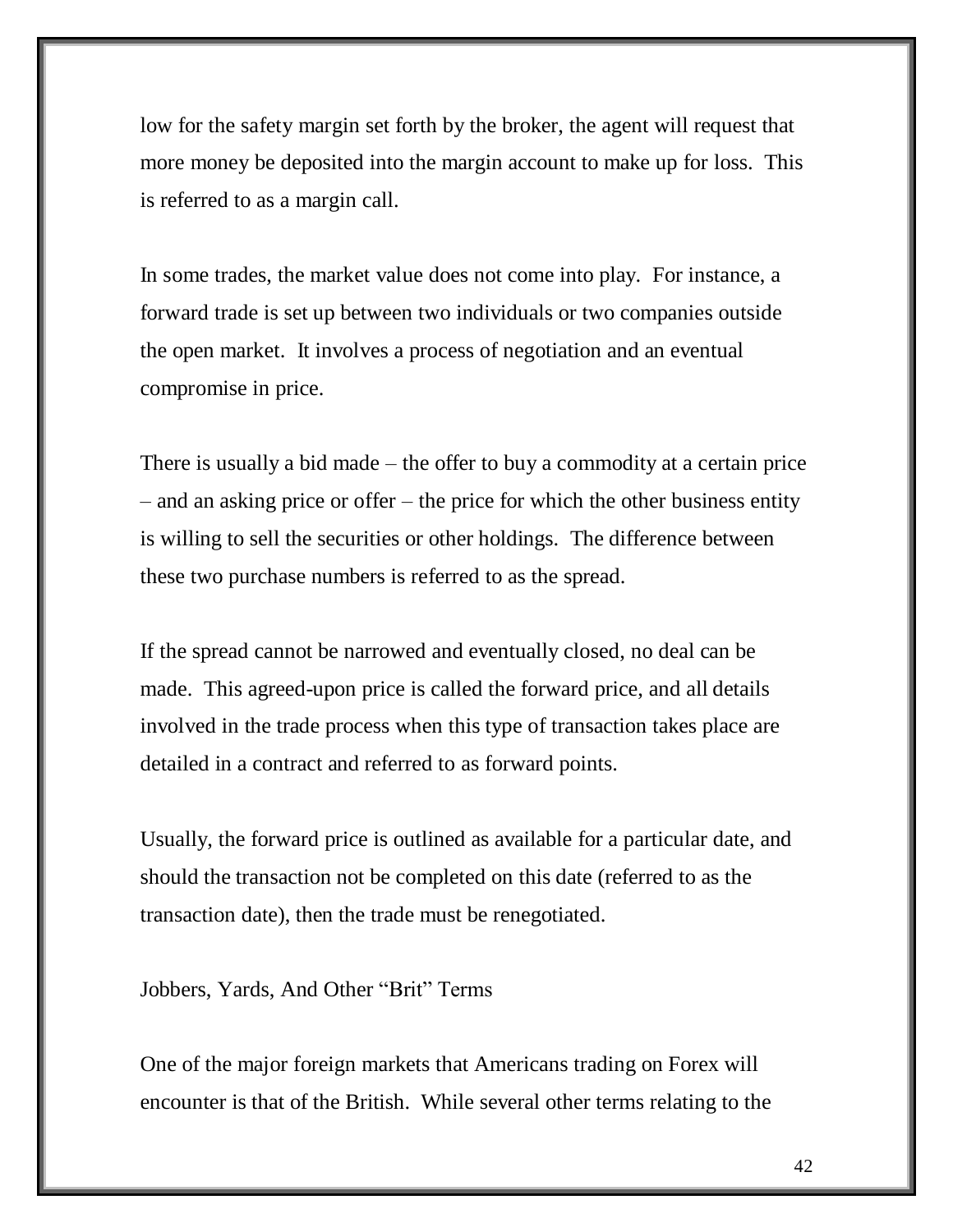stock market will be similar because of the common language, there are some specific terms that are very different in the British trading vocabulary.

For example, in the United States, stockbrokers who hold onto securities purchased at low prices for the purpose of selling them to clients in a higher priced market (so that the client can turn around and resell them for the profit on the open market) are called market-makers. However, in Britain, this type of investor is simply referred to as a "jobber".

Another term you will want to be familiar with is "yard". This does not refer to a green patch of land, a measurement in inches, or even 36 of something. The term is used in reference to quantity of currency rather than value and is equivalent to one million units of the currency in question.

In other words, you can have a yard of dollars or a yard of yen, and though it is the same quantity of bills, coins, or whatever physical currency is used, it is not necessarily equivalent in value.

In Britain, they do not use the Euro, and they do not use the U.S. dollar. They have chosen to still use the pound sterling, a currency that has been used in the country for hundreds of years. However, Britain is currently on a path to make the conversion to the Euro within the next five years.

# **Open And Shut**

In the stock market, there are various types of orders that can be placed to help protect you from making a bad investment or to limit the amount you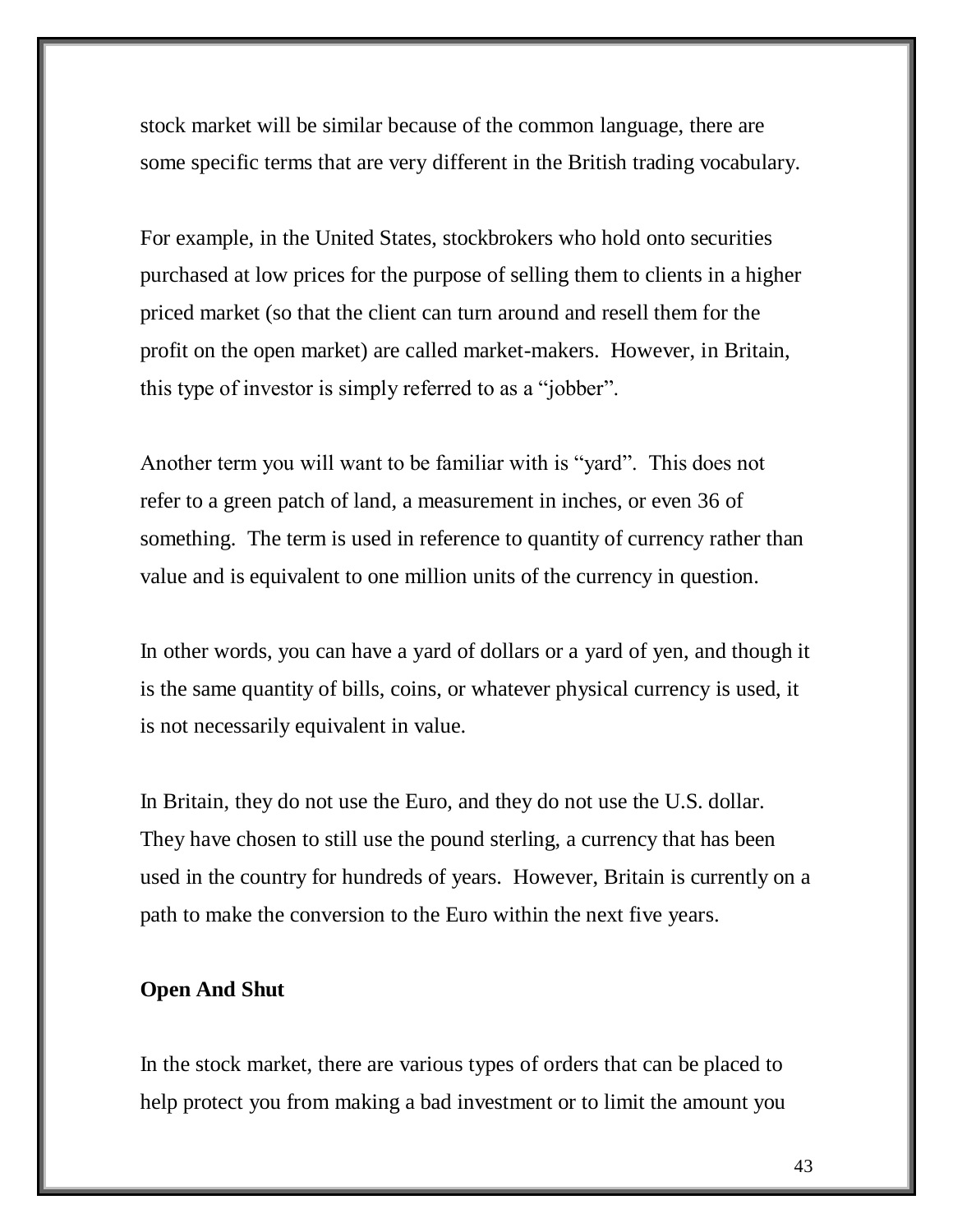pay for a certain security or other commodity. For instance, if you have made a bad investment and do not want to reinvest in a particular security, you should sell all shares of that stock, regardless of taking on a small loss.

This action is referred to as closing a position.

On the contrary, if you are doing well with your investment, you might participate in a rollover, simply reinvesting any earnings in additional shares of the stock or security.

An open order is exactly what it sounds like, meaning that the order remains pending until it is either executed by your stockbroker or canceled by you as the client. A stop order would cancel any pending orders you have placed with your stockbroker.

You also have options like One Cancels the Other Orders. These allow you to have interest in several commodities, leaving orders with your stockbroker to buy all of them, should they drop to a certain price.

Then, should one of those reach this preset low price, your stockbroker will follow your direction and invest your money in that particular security, followed by a cancellation of all additional orders.

When a broker gives you an estimate on the price for a particular stock or commodity, it is considered a quote. A quote is never completely accurate and is usually referred to as a spot price, as the value of a security can change within a few seconds. However, it is as close to accurate as can be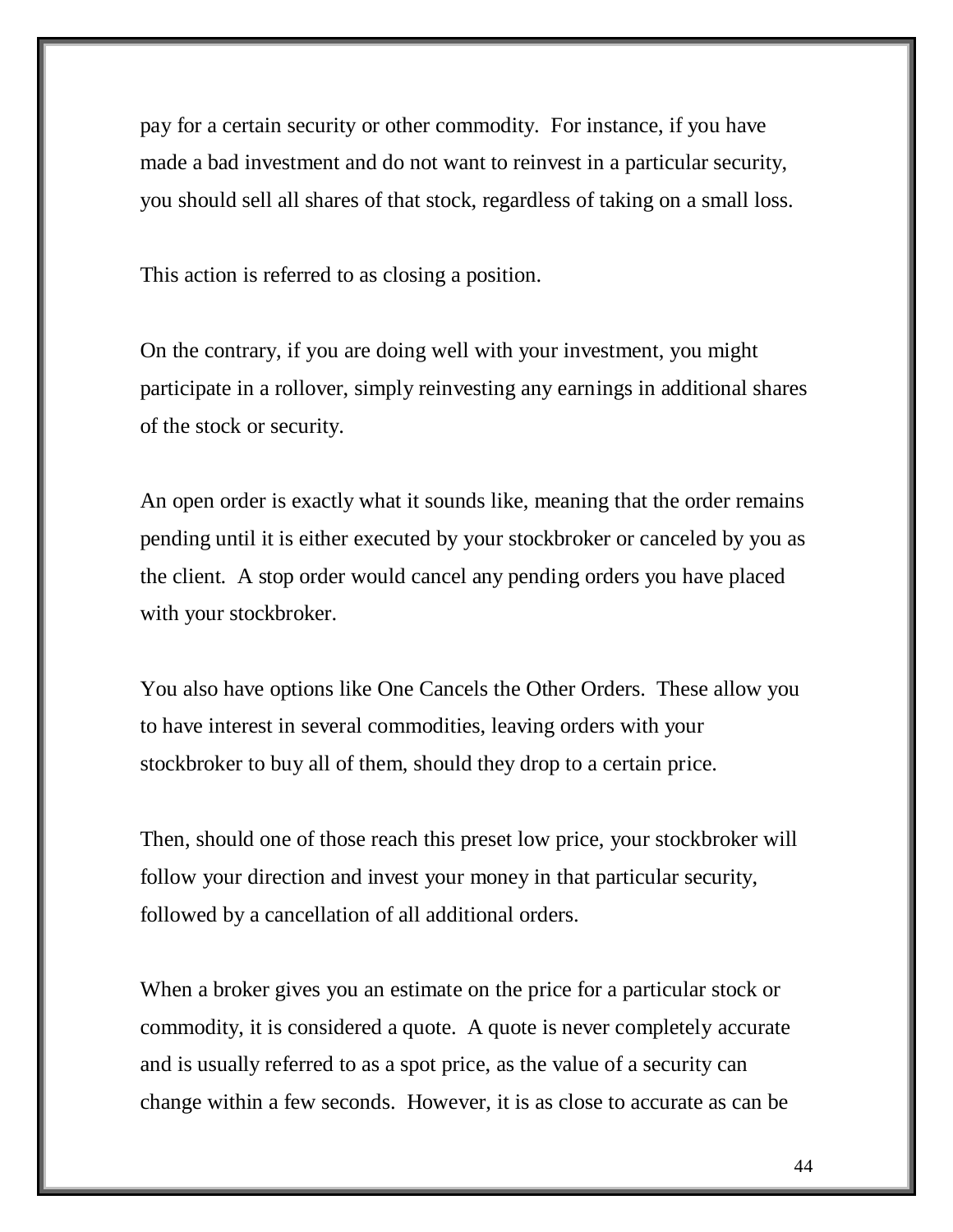expected. When you put in an order, the broker then processes the fill, or completion, of that order. The actual value at which the trade is completed is called the fill price. The completion of a trade or purchase, referred to as a settlement, can also be called the execution of a transaction or realization of an order.

As you see, there are a lot of terms to take into consideration, and we have not even begun to consider terms used in some of the tougher areas of the market.

Next, we will consider some specialized, more complex trading options that you can use on Forex to take advantage of the volatility of the market and the constantly varying exchange rates.

# **Chapter 10: Expert Trading Options**

After spending a lot of time buying and trading on both domestic and foreign markets, you will find that the process becomes easier and almost intuitive. You no longer have to work so hard to determine currency conversion or find the next big explosive commodity. It will be like second nature for you.

What, then, becomes the next big challenge for someone trading on the open market? What keeps things from becoming monotonous and boring?

First of all, there is always something new and different happening on the Foreign Exchange Market. Remember, it operates 24 hours a day, and you never know what you will find when you wake up in the morning.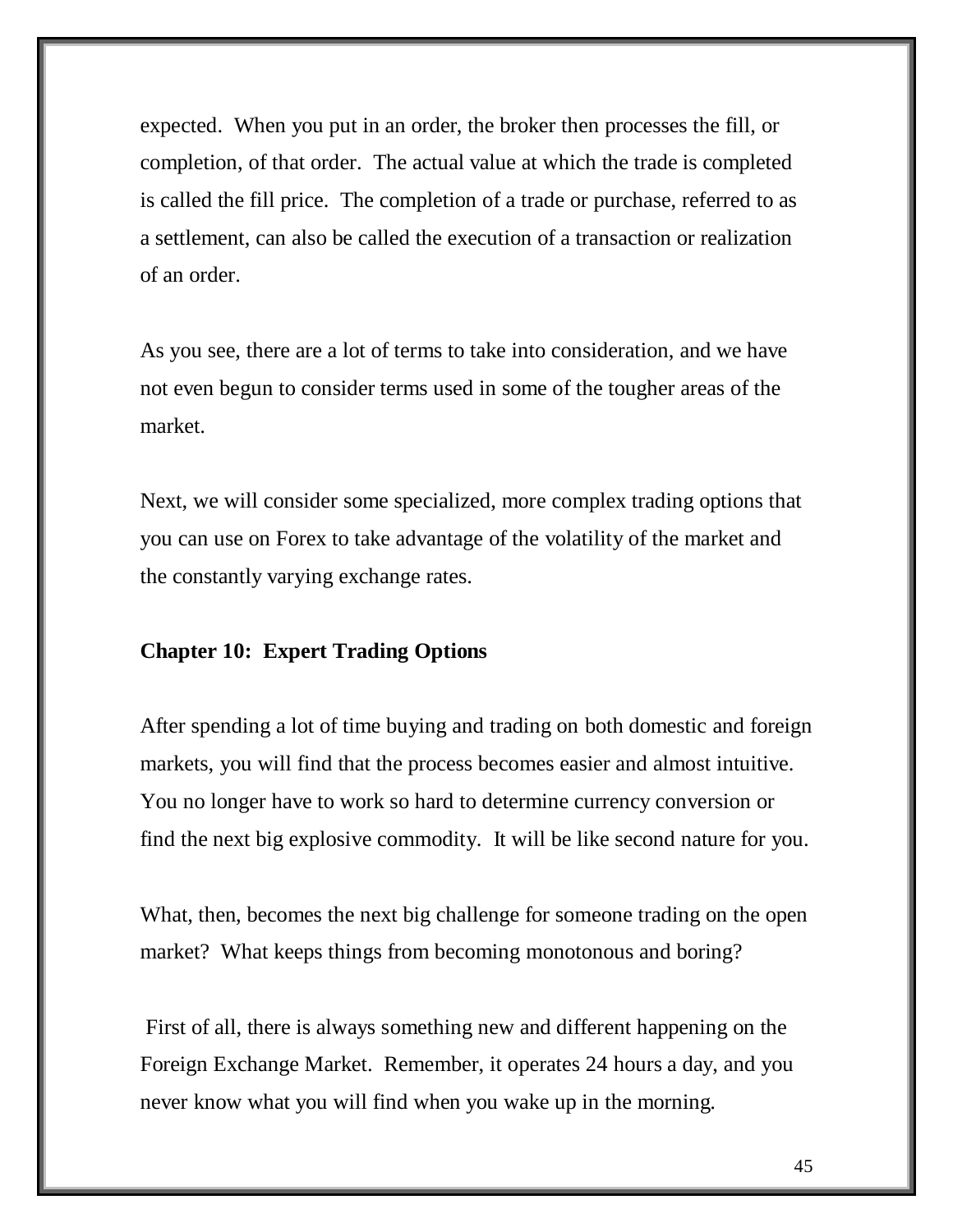However, there are various ways that you can take advantage of the variance in currency conversion and a lag in time between markets that can affect trading values.

## **Arbitrage**

There are some commodities that are traded in multiple currencies on multiple markets on Forex. Although computers have made worldwide communication almost lightning fast these days, all of these markets can trade together with fairly equivalent values for the securities shared across currencies.

However, the system is not perfect, and the value may rise or fall in one country and currency prior to the same change in value reaching across another border. Seasoned traders have learned to take advantage of this lag in the market trending by using a process called arbitrage.

In this transaction, you purchase the particular stock or security on the market with the lower price while simultaneously selling the same in a market where the value is higher.

The process is a bit complex, so we will use an example. Let's say that one U.S. dollar is equivalent to .5 British pounds, meaning that everything is going to be twice as expensive in British pounds.

Now, let's take a look at the price of a stock that is traded on both markets. If they were equivalent, then the stock would trade for two dollars in the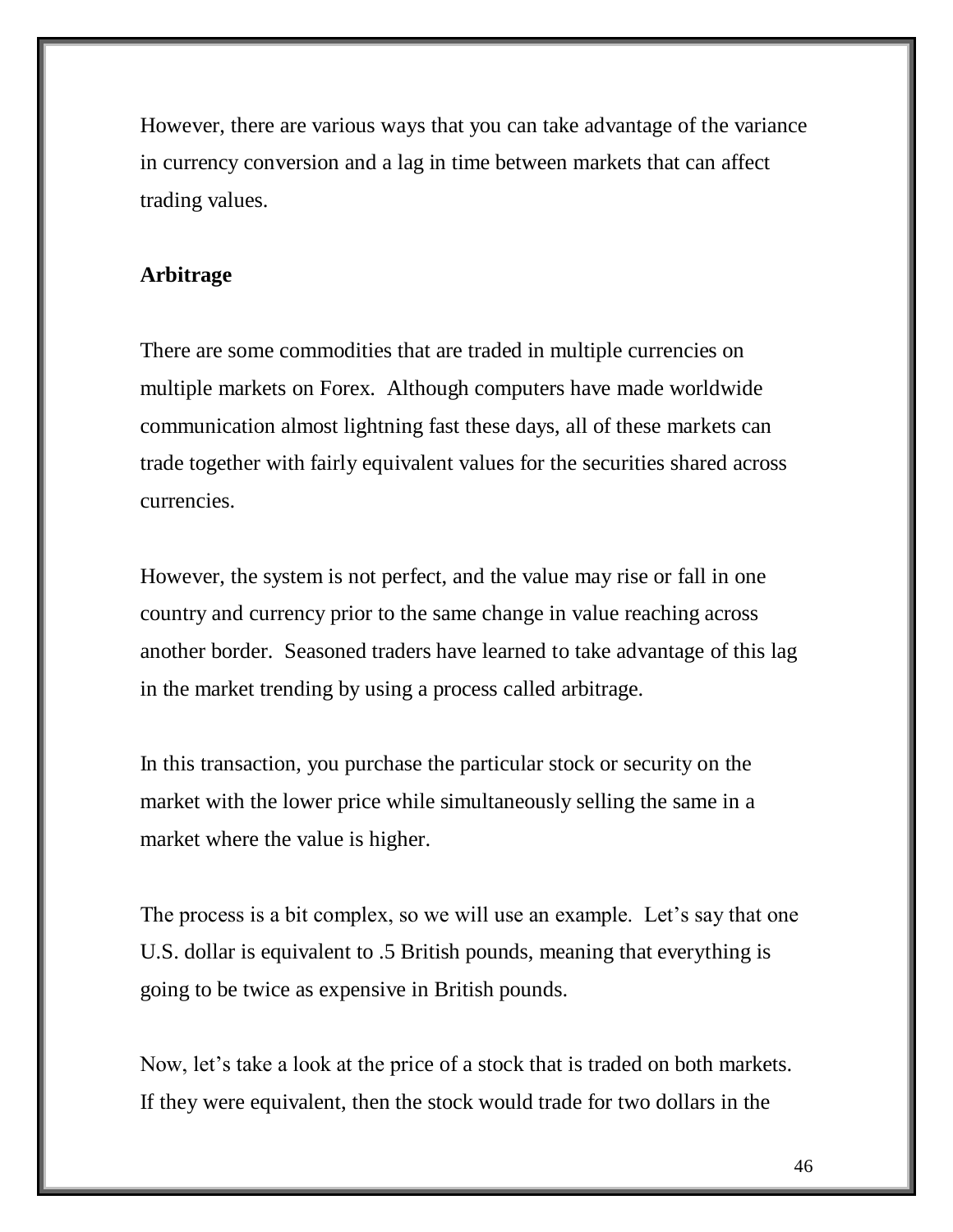United States and one pound in Britain. However, if something happens and the stock value drops in Britain, it is six hours ahead of the United States, and this drop may not hit the American market immediately.

If the value of the stock drops in Britain to .8 pounds, the purchase price is now below that of the price in dollars due to the currency conversion.

In this case, arbitrage would take place when you bought shares of the stock in on the British market in pounds and sold it on the U.S. market in dollars, benefiting by the slow communication of the fall in value of the stock. In effect, you will make \$.40 per stock.

## **Volatility of Currency Conversion**

Another way to take advantage of the ever-shifting value of each individual currency is to trade based on the changing rates. What exactly does this involve? You must closely watch the changing conversion rates.

When a currency conversion rate changes drastically, it is time to make a move. This is very similar to arbitrage, but the area is much riskier due to high volatility.

For instance, if you have purchased a stock in the scenario above on the U.S. market for two dollars a share, and suddenly the British pound gains value, dropping to a conversion of only half a pound for every two dollars, you would want to sell your shares on the British market because the value of a pound is higher and now has greater purchasing power.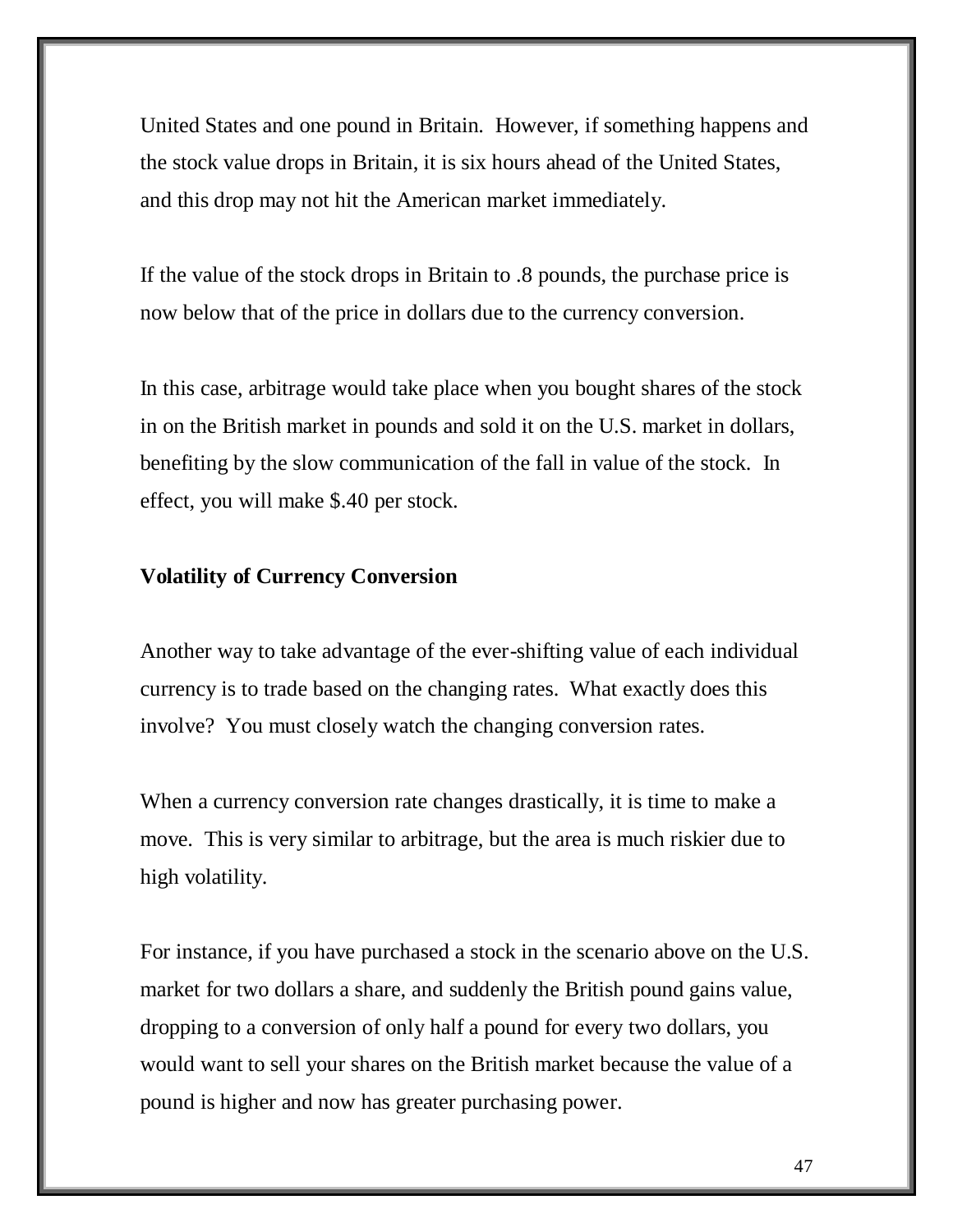One piece of advice to keep in mind, though, is that it is best to immediately dispose of all liquid assets in foreign currency, usually in the same day.

This is referred to as tomorrow next because it takes two to three business days for foreign currency to be delivered, and by exchanging the currency for value in stocks on the same business day, you avoid having to take delivery of the currency altogether.

# **Chapter 11: Other Trading Options**

Besides the expert options described above, there are other nontraditional ways to make money on the stock market. In considering these options, however, you should consider making a career of trading stocks and securities. Some types of trading are simply not for the faint of heart, and that means you must have complete motivation and an adventurous spirit to take part in these areas of the market.

The chances of taking a giant hit and experiencing a great loss are multiplied.

# *Day Trading*

Day traders take on some of the greatest market risk of all. Because day traders work with investments that change drastically within hours, they are by nature playing in the lion's den. These stocks are extremely volatile, and for most, day trading is a quick way to lose a great deal of money. It is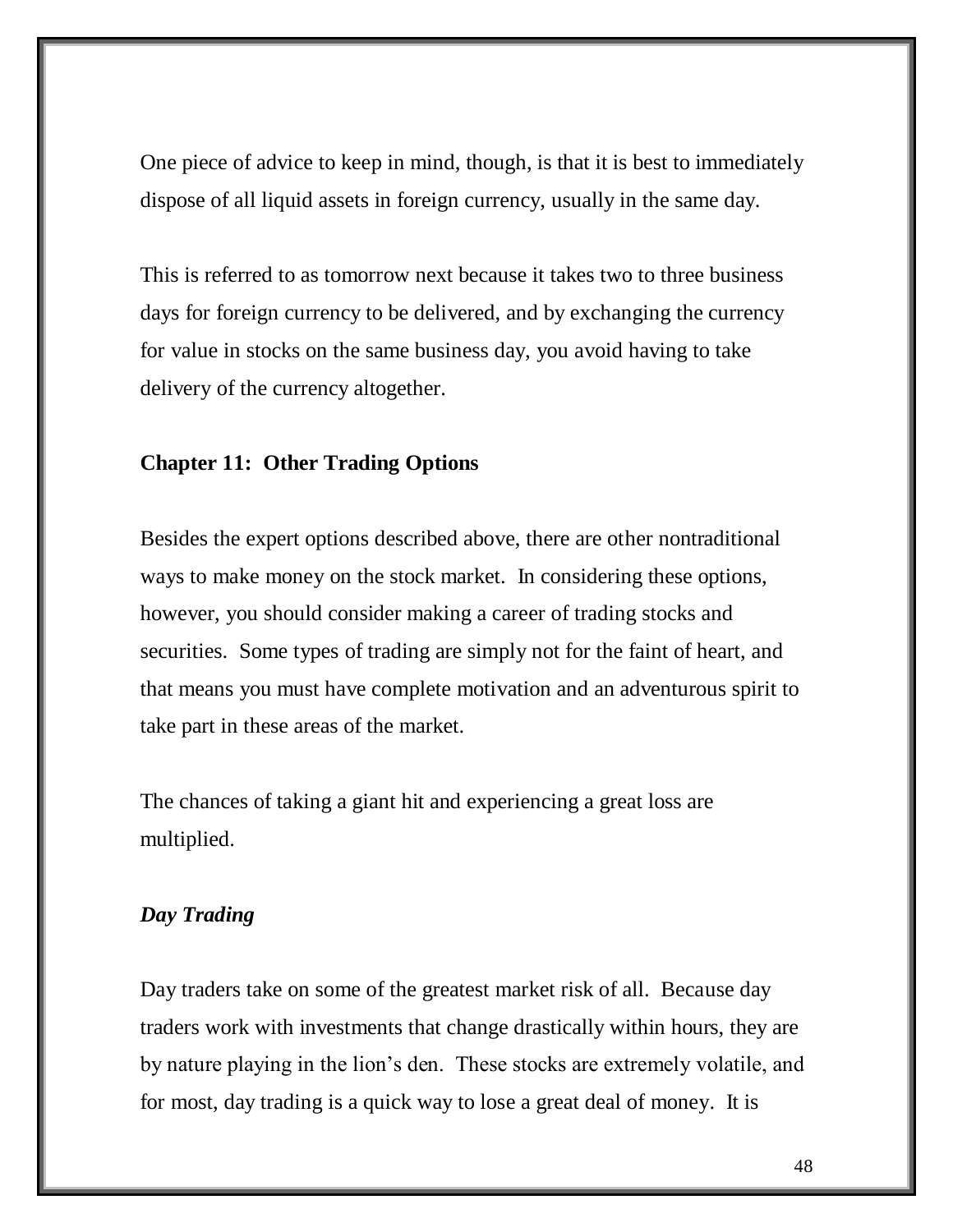difficult to make a great deal of cash in this manner, and it is even more difficult to forecast the outcome of these day trade stock options. You cannot be certain of the overnight position (the net value at which a stockbroker or day trader will open the following morning).

And in Forex, there is little room for day trading, as the market never shuts down during the workweek. In these cases, the day trader has to set a time limit for him- or herself to get out, selling all shares, so that he or she can sleep soundly while the world spins round and start the next day fresh.

Day trading is very dangerous and is not recommended to newcomers. In fact, it is not really recommended at all, and most people who partake of this volatile part of the industry are extremely seasoned in trading on the open market, do not consider the risk factors carefully enough prior to entering this branch of the market, or have enough money that they simply wish to try this form of investment and do not care if they lose a goodly sum.

# **Secondary Markets**

Secondary markets are interesting in that they are created by the government to help redistribute money that is used for loans. Fannie Mae and Freddie Mac are two of the major corporations from which stocks are purchased on a secondary market.

Here is how it works. When a person purchases a home, he or she requests a loan from the bank, usually for about eighty percent of the cost of the house.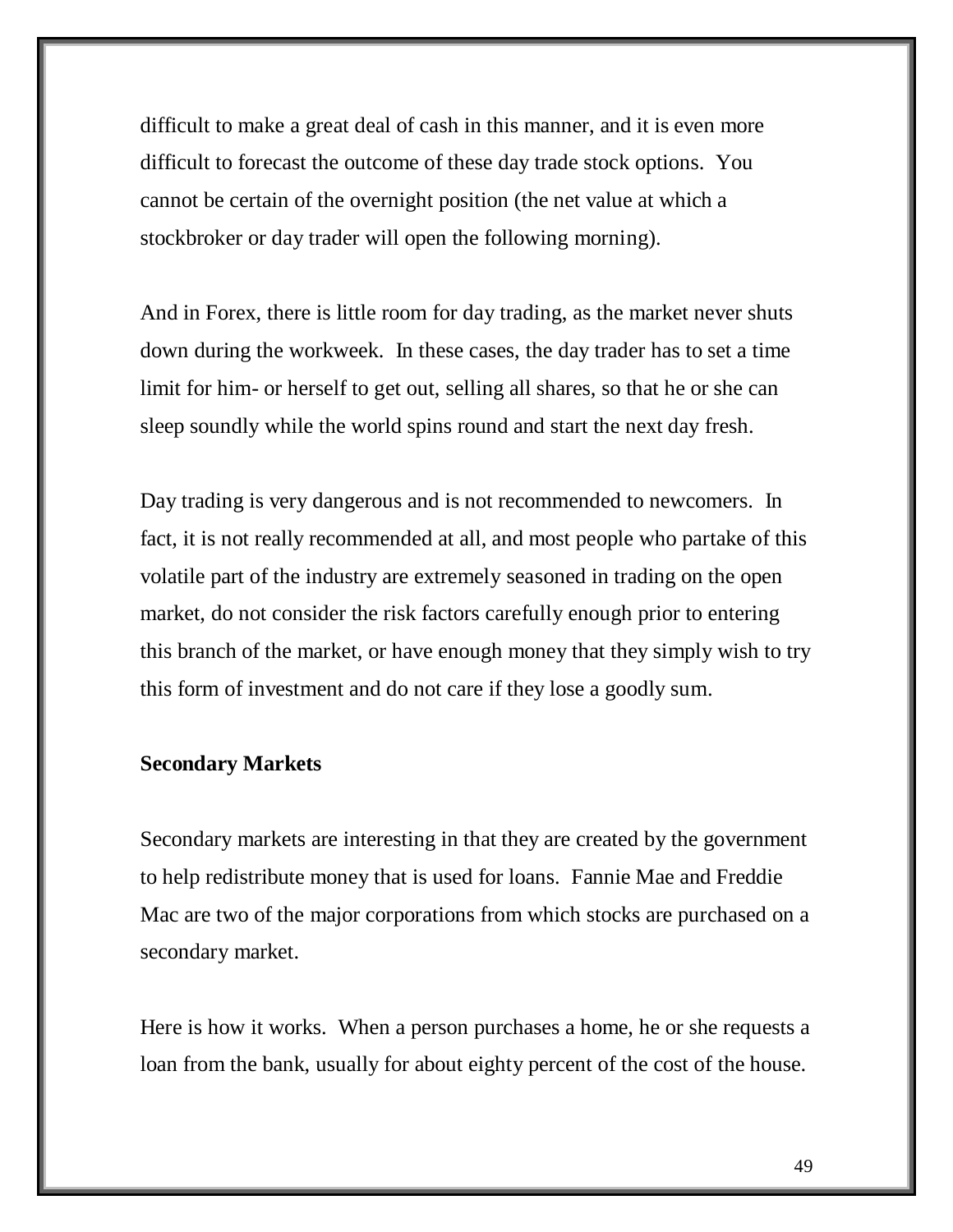This is granted, and the house is purchased by the bank for the individual or family, who begins to pay off the loan to the bank.

Meanwhile, to assure that money is available at that bank for the next person who needs a mortgage loan, Fannie Mae or Freddie Mac, two entities originally established by the United States government, will purchase the loan from the bank. Therefore, the money is returned to the bank for use in the future.

What do these agencies then do with the deficit they have acquired? They sell it. On the secondary market, they break up the loan into shares that are backed by the mortgage itself and sell those shares, recovering the money from investors.

Eventually, those securities mature, probably about the same time that the original loan is paid off to the bank, and the investors reap the benefits of their investment with the interest earned.

Another way to take advantage of a volatile international stock market is to make a swap. This is the exchange of securities or bonds in order to take advantage of lower interest rates.

For example, if a business entity in Britain is in possession of one security, and another in Japan is in possession of a different security, the two commodities may be beneficially traded or sold to each other in order to save on the interest rates, if the currently held bond or security is kept at a lower interest rate in the opposing market.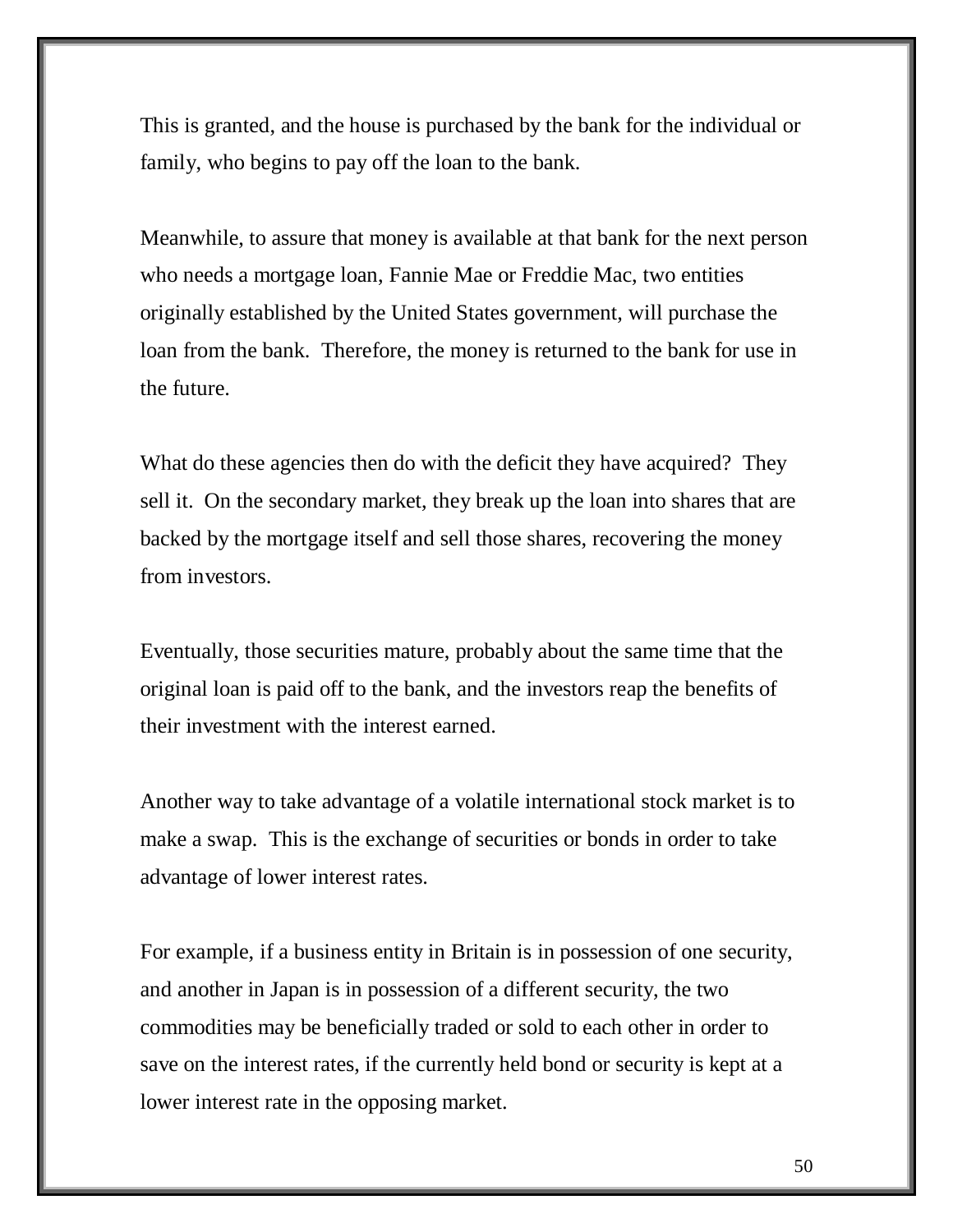For example, let's say one business is in possession of a bond "A" that is paying out only two percent interest in its current market, and another is holding bonds "B" in its market at three percent interest.

If bond A is actually paying out three percent on the foreign market, and bond B can be cashed in for four percent on the first market, both parties can make more money on a trade of bonds. They can mutually benefit from a sale of the securities to each other due to a gain of more interest.

If that seems confusing, then perhaps a swap is not in your near future. This is more often processed between businesses on the foreign market rather than individual parties, though with the correct broker, it could be accomplished.

However, should you work the deal, you need know little except that you are looking at a higher profit margin than previously, and your broker will take care of the rest.

If you determine that you should have stock options as a business, you will probably decide to hire a fulltime consultant for all your financial needs, including the handling of your share holdings.

In fact, when businesses are large enough and present a strong enough trading presence within the market, especially on Forex, you will find that there are entire departments dedicated to maintenance on the stock options.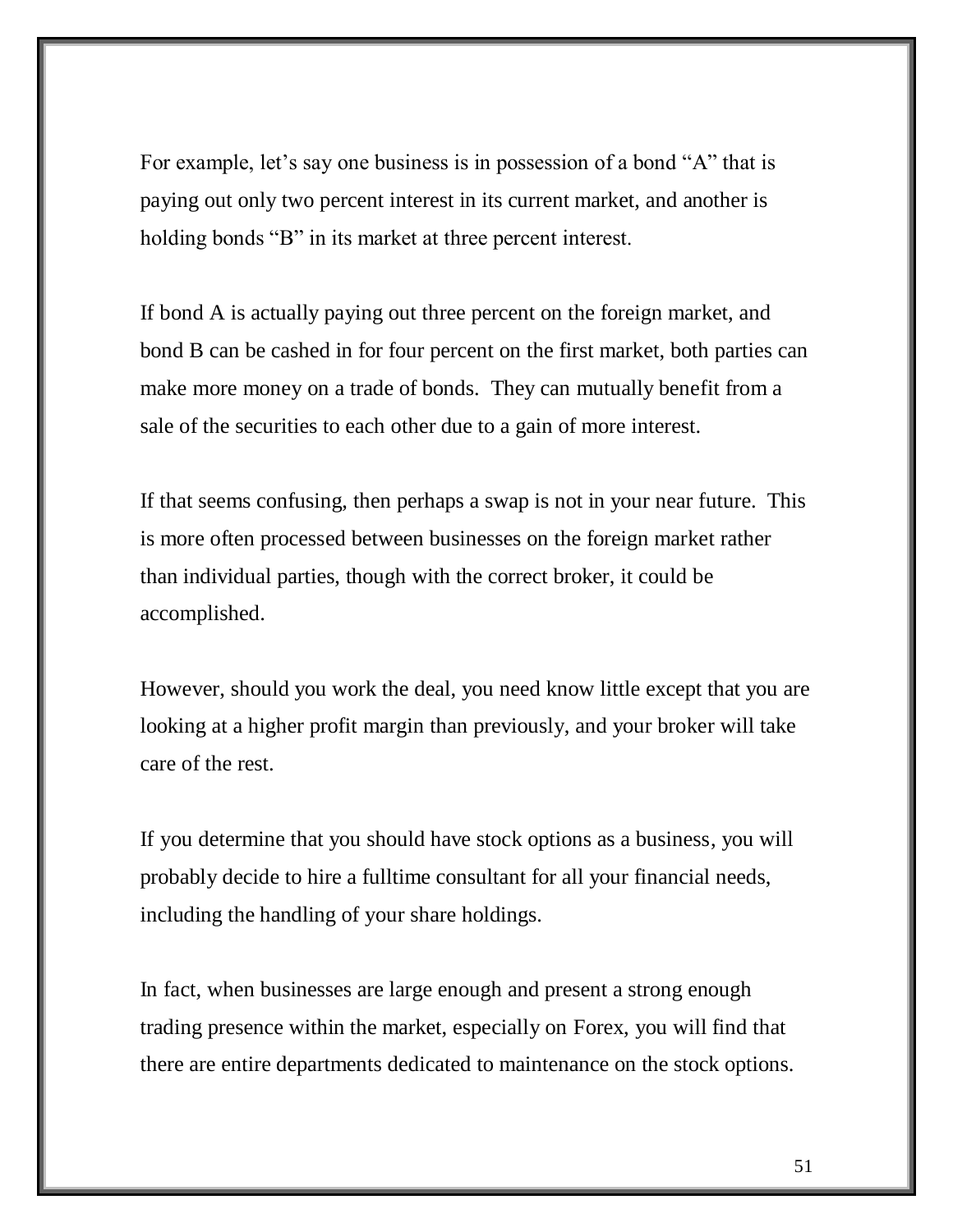## **Chapter 12: In Review**

After shoveling through piles of information and taking in so much knowledge, you probably feel like you are swimming in terminology and cannot remember just where to begin.

The best way to retain knowledge is through repetition, and having a quick reference guide is never a bad idea, either. The following pages are a brief overview of the in depth discussions in this book, allowing you to quickly reference a topic in a bind.

## *The Basic Trade*

A share is a holding of a company that varies in value based on the desire or need for that particular company's goods or services. As a shareholder, your net worth increases and decreases based on taking a short position (selling) when values are high and a long position (buying) when prices are low.

As long as the stock or security is in your possession, the change in value is considered unrealized gain or loss because you cannot measure it in liquid assets (cash).

When most commodities traded on the market are on a strong upward trend for a period of time, this is referred to as a bull market. Should value take a sharp downward swing and continue on that path, it is called a bear market. If no such trend is recognized, and the value of stocks and securities is fairly even, this is referred to as flat.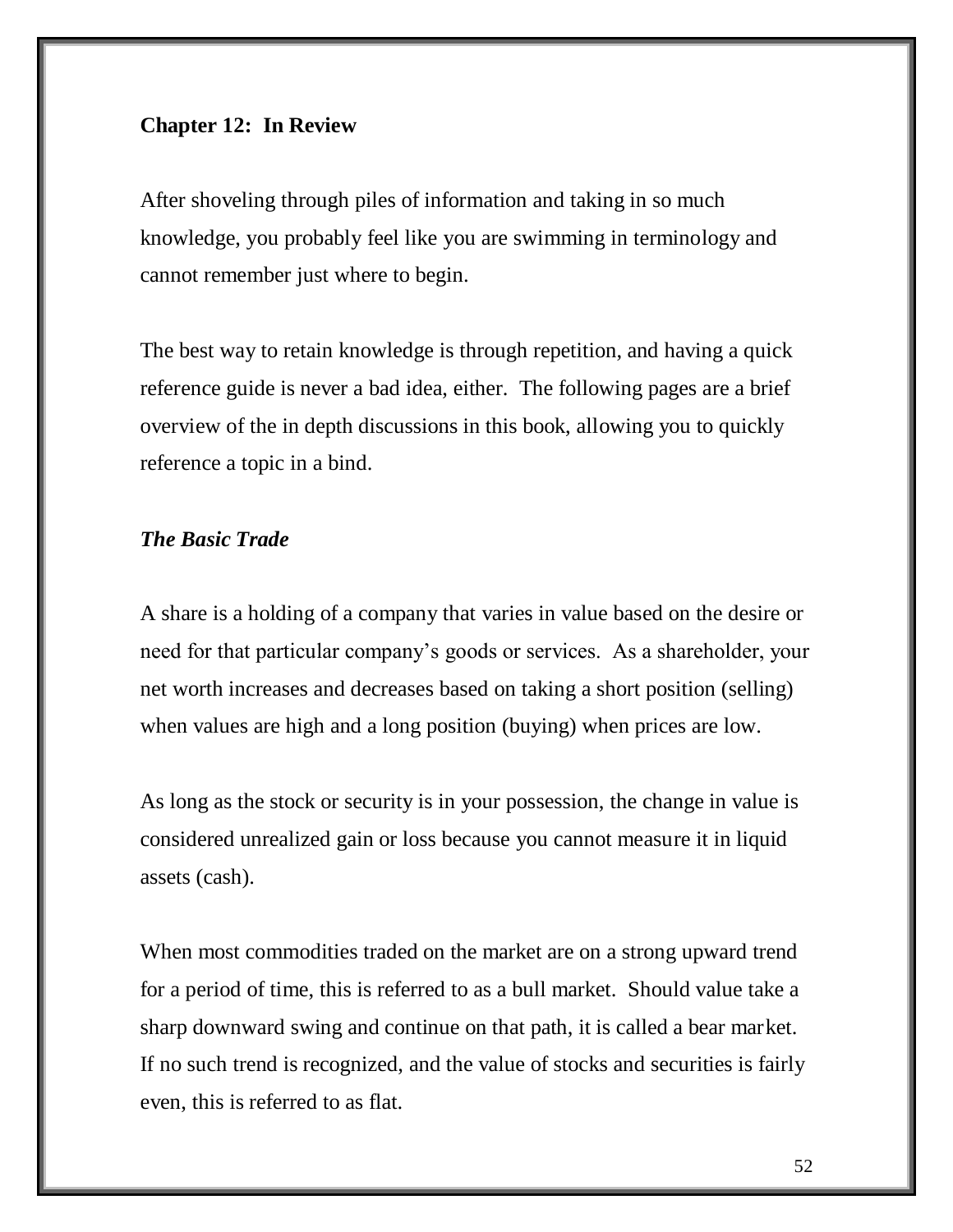## **The Foreign Exchange Market**

The Foreign Exchange Market is the stock exchange on which several different countries across several different time zones trade their domestic and international commodities in various currencies. Currency is the denomination or monetary division used in a particular land (such as the U.S. dollar or the Euro).

When multiple currencies are in use, they are typically expressed as a ratio called a cross-rate that shows the amount of a second currency that is equivalent to the first listed. Determining what the equivalent is would be referred to as currency conversion.

Several countries in Europe, which have now consolidated their currencies to agree on the Euro (since 1999) trade on Forex, as it is called for short. Britain, which to this point has opted to continue using the pound sterling, also takes part in international trade, as well as the United States, Japan, and Australia.

Each of these countries utilizes its own currency for standard trading purposes, with options for investment in foreign currencies.

Determining whether or not this is worthwhile depends on the currency conversion rate.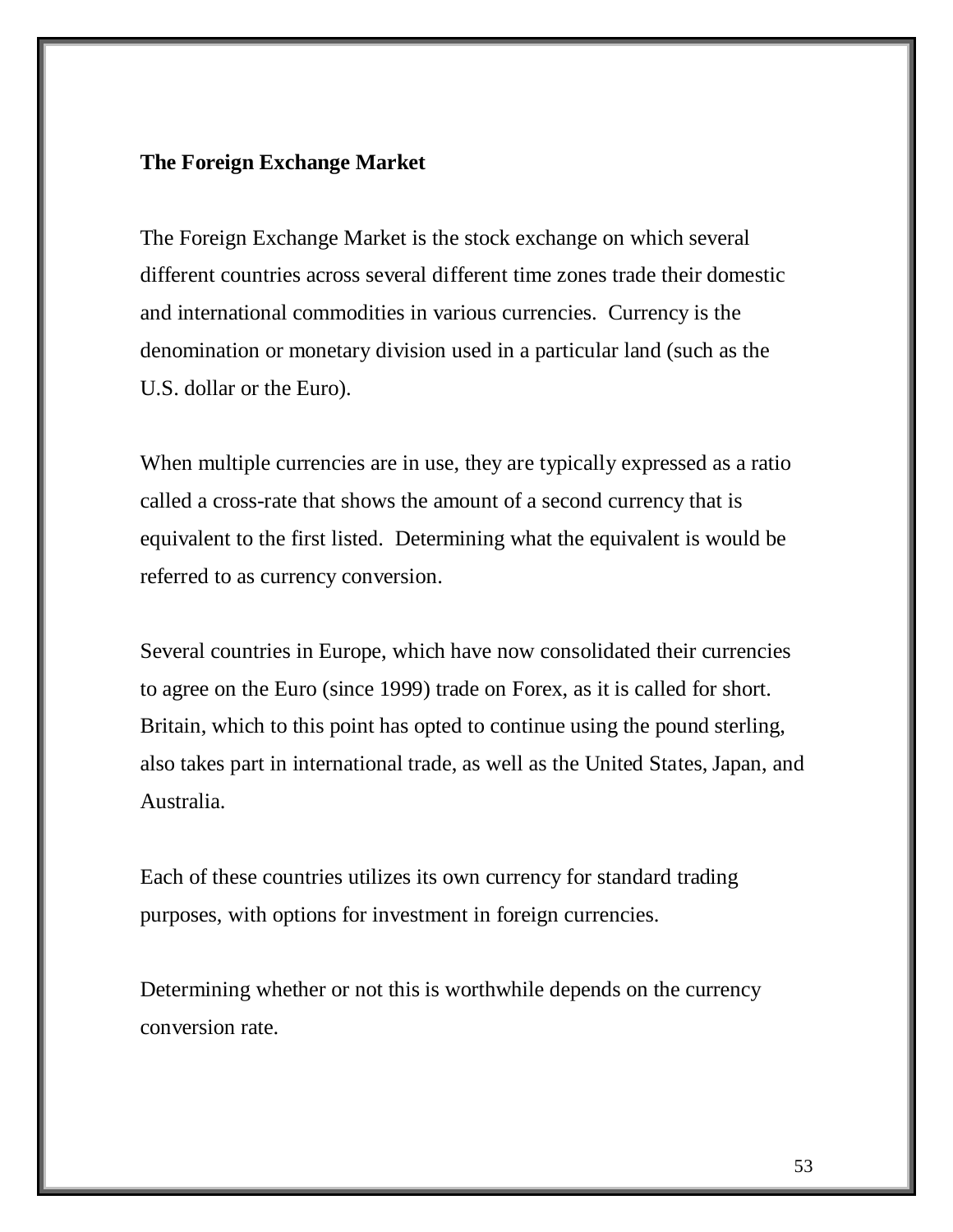The value of a nation's currency is determined by its government and federal bank (the Federal Reserve, better known as the FED, is the federal bank of the United States). Purposeful change in the rate of conversion by a government is referred to as valuation – devaluation is taking value and strength from the currency, and revaluation adds strength and purchase power to the currency.

If the same change to the rate of conversion occurs naturally through events and the volatility of the market, it is then called appreciation and depreciation.

## Careers In The Market

Without the assistance of professionals, it is nearly impossible to trade on the open market. Market analysts track trends in the stock market that affect the value of share holdings. They use such information and basic history to help predict the outcome of different aspects of the market in the future.

Other individuals, referred to as chartists, create charts and graphs that interpret all the data – various numbers, statistics, percentages, etc – into an easy to read candlestick chart that tracks the trends of specific commodities on the market.

A stockbroker is an individual or a company that assists you in making your investments. A broker can aid you in making smart financial decisions, helping you track your and place your orders, and following trends in the market.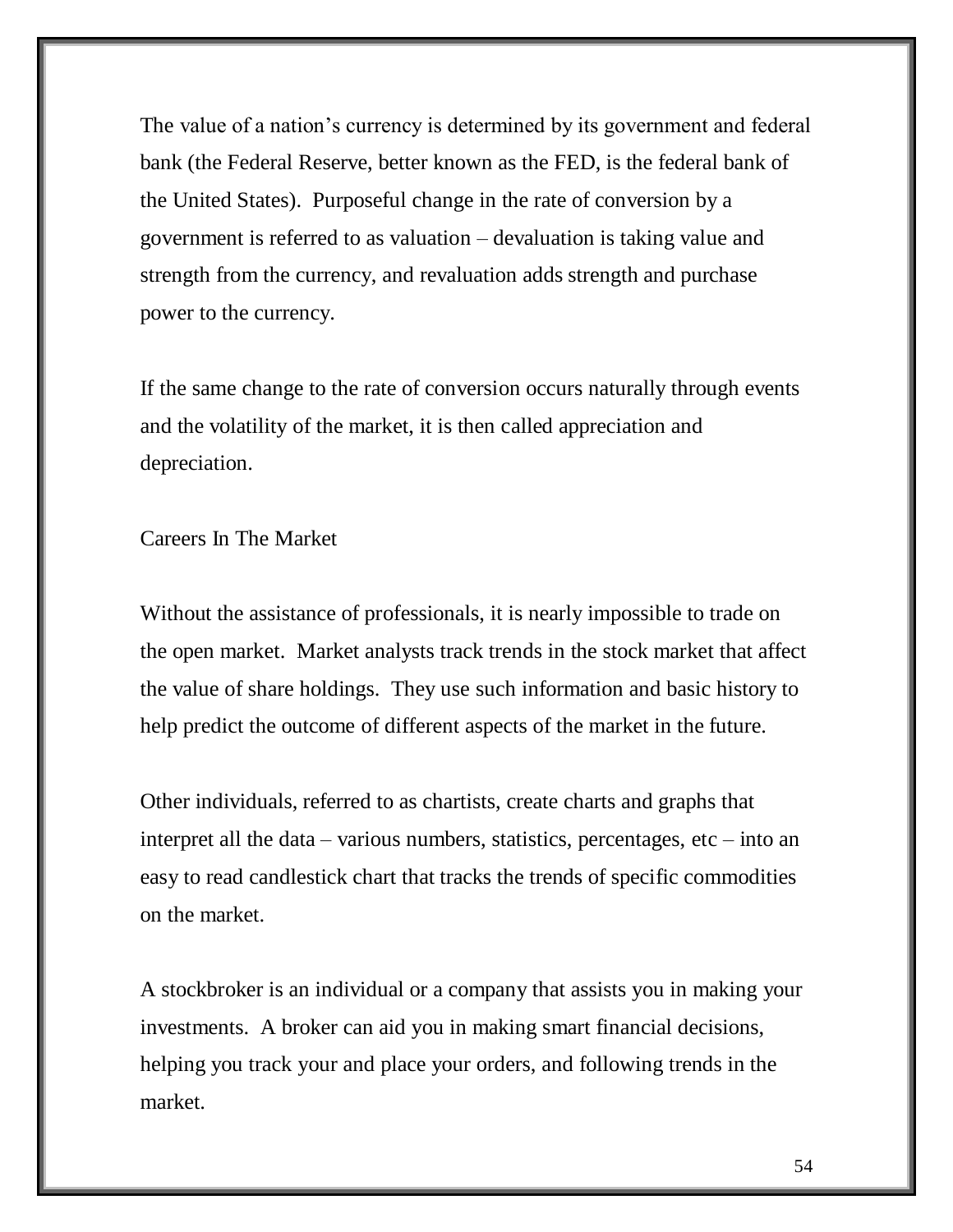A market-maker does the same job as a stockbroker, with the exception that this individual or company retains an investment in a particular variety of securities and bonds that can be sold in short order to a client for a lower price so that the client can make money by immediately selling the same shares at the higher market price.

Other individuals can assist with loans, allowing you to buy on margin. This involves the opposite approach – borrowing money to purchase a stock or security that is at a low market value so that the client can later resell the commodity at a higher price.

## Protecting Your Investments

There are several ways to protect your investments. By placing limit orders, you guarantee to the best of your ability that you will not lose money on the market and virtually guarantee at least a minimal profit.

However, if you change your mind about those limits, you can always place a stop order. If you leave standing instructions with your stockbroker, these are referred to as open orders that remain such until the transaction is executed and the order filled.

Try to set your limit orders just above the support levels (the lowest levels of value to which a stock can drop) and just below the level of resistance (the upper level above which it is difficult for the value of a stock to rise).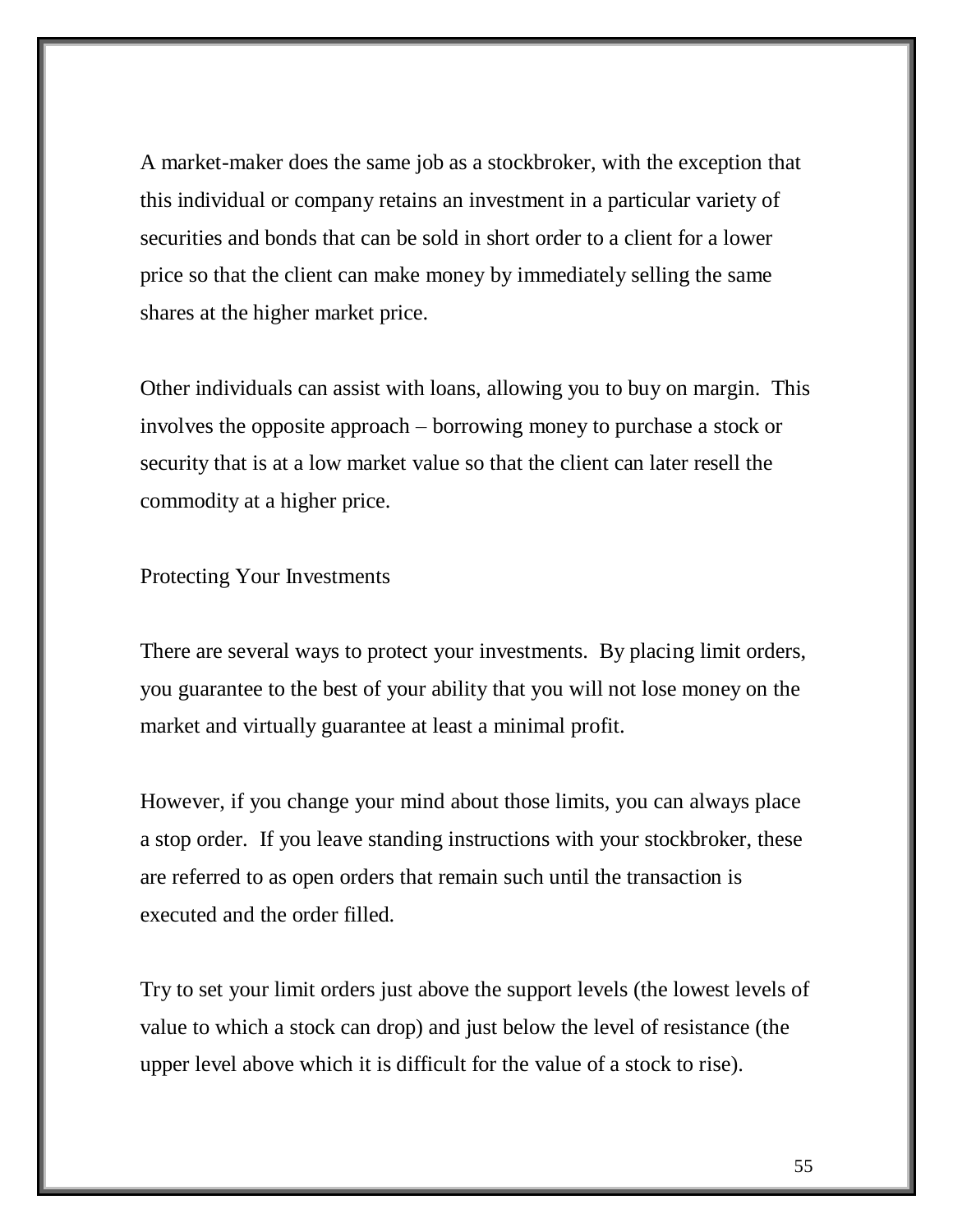Also, set a value date – a date at which time you can take an average of the value of a particular commodity and review your options. This should be reviewed at least every six months, if you plan to retain any holdings of a particular security.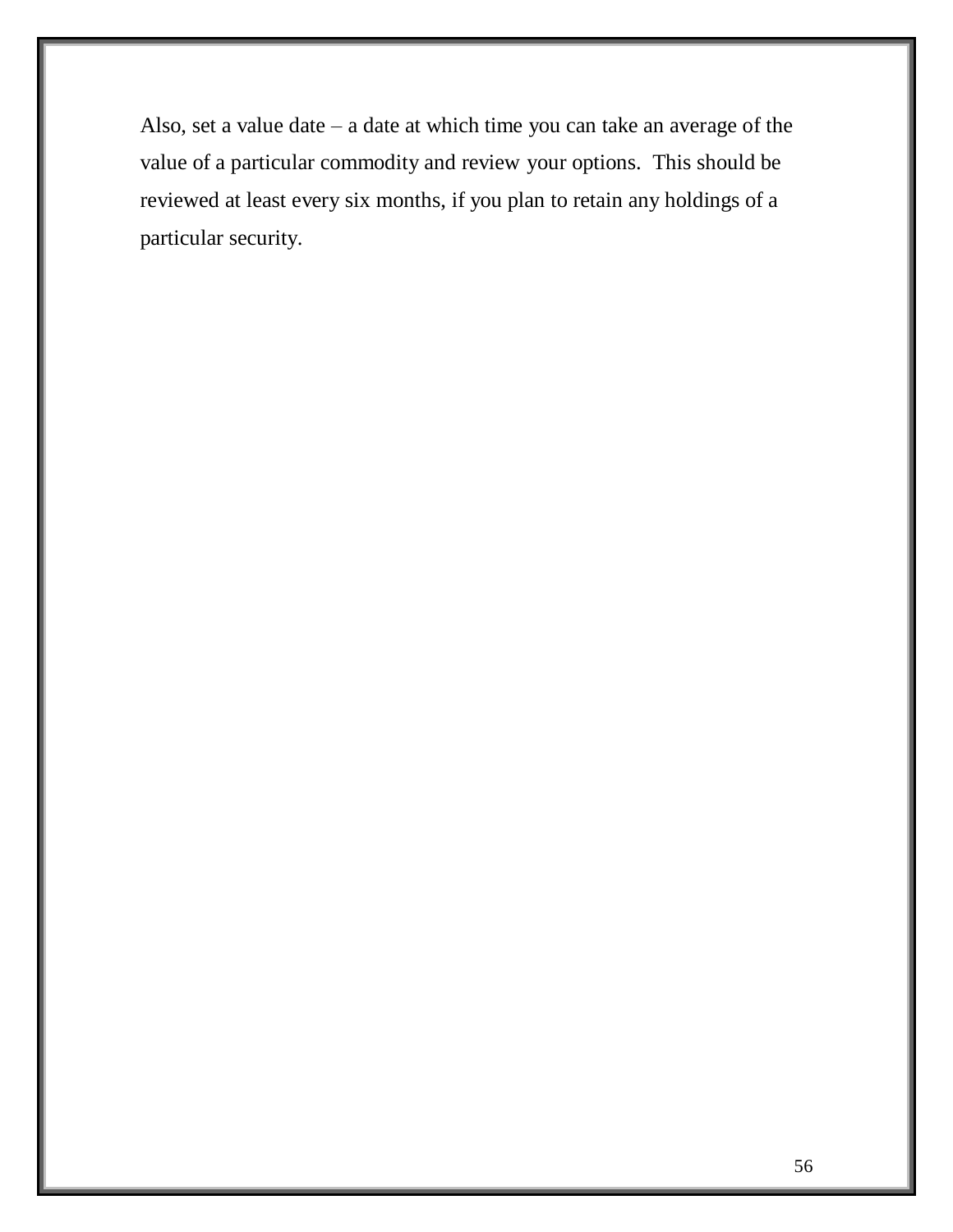## **Chapter 13: One Final Option**

While "Chapter 13" is not an appropriate way to end a financial endeavor, it is, in this case, one of the most important conclusions to an incredibly helpful tool full of investment advice, especially when it is placed at the end of a book to offer assistance to those threatened with bankruptcy due to bad investment decisions.

There are always ways to turn around when you have begun to walk down the wrong path. Much like moving on to a new car after purchasing a lemon that has been nothing but a nightmare, you can reverse your direction.

Some people can spend days, months, and even years trying to conquer the stock market and still fail. In some cases, it is virtually impossible for an individual to ever get the hang of the functionality of the market. If you cannot follow market trends, then it is best that you do not make any investment decisions.

It is okay not to fit into the market. At the same time, you can still make money with investments.

One final option you have is to create a discretionary account. This means that you sign a contract with your stockbroker and turn over a sum of money to the agent for investment, leaving the determination of placement of that investment in the hands of your agent. You never again have to worry that you have made a bad investment. In fact, in this scenario, you do not even have to follow any market trends or other information that has anything to